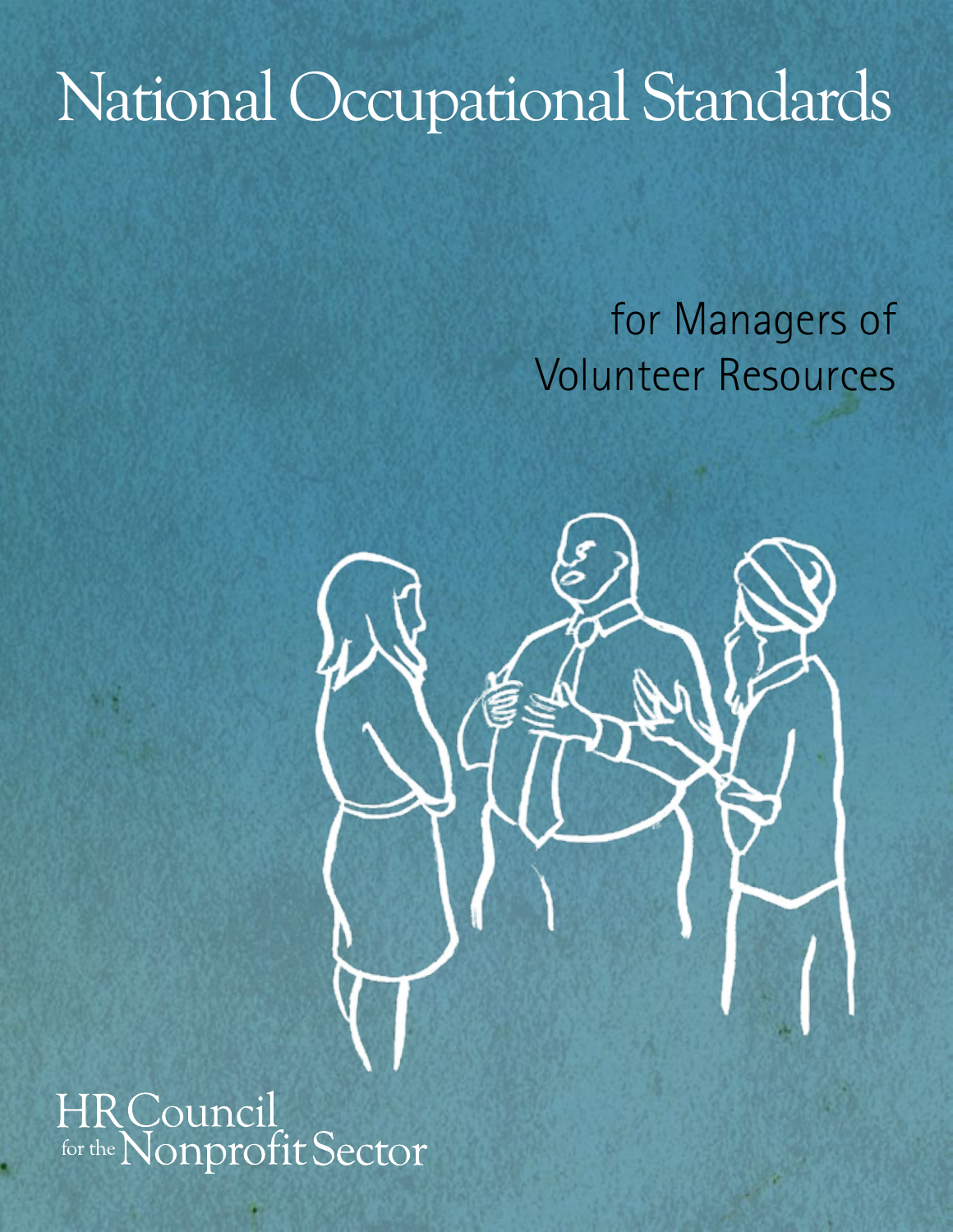# HR Council<br>for the Nonprofit Sector

The HR Council takes action on nonprofit labour force issues.

As a **catalyst**, the HR Council sparks awareness and action on labour force issues. As a **convenor**, we bring together people, information and ideas in the spirit of collaborative action. As a **research instigator** we are building knowledge and improving our understanding of the nonprofit labour force.

© 2012 HR Council for the Nonprofit Sector

Copyright is waived for charitable and nonprofit organizations for non-commercial use, with attribution. All other rights reserved.

ISBN: 978-1-926754-14-7

*Aussi disponible en français*

201-291 Dalhousie Street | Ottawa, Ontario K1N 7E5 t: 613.244.8332 | tf: 866.594.8332 | f: 613.241.2252 www: hrcouncil.ca | Twitter: @HR\_Council



in this publication are those of the author and do not necessarily reflect those of the Government of Canada.

Canadä

# **Contents**

Acknowledgements

| Introduction                                                                                                                                                                                                                                                                                                                                                                                                           |                                              |
|------------------------------------------------------------------------------------------------------------------------------------------------------------------------------------------------------------------------------------------------------------------------------------------------------------------------------------------------------------------------------------------------------------------------|----------------------------------------------|
| Occupational environment                                                                                                                                                                                                                                                                                                                                                                                               |                                              |
| Major categories                                                                                                                                                                                                                                                                                                                                                                                                       |                                              |
| Category A: Develop volunteer services<br>Category B: Promote volunteer services<br>Category C: Conduct volunteer recruitment<br>Category D: Provide volunteer orientation<br>Category E: Maintain volunteer service records<br>Category F: Perform administrative tasks<br>Category G: Manage volunteer performance<br>Category H: Recognize volunteer contribution<br>Category I: Engage in professional development | 15<br>21<br>29<br>33<br>41<br>51<br>61<br>69 |
| Tools, equipment, supplies and materials                                                                                                                                                                                                                                                                                                                                                                               | 75                                           |
| Knowledge, abilities and skills                                                                                                                                                                                                                                                                                                                                                                                        |                                              |
| Behaviours, attitudes and personal characteristics                                                                                                                                                                                                                                                                                                                                                                     | 79                                           |
| Appendix                                                                                                                                                                                                                                                                                                                                                                                                               | 81                                           |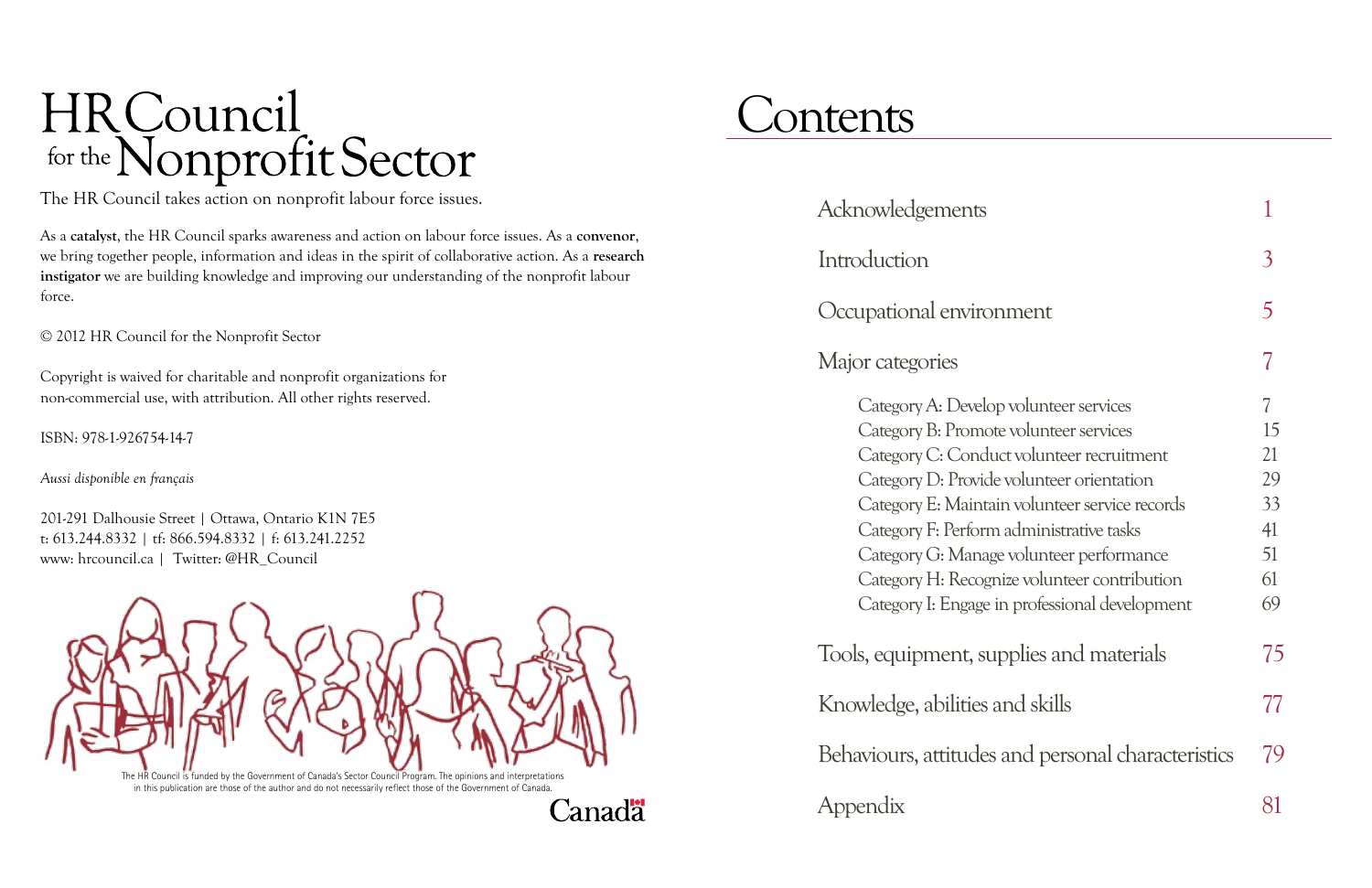# HR Council for the Nonprofit Sector

# Acknowledgements

Conrad Prince Project Manager

Erica Paradis Project Assistant Sarah Peek Project Coordinator

# Advisory Committee

Donna Carter Chair, Professional Standards Committee Canadian Administrators of Volunteer Resources

Chris Peacock Chair, Advocacy Committee Canadian Administrators of Volunteer Resources

Donna Lockhart Consultant The RETHINK Group

Karen Preston Coordinator of Partnership Development Capital Regional District – Regional Parks



Kathryn Ohashi Finance and Project Manager Child Care Human Resources Sector Council

Linda Doucette-Hébert Manager, Volunteer Services Vitalité Health Network, Beausejour zone

Rachel Stoparczyk Chair, Editorial Team Canadian Journal of Volunteer Resources Management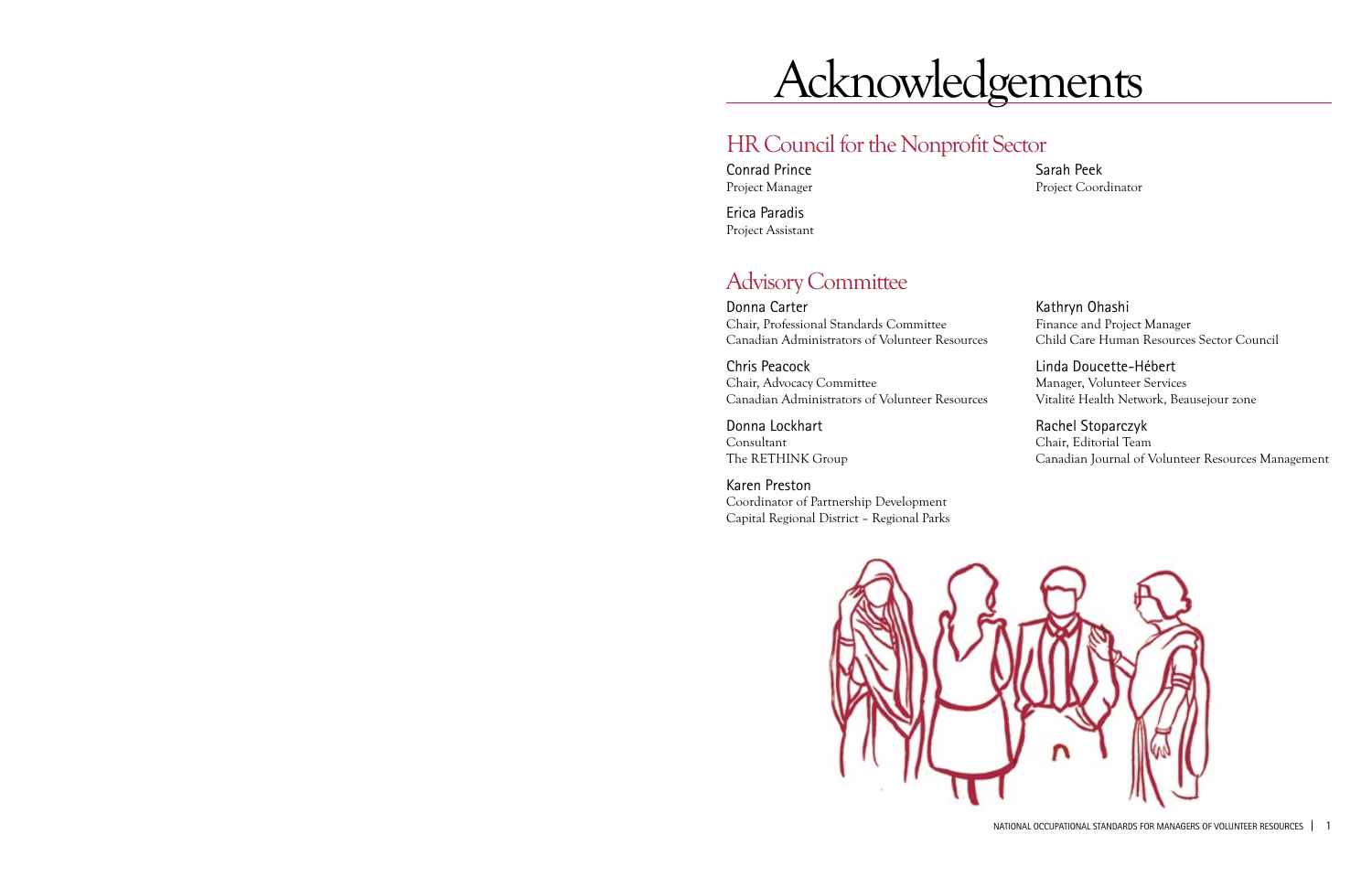Dawn Ashford Durham Children's Aid Society – Oshawa, ON

Gabriel Avelar Vancouver Aquarium – Vancouver, BC

Hélène Bourgaize Canadian Hemophilia Society – Montréal, QC

Antonella Campa Volunteer Bureau of Montréal – Montréal, QC

Leona Conrick Greenwood Military Family Resource Centre – Greenwood, NS

Maureen Curtis Variety – The Children's Charity

Carol Dixon Providence Health Care – Vancouver, BC

Emanuela Ducharme Community Services, City of Hamilton – Hamilton, ON

Rita Giulione McGill University Health Centre/Montréal General Hospital – Montréal, QC

Berkha Gupta Peel HIV/AIDS Network – Mississauga, ON

Kimberly Hodge Canadian Breast Cancer Foundation (BC/Yukon region) – Vancouver, BC

Sheila Hoeg VON Pictou County – New Glasgow, NS

Honora Johannesen Vancouver Island Community Corrections – Victoria, BC

Donna Korade The Winnipeg Children's Access Agency – Winnipeg, MB

Paula Lambert Okanagan Science Centre – Vernon, BC

Honey Leon L'Arche Edmonton – Edmonton, AB

Fran Lucas Northlands – Edmonton, AB

Mark McIntosh CNIB (Maritime Provinces) – Halifax, NS

Arisnel Mésidor Accueil francophone du Manitoba – Winnipeg, MB

Ewa Nosek Region of Peel Health Services – Mississauga, ON

Leslie Robinson AIDS Vancouver Island – Victoria, BC

Julie Ross Barrie Public Library – Barrie, ON

Tracy Ross Canadian Blood Services (Atlantic region) – Halifax, NS

Karen Sacke Bernard Betel Centre for Creative Living – Toronto, ON

Astarte Sands MOSAIC – Vancouver, BC

Kiona Sinclair Pride Toronto – Toronto, ON

Marcie Stork Lethbridge Senior Citizens Organization – Lethbridge, AB

Brenda Wallace-Allen Nova Scotia Community College – Canning, NS

Jennifer Young Horizon Health Network – Moncton, NB

# Development and validation meeting participants

# Development of National Occupational Standard

The HR Council for the Nonprofit Sector's (HR Council) *Skills and Leadership Development in Canada's Nonprofit Sector* initiative was a 27-month undertaking that involved three component projects. This project focused on developing and validating a National Occupational Standard (NOS) for the Manager of Volunteer Resources occupation. The NOS provides a foundation for the further development of key human resource and career planning tools including:

- performance
- management
- 

The development process began with occupational research about the Manager of Volunteer Resources position that was used to create an occupational profile, which was bolstered by key informant interviews. The occupational research also informed an implementation strategy for future distribution and use of the finalized NOS. The feedback of the advisory committee was incorporated into both the occupational profile and the implementation strategy.

Using the occupational profile as a base, a committee composed of Managers of Volunteer Resources from across the country met for 2.5 days in September 2011. This meeting produced a draft National Occupational Standard, which will be reviewed by the advisory committee. The approved NOS draft was then taken to four regional validation meetings across the country. In these meetings, committees composed of Managers of Volunteer Resources from across the country discussed, augmented, revised and validated the original NOS draft. This National Occupational Standard was approved and finalized by the advisory committee.

# Introduction

• Developing tools used to recruit Managers of Volunteer Resources and evaluate

• Developing tools for prospective employees and incumbents for career planning and

• Developing the professional development resources used to upgrade skills over time

The National **Occupational** Standard provides a foundation for the further development of key human resource and career planning tools.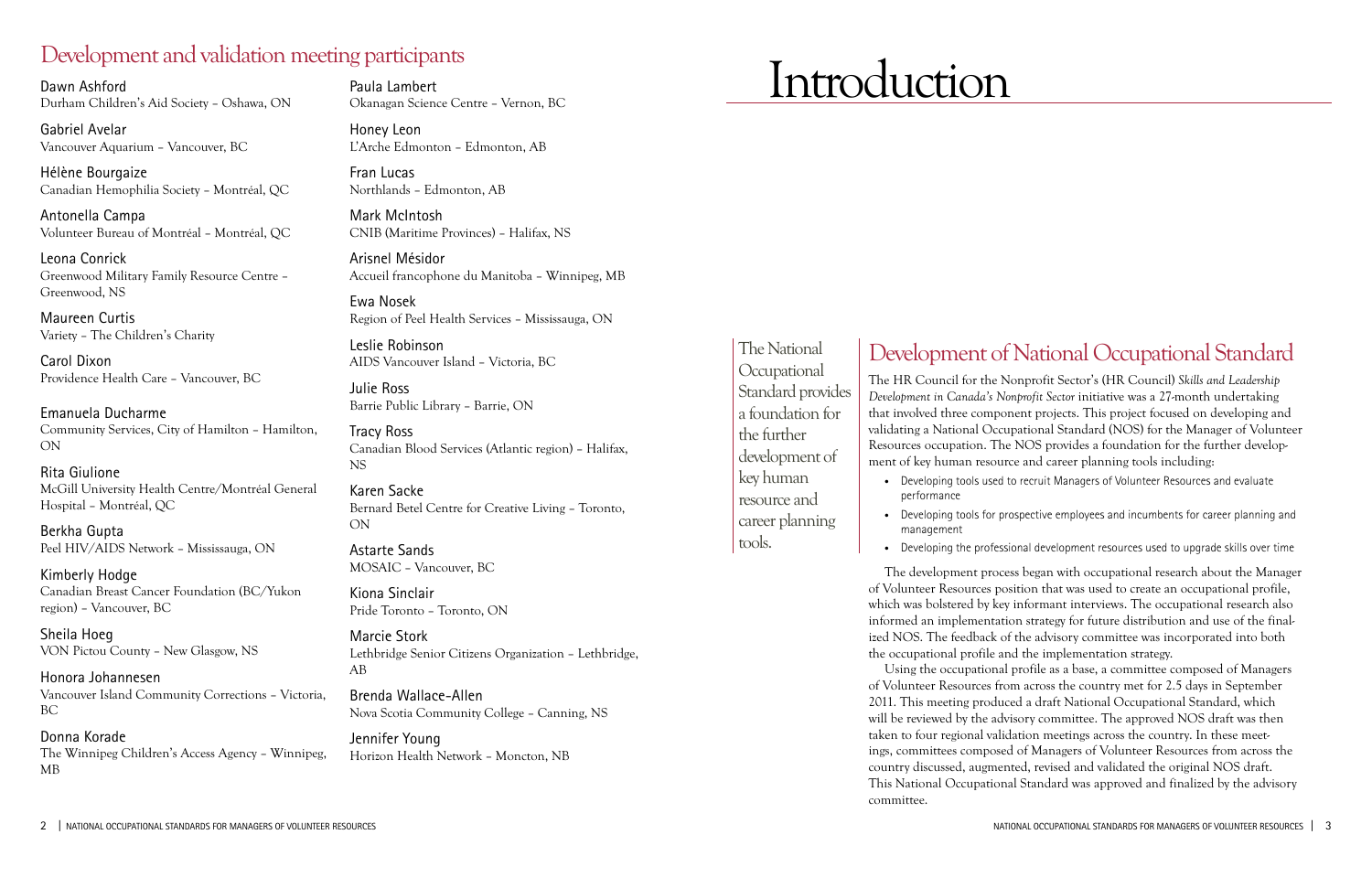# Scope of occupation

Managers of Volunteer Resources plan and implement initiatives and services to ensure the successful operation of volunteer-supported organizations in the nonprofit sector. Managers are responsible for defining the roles of volunteers, creating schedules and matching volunteer job tasks to organizational needs. They recruit and screen volunteers and provide them with ongoing training, supervision and support. They retain existing volunteer participation through effective management, team-building strategies and the recognition of individual volunteer accomplishments. They create policies and procedures to protect clients, organizations and volunteers from risk. They may develop operating budgets, and maintain office records and databases. Managers of Volunteer Resources actively seek opportunities to enhance the lives of clients, community groups and volunteers, in addition to fulfilling the goals of the organization. They may support fundraising activities or collaborate with other groups to accomplish goals and meet growing financial demands. Managers must have a positive, caring attitude, be effective problem solvers, have a familiarity with changing technologies and employ effective communication and leadership skills to manage the continually changing needs of the organization.

- Strengthening human resource management practices
- • Supporting skills development and work-related learning
- Promoting a culture of diversity and inclusion
- • Fostering leadership development and succession
- • Building and sharing knowledge

# About the HR Council

The HR Council for the Nonprofit Sector is a national, nonprofit organization committed to the enhancement and development of a highly skilled workforce that is focused on building better communities and improving the lives of Canadians. It addresses labour force issues in the nonprofit sector. As a convener, research instigator and information-sharing body, the HR Council's priorities are:

# Working environment

Managers of Volunteer Resources work in public and private sector companies, health care facilities, service providers, social service agencies, organizations focusing on sports and recreation, religious institutions and a wide range of other organizations that require volunteers on a regular basis. These settings include registered charities and voluntary organizations.

The tremendous diversity of organizations that employ Managers of Volunteer The noise levels, ventilation, safety hazards and other working conditions will

Resources gives rise to different working environments. They may find themselves working indoors, outdoors, on various sites, or in urban or rural areas. Their work location depends on the nonprofit's mission, programs and services, ongoing projects, and clients or beneficiaries. From time to time, Managers of Volunteer Resources may be required to attend volunteer recruiting events or participate in fundraisers and other charity functions in a support role. also vary, based on the location where they supervise volunteers or visit them periodically to check on their work. In cases where workplace safety may be a concern, the use of personal protective gear and safety equipment is necessary to comply with occupational health and safety standards. Sufficient lighting should be provided in all work areas.

# Occupational environment

# The tremendous diversity of organizations that employ Managers of Volunteer Resources gives rise to different working environments.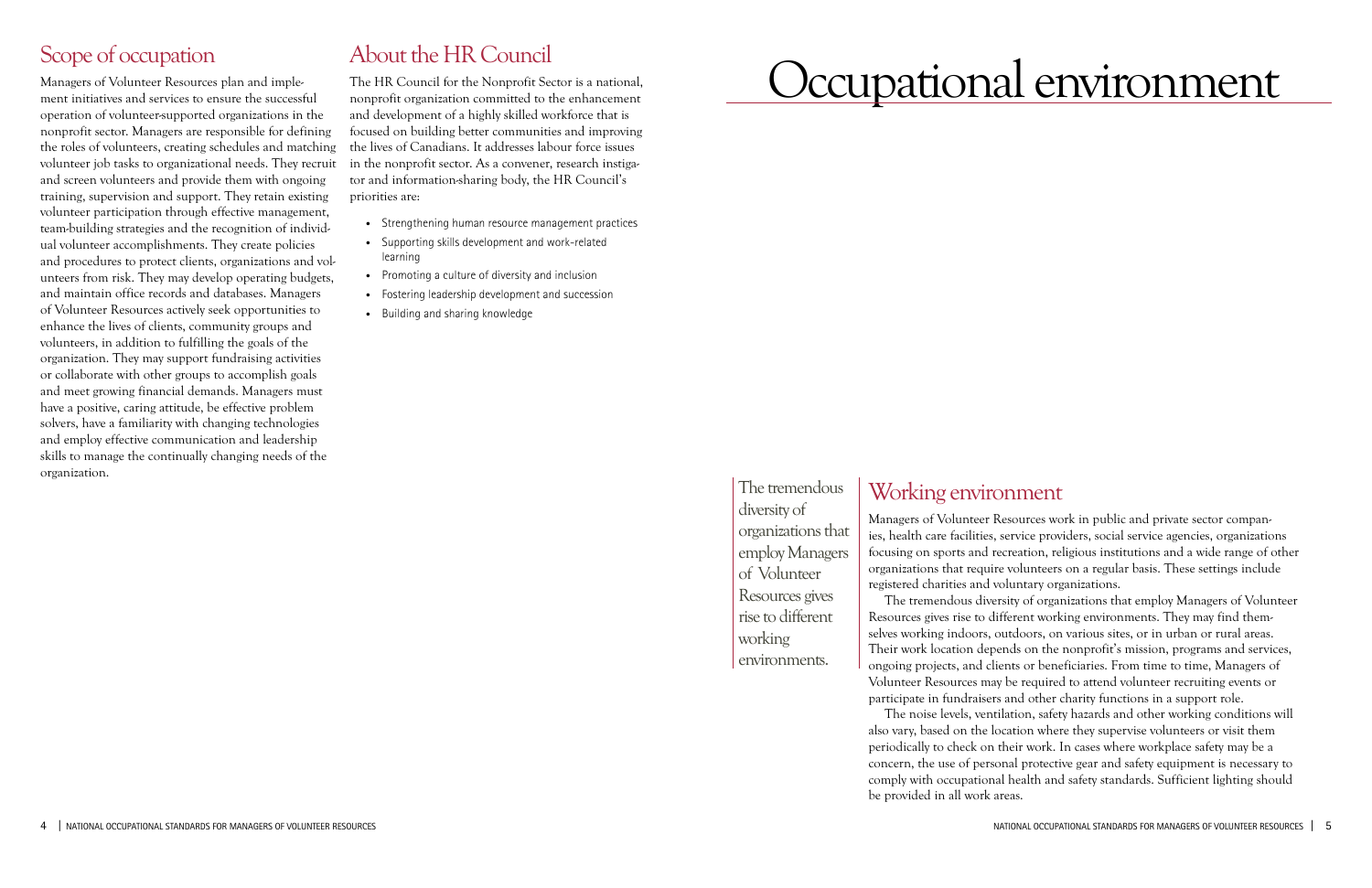# Physical requirements

This managerial position entails minimal manual labour in the exercise of regular functions. Duties such as planning, networking, advocacy, human resources management, supervisory oversight, and administrative tasks involve sitting at their desk jobs, walking around to conduct inspections, and getting in touch with people at work or outside. Some travel may be called for to attend events, conferences and workshops, so ability to drive and to take trips is a consideration.

With increasing dependence on online and mobile technology, Managers of Volunteer Resources may also spend more time at the computer or on their cell phone. Those who are tech-savvy may augment the traditional methods of meeting people, communicating and advertising with virtual networking. For example, they may use online social media sites to recruit volunteers and promote events.

Managers of Volunteer Resources may shuttle between office work and daily rounds to interact with volunteers and staff, or go out to attend events or meetings with stakeholders. They should be able to monitor sites of operations to observe volunteers and evaluate their performance. Occasionally, they may perform hands-on activities when supervising, coaching, mentoring, or demonstrating certain tasks on the job or during training sessions.

# Human interactions

The functions of Managers of Volunteer Resources place them at the hub of the programs and services offered by their nonprofit organizations. They work behind the scenes in an administrative capacity; on the other hand, they directly supervise volunteer service operations. Their position also brings them to the forefront of outreach and networking activities. They actively promote the organization's mission and its benefits to the public in order to increase volunteer participation.

Managers of Volunteer Resources initiate and cultivate internal and external relationships. Acting as intermediaries between volunteers and staff/management, they arrange training, volunteer placements and work schedules; conduct performance evaluation and volunteer recognition; and attend meetings. While they interact with volunteers, co-workers and management on a regular basis, they also find time to socialize with stakeholders and the larger community. They establish new contacts to explore new avenues for volunteer recruitment. Engaging in public relations is essential to form beneficial partnerships and broaden their base of associates.

# Major categories

# **AV**



Assess organizational volunteer needs and opportunities *Managers of Volunteer Resources identify gaps and volunteer needs within the organization. They consult with colleagues regarding roles for volunteers; they also target volunteers for new positions.*

- 1.2 Identify strengths in organization
- 1.3 Identify where gaps are in organization

| <b>Subtasks</b>                                     | Supporting knowledge and abilities |
|-----------------------------------------------------|------------------------------------|
| 1.1 Identify where volunteers exist in organization | Knowledge of:                      |
|                                                     | • Needs assessment                 |
| 1.2 Identify strengths in organization              | Gap analysis<br>$\bullet$          |
| 1.3 Identify where gaps are in organization         | Organization<br>$\bullet$          |
|                                                     | Community<br>$\bullet$             |
| 1.4 Consult with staff                              |                                    |
|                                                     | Ability to:                        |
| 1.5 Identify roles for volunteers                   | Communicate<br>$\bullet$           |
| 1.6 Identify target volunteers                      | Analyze<br>$\bullet$               |
|                                                     | Research                           |
|                                                     |                                    |

- 1.5 Identify roles for volunteers
- 1.6 Identify target volunteers

# Develop Volunteer Services

# TASK A1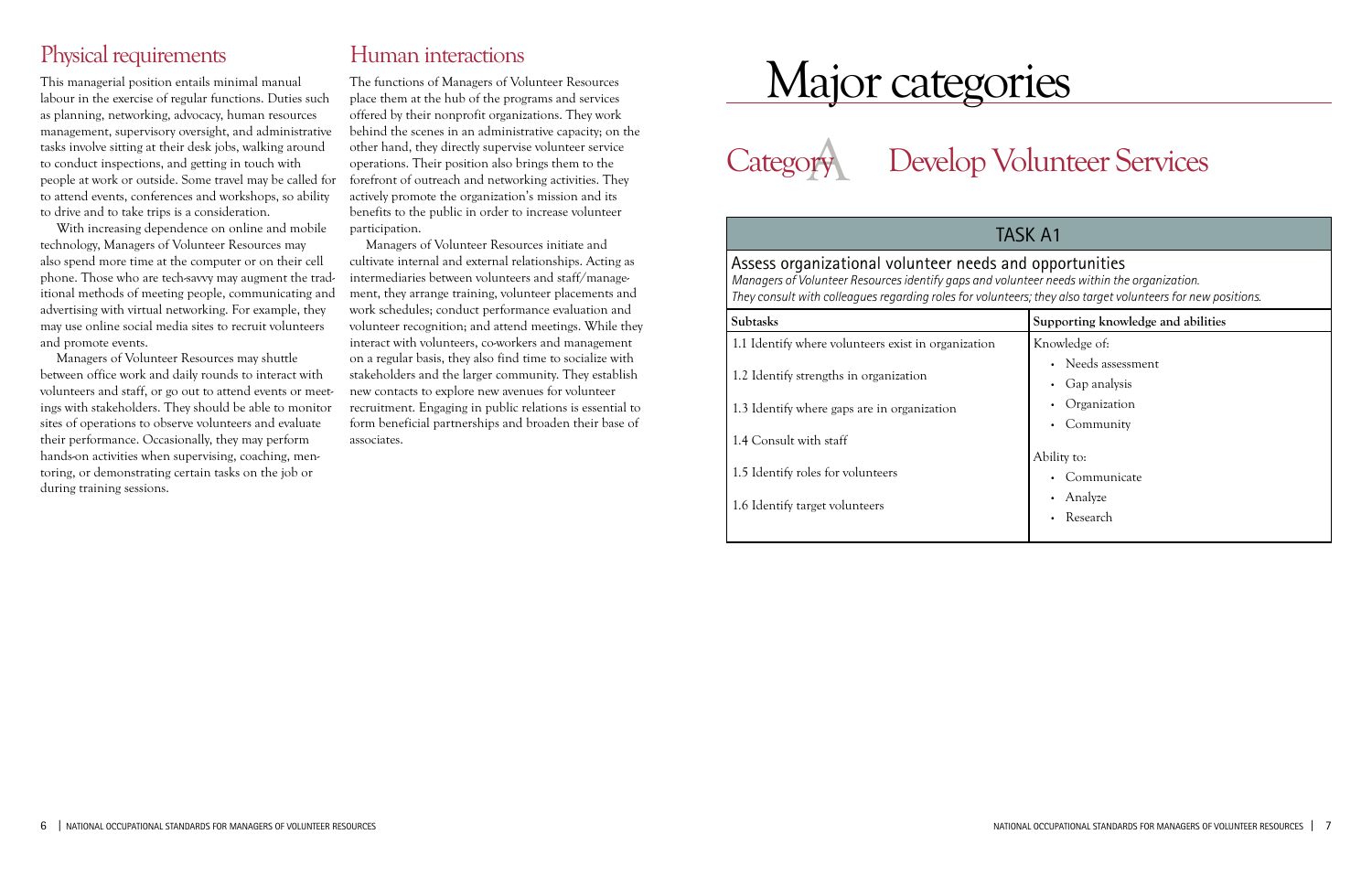## Research related programs and services

*Managers of Volunteer Resources research related organizations and compare the programs and services of these organizations with their own. They maintain contact with colleagues in related organizations.*

| Subtasks                                                                                        | Supporting knowledge and abilities |
|-------------------------------------------------------------------------------------------------|------------------------------------|
| 2.1 Identify other related programs and services                                                | Knowledge of:                      |
|                                                                                                 | Community<br>$\bullet$             |
| 2.2 Perform primary and secondary research                                                      | • Sector                           |
| 2.3 Establish contacts within related organizations                                             | • Research methods                 |
|                                                                                                 | Analysis methods<br>$\bullet$      |
| 2.4 Identify differences and similarities between your<br>programs/services/partners and others | Computer skills<br>$\bullet$       |
|                                                                                                 | Ability to:                        |
| 2.5 Conduct initial risk assessment                                                             | Research<br>$\bullet$              |
|                                                                                                 | Analyze<br>$\bullet$               |
|                                                                                                 | Communicate                        |
|                                                                                                 |                                    |

# Develop goals and objectives for volunteer services

*Managers of Volunteer Resources ensure that the objectives of volunteer services align with those of the organization. They consult with stakeholders during strategic planning in order to determine the objectives to guide the operation of volunteer services.*

- 3.2 Align volunteer services' goals with mission statement
- 3.3 Consult with stakeholders (e.g., senior management, staff, existing volunteers)

| Subtasks                                                                               | Supporting knowledge and abilities                                   |
|----------------------------------------------------------------------------------------|----------------------------------------------------------------------|
| 3.1 Review mission and vision of organization                                          | Knowledge of:                                                        |
| 3.2 Align volunteer services' goals with mission<br>statement                          | Organization<br>• Resource materials<br>• Strategic planning process |
| 3.3 Consult with stakeholders (e.g., senior<br>management, staff, existing volunteers) | Goal setting/writing                                                 |
| 3.4 Participate in strategic planning, if applicable                                   | Ability to:<br>Analyze                                               |

# TASK A3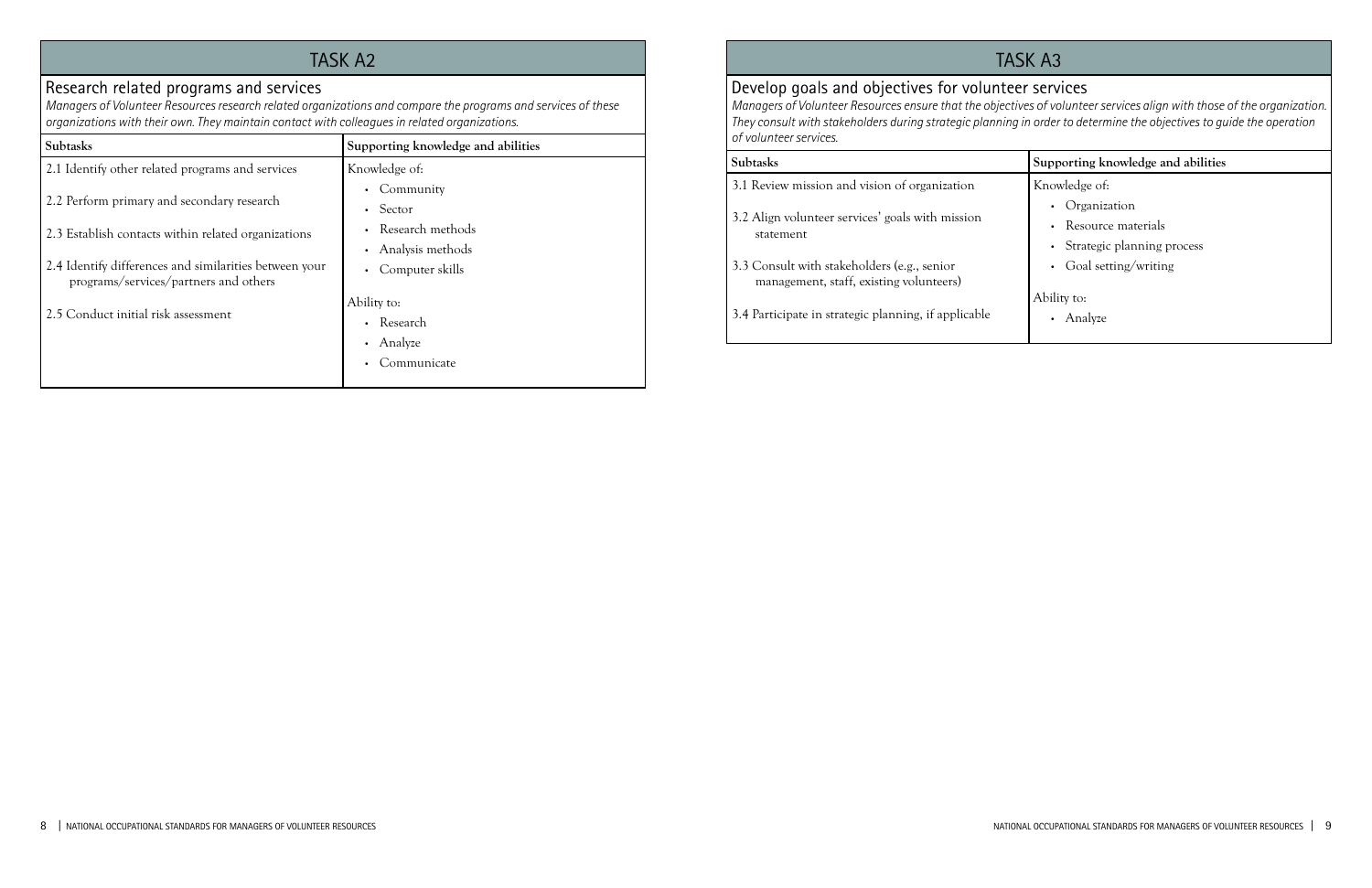# Develop policies and procedures for volunteer services

*Managers of Volunteer Resources consult with stakeholders to review, refine and approve the organization's policies and procedures according to best practices. They distribute finalized policies and procedures to colleagues and volunteers.*

| <b>Subtasks</b>                                                                                                                     | Supporting knowledge and abilities                          |
|-------------------------------------------------------------------------------------------------------------------------------------|-------------------------------------------------------------|
| 4.1 Identify which policies and procedures are needed                                                                               | Knowledge of:                                               |
| 4.2 Consult with stakeholders on policies and<br>procedures                                                                         | Communities<br>Organization<br>Policy and procedure writing |
| 4.3 Review existing organizational policies and<br>procedures                                                                       | Appropriate distribution channels                           |
| 4.4 Research best practices and existing policies and<br>procedures from similar organizations<br>4.5 Write policies and procedures | Ability to:<br>Research<br>Consult<br>Write                 |
| 4.6 Submit for review and approval                                                                                                  |                                                             |
| 4.7 Finalize based on feedback                                                                                                      |                                                             |
| 4.8 Disseminate new policies and procedures                                                                                         |                                                             |
| 4.9 Arrange training for staff and volunteers on the<br>policies and procedures                                                     |                                                             |

| Develop supporting tools and resources                    |
|-----------------------------------------------------------|
| manuals, I.D. badges)                                     |
| Managers of Volunteer Resources evaluate existing too     |
| any additional tool or resource needs. They distribute th |

*Managers of Volunteer Resources evaluate existing tools and resources according to feedback in order to identify any additional tool or resource needs. They distribute these tools and resources and are responsible for arranging any* 

*related training.*

- 5.1 Research required tools and resources
- 5.2 Determine information needed for particular tool and resource development
- 5.3 Research and evaluate existing tools and resource
- 5.4 Develop required tools and resources
- 5.5 Obtain feedback on developed tools and resource
- 5.6 Revise based on feedback
- 5.7 Distribute supporting tools and resources
- 5.8 Arrange training regarding the use of developed tools and resources

# TASK A5

# for volunteer services (e.g., forms, databases,

| Supporting knowledge and abilities                                                                       |
|----------------------------------------------------------------------------------------------------------|
| Knowledge of:                                                                                            |
| Policies and procedures<br>Organization<br>Information required by various stakeholders                  |
| Community                                                                                                |
| Distribution channels<br>How tools will be used<br>Computer applications (e.g., database<br>development) |
| Ability to:                                                                                              |
| Research                                                                                                 |
| Consult<br>Write                                                                                         |
|                                                                                                          |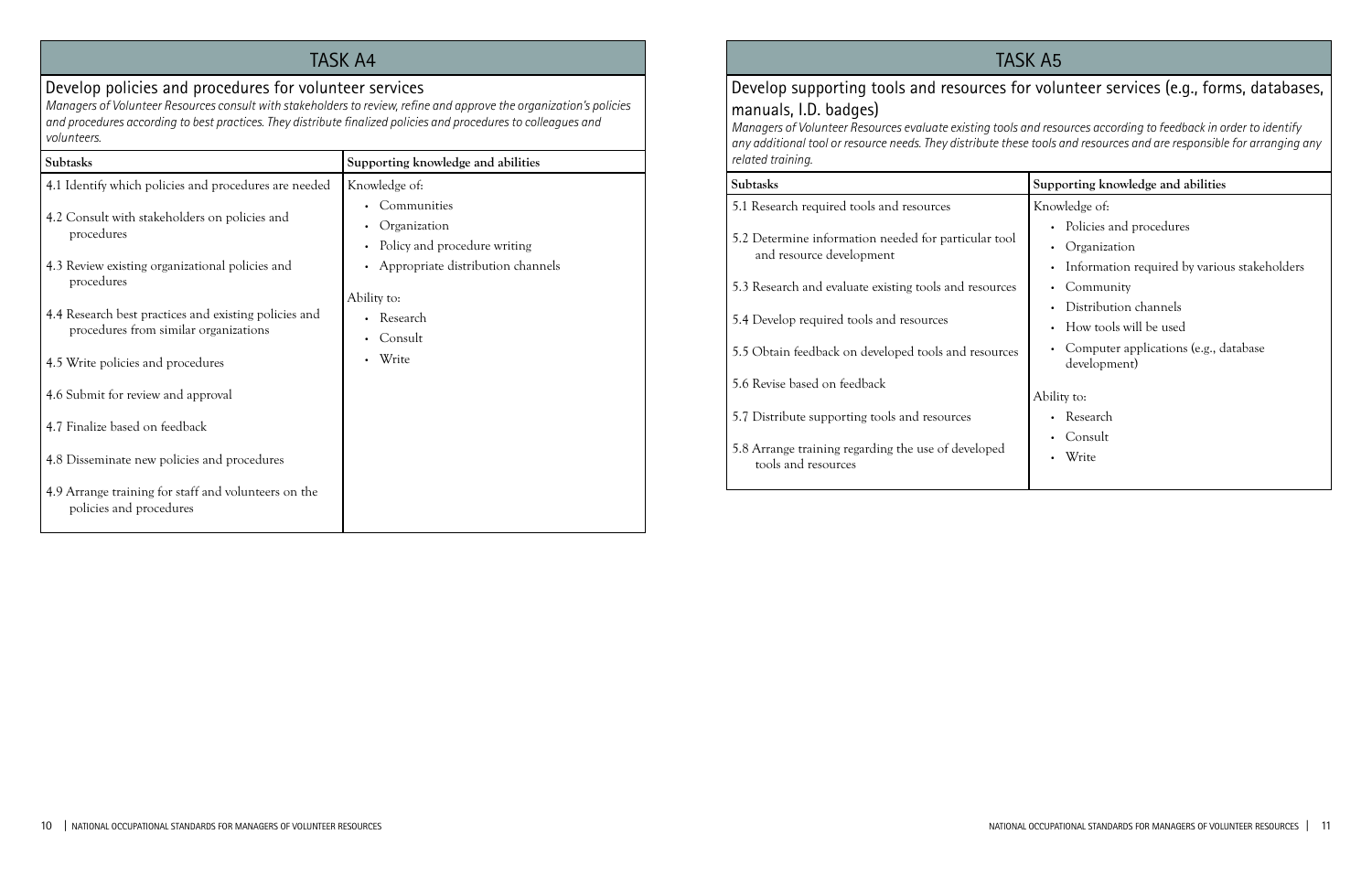## Develop evaluation plan for volunteer services

*Managers of Volunteer Resources establish a baseline measurement to gauge the performance of volunteer services against its objectives. They develop evaluation tools to aid in this comparison and revise the tools based on stakeholder feedback.*

| Subtasks                                                                               | Supporting knowledge and abilities                               |
|----------------------------------------------------------------------------------------|------------------------------------------------------------------|
| 6.1 Determine goals and objectives                                                     | Knowledge of:                                                    |
| 6.2 Determine the information needed                                                   | • Organization<br>Information required by various stakeholders   |
| 6.3 Determine frequency of evaluation                                                  | Distribution channels                                            |
| 6.4 Establish baseline measurement<br>6.5 Determine evaluation methods (e.g., surveys) | How tools will be used<br>Computer applications<br>Data analysis |
| 6.6 Develop evaluation tools required                                                  | Ability to:<br>• Research                                        |
| 6.7 Obtain feedback on tool                                                            | Consult                                                          |
| 6.8 Revise tool based on feedback                                                      | Write<br>Conduct formative and summative evaluation              |
| 6.9 Distribute tool, as required                                                       | Communicate                                                      |
| 6.10 Reassess tool based on changes in organizational<br>need                          |                                                                  |
| 6.11 Determine communication plan for the<br>evaluation                                |                                                                  |

# TASK A7 Implement evaluation plan for volunteer services *Managers of Volunteer Resources determine the purpose and process of evaluation plans by consulting with determine how the organization will respond to the reported results.* **Subtasks Supporting knowledge and abilities** 7.1 Identify purpose of evaluation 7.2 Identify process to be evaluated

- 7.3 Research tool most appropriate for that evaluation
- 7.4 Consult with appropriate stakeholders
- 7.5 Determine evaluation timelines
- 7.6 Determine communication of evaluation process and results
- 7.7 Compile evaluation report
- 7.8 Analyze evaluation data
- 7.9 Communicate results
- 7.10 Determine appropriate course of action

*stakeholders. They decide how the evaluation results will be presented and communicated to stakeholders. They* 

|    | Supporting knowledge and abilities                                      |  |
|----|-------------------------------------------------------------------------|--|
|    | Knowledge of:                                                           |  |
|    | Organization                                                            |  |
|    | Information required by various stakeholders                            |  |
| 5n | Distribution channels                                                   |  |
|    | How tools will be used                                                  |  |
|    | Computer applications                                                   |  |
|    | Data analysis<br>$\bullet$                                              |  |
|    | Ability to:<br>Research<br>Consult<br>Write<br>• Analyze<br>Communicate |  |
|    |                                                                         |  |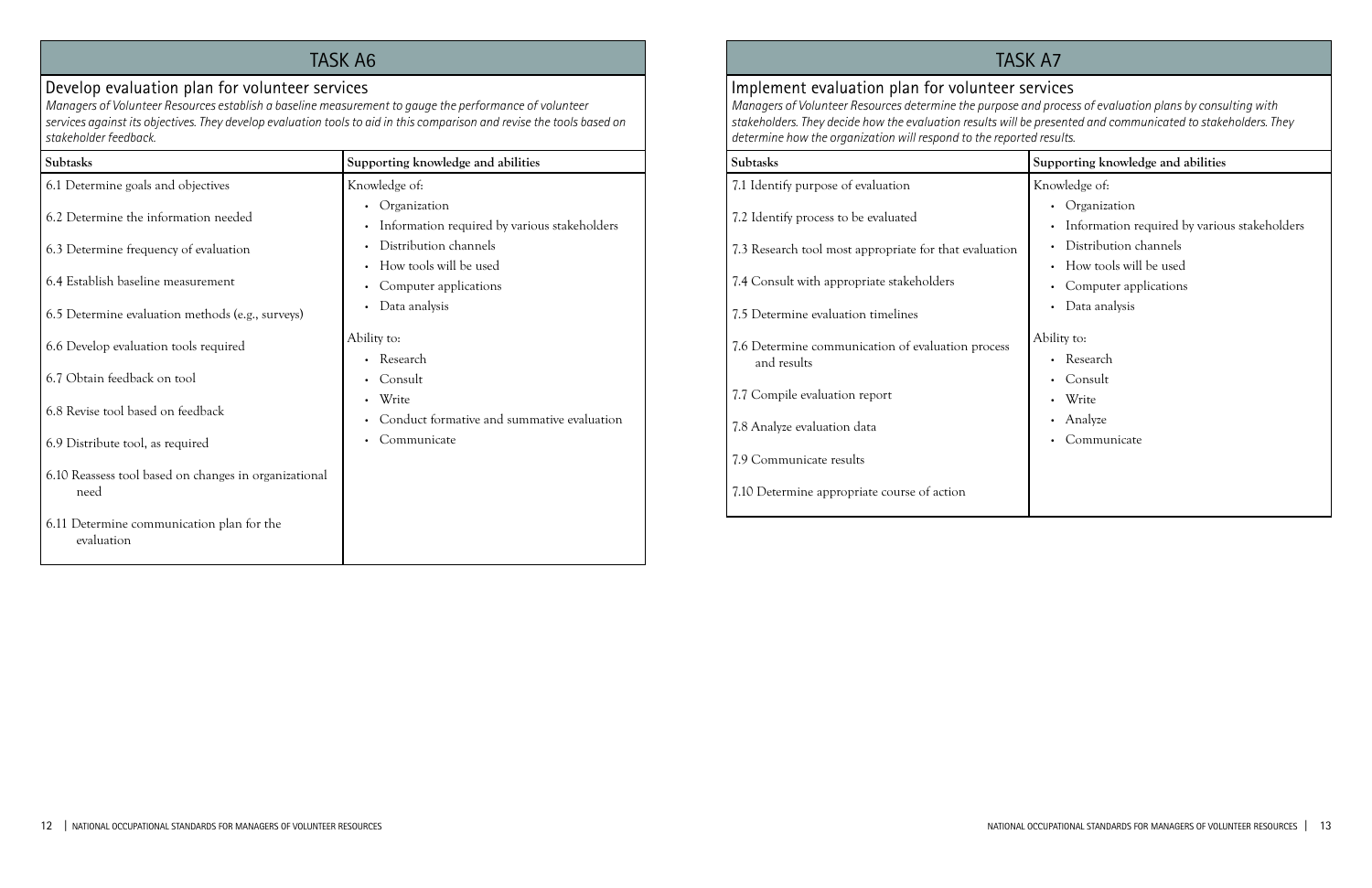## Develop volunteer orientation and training plan

*Managers of Volunteer Resources determine the details of volunteer orientation and training. They decide which training formats, content, facilitators and schedules will be used in orientation and training programs. They communicate this information to stakeholders. Managers of Volunteer Resources also evaluate the effectiveness of orientation and training plans.*

| Subtasks                                                                                                                                            | Supporting knowledge and abilities                                                                                                        |
|-----------------------------------------------------------------------------------------------------------------------------------------------------|-------------------------------------------------------------------------------------------------------------------------------------------|
| 8.1 Determine components of orientation and training                                                                                                | Knowledge of:                                                                                                                             |
| 8.2 Determine how orientation and training will be<br>delivered ( <i>i.e.</i> , format)<br>8.3 Design materials for orientation and training (e.g., | Organization<br>$\bullet$<br>Information required by various stakeholders<br>$\bullet$<br>Distribution channels<br>How tools will be used |
| presentation, workshop)                                                                                                                             | Computer applications<br>$\bullet$<br>Data analysis<br>$\bullet$                                                                          |
| 8.4 Determine who will deliver orientation and<br>training                                                                                          | Ability to:                                                                                                                               |
| 8.5 Determine frequency of orientation and training<br>delivery                                                                                     | • Research<br>Consult<br>$\bullet$                                                                                                        |
| 8.6 Evaluate orientation and training plan and revise<br>as necessary                                                                               | Write<br>Conduct formative and summative evaluation<br>Communicate                                                                        |
| 8.7 Communicate orientation and training plan                                                                                                       |                                                                                                                                           |

Inform stakeholders of volunteer services *Managers of Volunteer Resources prepare information about volunteer services, identifying opportunities to share this information. They present this information to stakeholders and follow up as necessary.*

- 1.2 Determine information to be delivered
- 1.3 Identify or create opportunities to deliver information
- 1.4 Prepare information to be delivered
- 1.5 Communicate information to stakeholders
- 1.6 Follow up on information delivered

# Promote Volunteer Services

# TASK B1

| Subtasks                                                       | Supporting knowledge and abilities           |
|----------------------------------------------------------------|----------------------------------------------|
| 1.1 Identify stakeholders                                      | Knowledge of:                                |
| 1.2 Determine information to be delivered                      | • Stakeholders<br>Organization               |
| 1.3 Identify or create opportunities to deliver<br>information | Community<br>Ability to:                     |
| 1.4 Prepare information to be delivered                        | Facilitate                                   |
| 1.5 Communicate information to stakeholders                    | Use different delivery channels<br>$\bullet$ |
| 1.6 Follow up on information delivered                         |                                              |



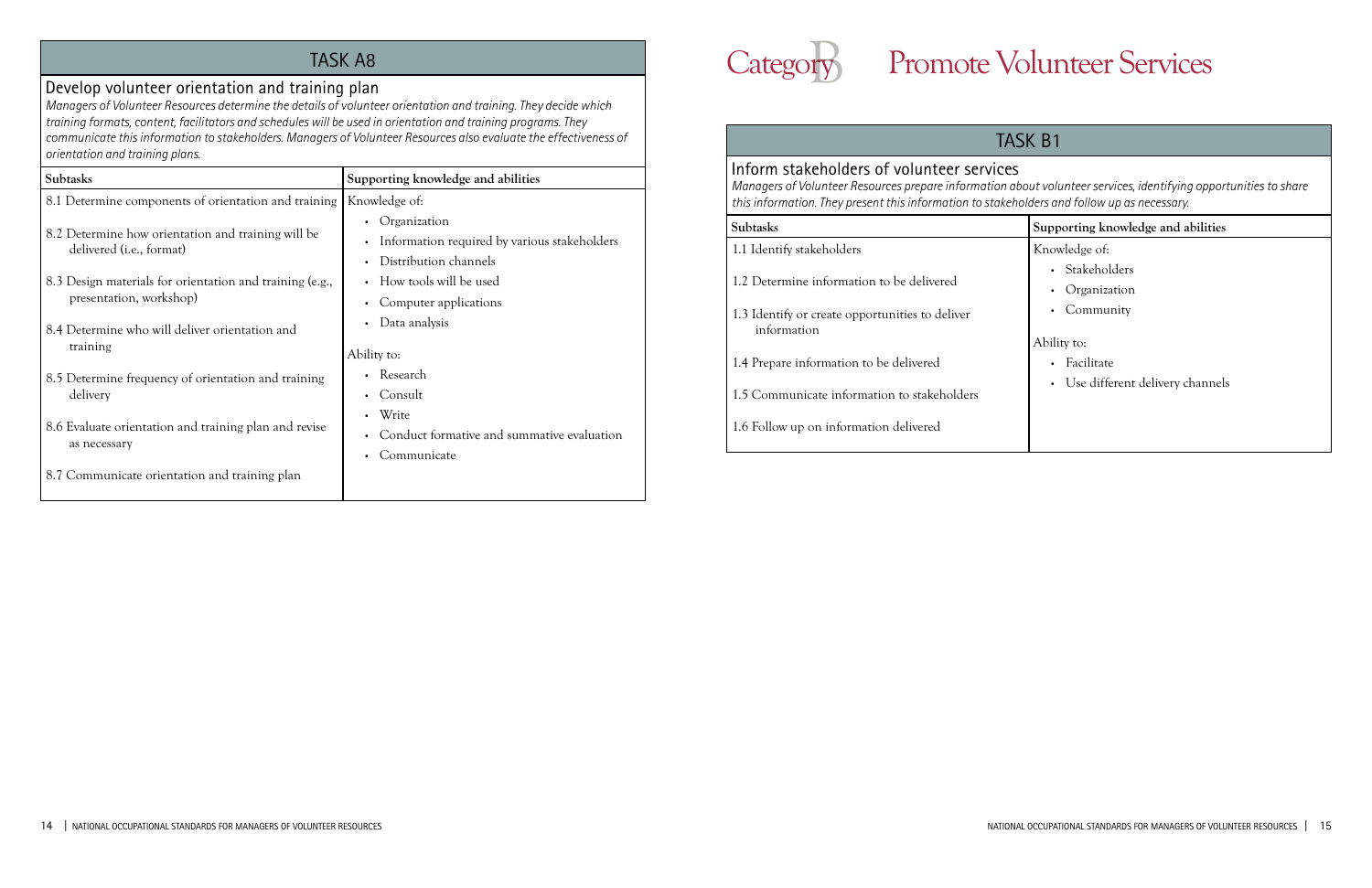# TASK B<sub>2</sub>

## Advocate for volunteer services to stakeholders

*Managers of Volunteer Resources identify the value and impact of volunteers within the organization and for the public. Capitalizing on opportunities for communication, they share this information with stakeholders.*

| Subtasks                                                              | Supporting knowledge and abilities                           |
|-----------------------------------------------------------------------|--------------------------------------------------------------|
| 2.1 Identify value and impact of volunteers to the<br>organization    | Knowledge of:<br>Stakeholders                                |
| 2.2 Communicate value and impact of volunteering to<br>the public     | Organization<br>Community<br>Volunteers                      |
| 2.3 Identify advocates within the organization to<br>collaborate with | Ability to:                                                  |
| 2.4 Identify stakeholders and collaborators                           | Facilitate<br>Persuade                                       |
| 2.5 Identify or create opportunities to advocate                      | Speak to audience's needs<br>Use different delivery channels |
| 2.6 Prepare information to be delivered                               |                                                              |
| 2.7 Communicate information                                           |                                                              |
| 2.8 Follow up on information delivered                                |                                                              |

# Design communication plan for volunteer services *Managers of Volunteer Resources design communication plans that are informed by organizational goals, existing communication channels and research of existing communication plans. They submit communication plans to*

*stakeholders for review on a regular basis and revise them as required.*

| Subtasks                                                                            | Supporting knowledge and abilities                        |
|-------------------------------------------------------------------------------------|-----------------------------------------------------------|
| 3.1 Determine desired outcomes                                                      | Knowledge of:                                             |
|                                                                                     | Stakeholders                                              |
| 3.2 Identify communication channels                                                 | Organization                                              |
| 3.3 Research existing communication plans                                           | Community                                                 |
|                                                                                     | Volunteers                                                |
| 3.4 Identify audiences and how to reach them                                        | Delivery channels (e.g., PSA <sup>*</sup> , social media) |
| 3.5 Identify stakeholders (e.g., volunteers, clients,<br>management) to review plan | Computer applications                                     |
|                                                                                     | • * public service announcement                           |
| 3.6 Determine frequency of review                                                   | Ability to:                                               |
|                                                                                     | • Speak to audience's needs                               |
| 3.7 Disseminate draft plan for review                                               | Use different delivery channels                           |
| 3.8 Revise based on feedback                                                        | Communicate                                               |
|                                                                                     | Persuade                                                  |
|                                                                                     | Create effective messaging                                |
|                                                                                     | Collaborate                                               |

# TASK B3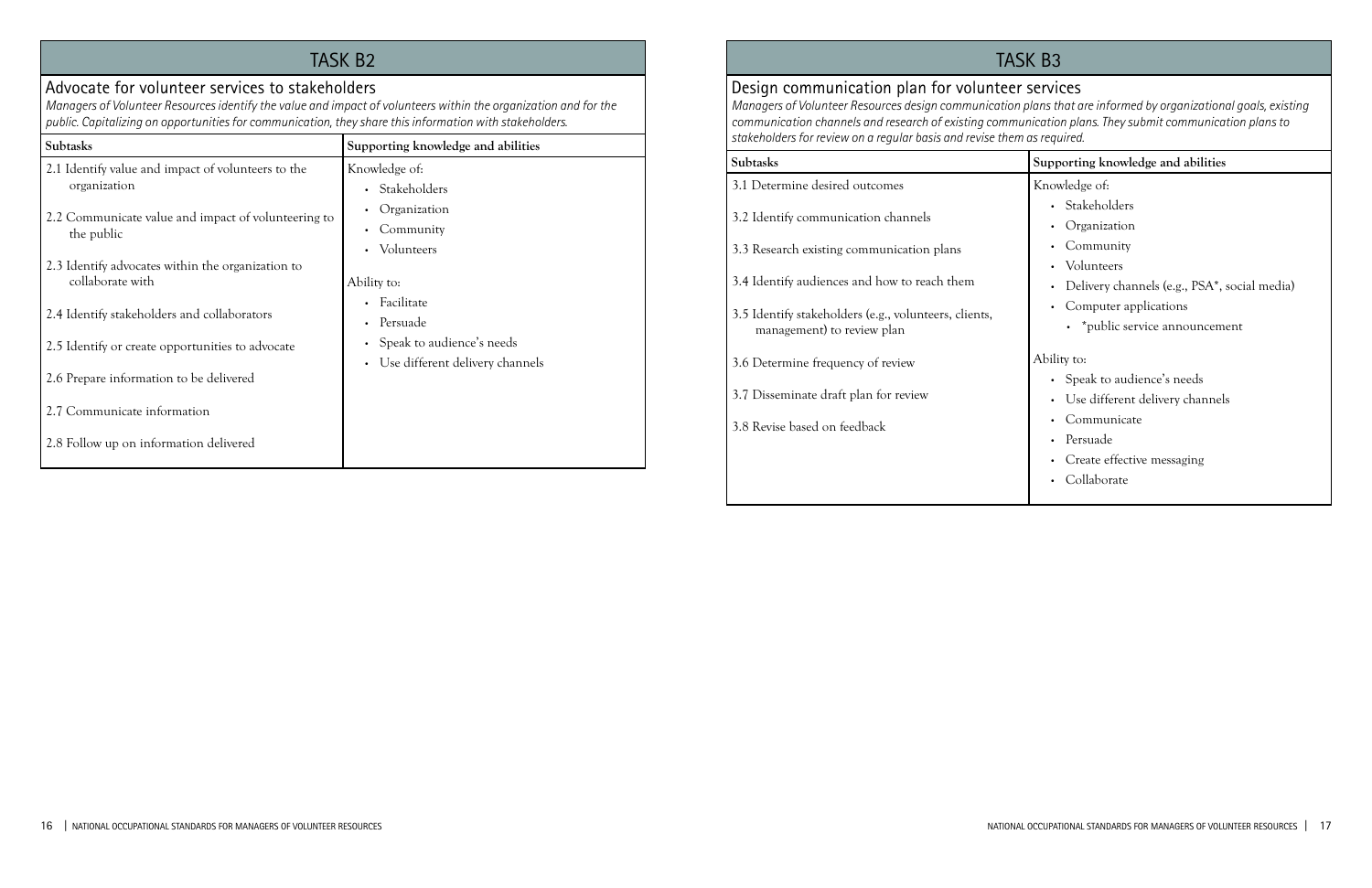# TASK B4

## Implement communication plan for volunteer services

*Managers of Volunteer Resources design and produce promotional materials to communicate information about volunteer services. They revise materials according to stakeholder feedback as necessary.*

| <b>Subtasks</b>                                                                  | Supporting knowledge and abilities                                              |
|----------------------------------------------------------------------------------|---------------------------------------------------------------------------------|
| 4.1 Design materials (e.g., newsletters, promotional<br>materials, social media) | Knowledge of:<br>Computer applications                                          |
| 4.2 Produce materials<br>4.3 Obtain feedback on materials                        | Promotional material businesses<br>Delivery channels<br>Policies and procedures |
| 4.4 Revise materials based on feedback<br>4.5 Communicate materials accordingly  | Ability to:<br>Be creative<br>Create effective messaging                        |

Cultivate stakeholder and partner relationships *Managers of Volunteer Resources keep track of communications with stakeholders and partners. They aim to engage and/or collaborate with these groups.*

- 5.1 Identify stakeholders and partners
- 5.2 Identify frequency of contact with stakeholders partners
- 5.3 Identify methods of engagement and collaboration opportunities (e.g., attend events, annual general meetings, share training opportunities)
- 5.4 Identify cross-marketing opportunities (e.g., use their logo on your materials, have them use your logo on their materials)
- 5.5 Explore opportunities to recognize stakeholder and partner contributions

# TASK B5

| Subtasks                                                                                                                                              | Supporting knowledge and abilities                                            |
|-------------------------------------------------------------------------------------------------------------------------------------------------------|-------------------------------------------------------------------------------|
| 5.1 Identify stakeholders and partners<br>5.2 Identify frequency of contact with stakeholders<br>partners                                             | Knowledge of:<br>• Stakeholder groups<br>Methods of engagement<br>$\bullet$   |
| 5.3 Identify methods of engagement and collaboration<br>opportunities (e.g., attend events, annual general<br>meetings, share training opportunities) | Cross-marketing opportunities<br>Ability to:<br>Collaborate with stakeholders |
| 5.4 Identify cross-marketing opportunities (e.g., use<br>their logo on your materials, have them use your<br>logo on their materials)                 | Build relationships<br>Communicate                                            |
| 5.5 Explore opportunities to recognize stakeholder and<br>partner contributions                                                                       |                                                                               |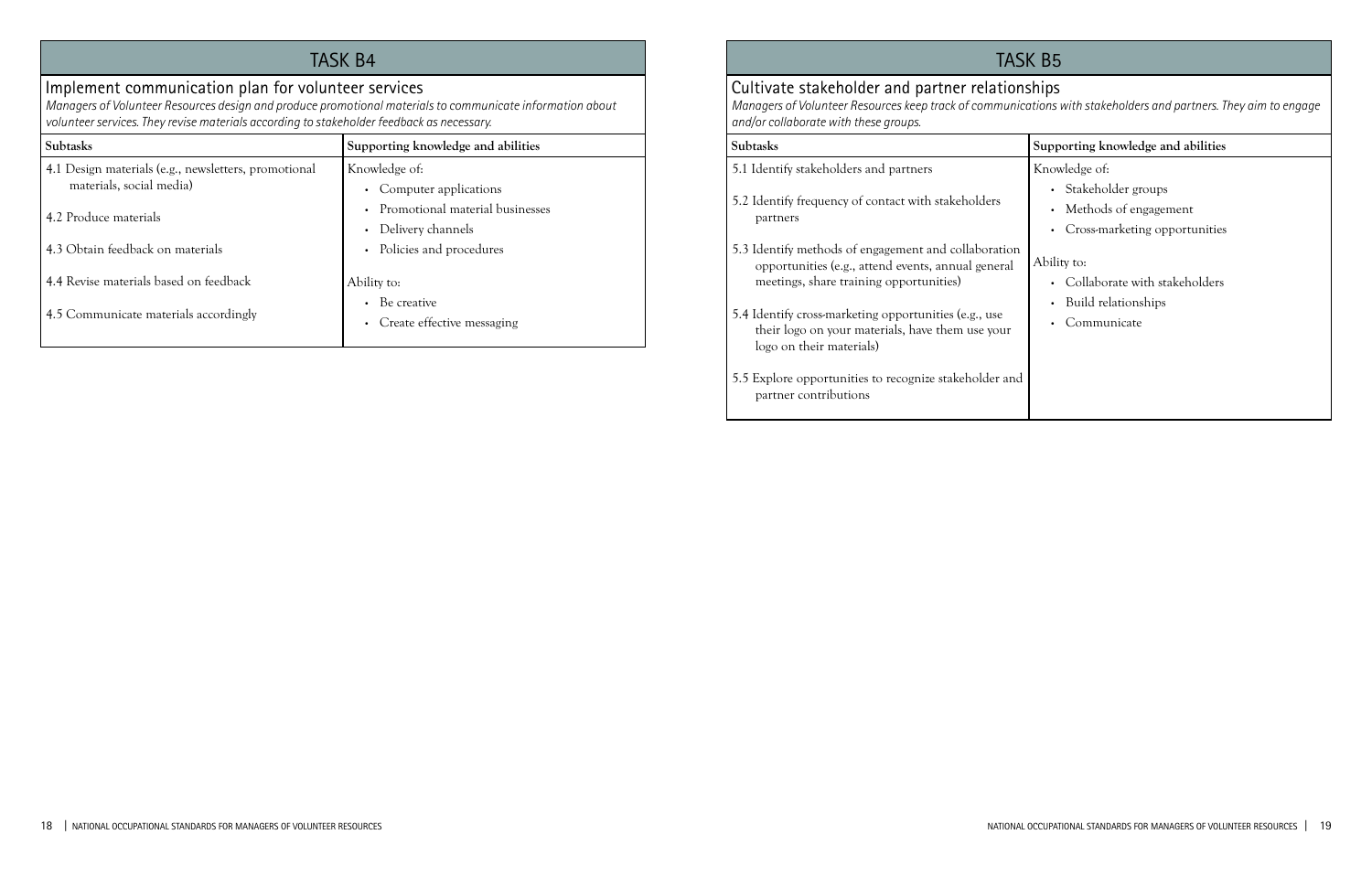# TASK B6

# Review communication plan

*Managers of Volunteer Resources consult with stakeholders as they review the volunteer services' communication plans to identify gaps or possible changes, adjusting the plans as necessary.*

| <b>Subtasks</b>                             | Supporting knowledge and abilities |
|---------------------------------------------|------------------------------------|
| 6.1 Review current communications practices | Knowledge of:                      |
| 6.2 Consult with stakeholders               | Stakeholders                       |
|                                             | Organization                       |
| 6.3 Identify gaps or changes                | Community<br>$\bullet$             |
| 6.4 Adjust plan                             | Ability to:                        |
|                                             | Facilitate                         |
|                                             | Analyze                            |
|                                             |                                    |

| <b>TASK C1</b>                                                                                                                                                                                                                                                       |                                        |  |
|----------------------------------------------------------------------------------------------------------------------------------------------------------------------------------------------------------------------------------------------------------------------|----------------------------------------|--|
| Assess need for volunteers<br>Managers of Volunteer Resources consult with other staff to identify organizational needs, aligning individual<br>volunteer positions with these needs. They identify the specific volunteer and training needs of volunteer services. |                                        |  |
| Subtasks                                                                                                                                                                                                                                                             | Supporting knowledge and abilities     |  |
| 1.1 Consult with staff to perform collaborative needs<br>analysis                                                                                                                                                                                                    | Knowledge of:<br>Needs analysis        |  |
| 1.2 Identify placement-related risk                                                                                                                                                                                                                                  | Programs<br>Organization               |  |
| 1.3 Align volunteer position with organizational<br>requirements                                                                                                                                                                                                     | Scope of volunteer activities<br>Risks |  |
| 1.4 Identify program-specific training needs                                                                                                                                                                                                                         | Ability to:                            |  |
| 1.5 Identify number of volunteers needed for each<br>program                                                                                                                                                                                                         | Schedule<br>Collaborate                |  |
| 1.6 Identify program schedule(s)                                                                                                                                                                                                                                     | Communicate<br>Assess risk             |  |

# Category Conduct Volunteer Recruitment



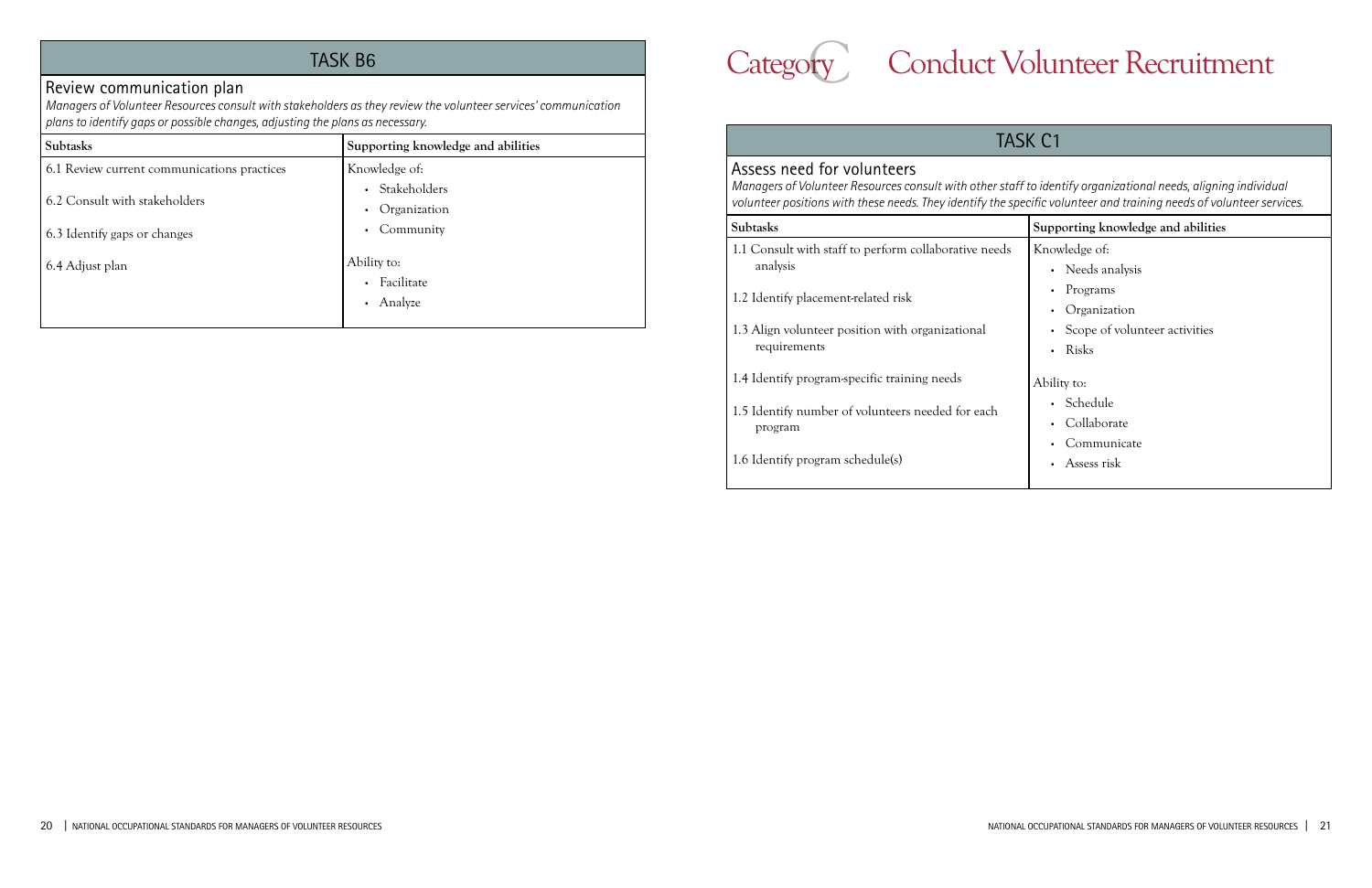# TASK C<sub>2</sub>

## Develop volunteer position description

*Managers of Volunteer Resources identify the specifics of individual volunteer positions. They determine the responsibilities, qualifications and time commitment required from volunteer applicants.*

# TASK C3 Design recruitment strategy for volunteers

| Subtasks                                                                      | Supporting knowledge and abilities                                                       |
|-------------------------------------------------------------------------------|------------------------------------------------------------------------------------------|
| 2.1 Identify title and purpose of position                                    | Knowledge of:                                                                            |
| 2.2 Identify supervisor<br>2.3 Identify shift<br>2.4 Identify time commitment | • Needs analysis<br>Programs<br>Organization<br>Scope of volunteer activities<br>• Risks |
| 2.5 Identify responsibilities and boundaries                                  | Ability to:                                                                              |
| 2.6 Identify qualifications                                                   | • Schedule<br>Collaborate                                                                |
| 2.7 Identify benefits of position                                             | Be creative                                                                              |
| 2.8 Consult with stakeholders                                                 | Communicate<br>Assess risk                                                               |
| 2.9 Determine screening criteria                                              | Write a position description                                                             |
| 2.10 Create volunteer position description                                    |                                                                                          |
| 2.11 Review with appropriate program staff                                    |                                                                                          |
| 2.12 Revise based on feedback                                                 |                                                                                          |

*Managers of Volunteer Resources create recruitment strategies to attract new volunteers. They communicate information about the benefits of volunteering in a way that reaches the target audience.*

| Subtasks                                                                                                                                                   | Supporting knowledge and abilities                                                                              |
|------------------------------------------------------------------------------------------------------------------------------------------------------------|-----------------------------------------------------------------------------------------------------------------|
| 3.1 Identify benefits of being a volunteer                                                                                                                 | Knowledge of:                                                                                                   |
| 3.2 Identify if a particular group needs to be targeted<br>(e.g., youth, professionals, baby boomers)<br>3.3 Identify target specific recruitment channels | Targeted groups<br>Benefits to volunteers<br>Delivery channels<br>$\bullet$<br>• How to contact targeted groups |
|                                                                                                                                                            | Ability to:                                                                                                     |
|                                                                                                                                                            | Be creative                                                                                                     |
|                                                                                                                                                            | Communicate                                                                                                     |
|                                                                                                                                                            | Inspire                                                                                                         |
|                                                                                                                                                            | Design materials                                                                                                |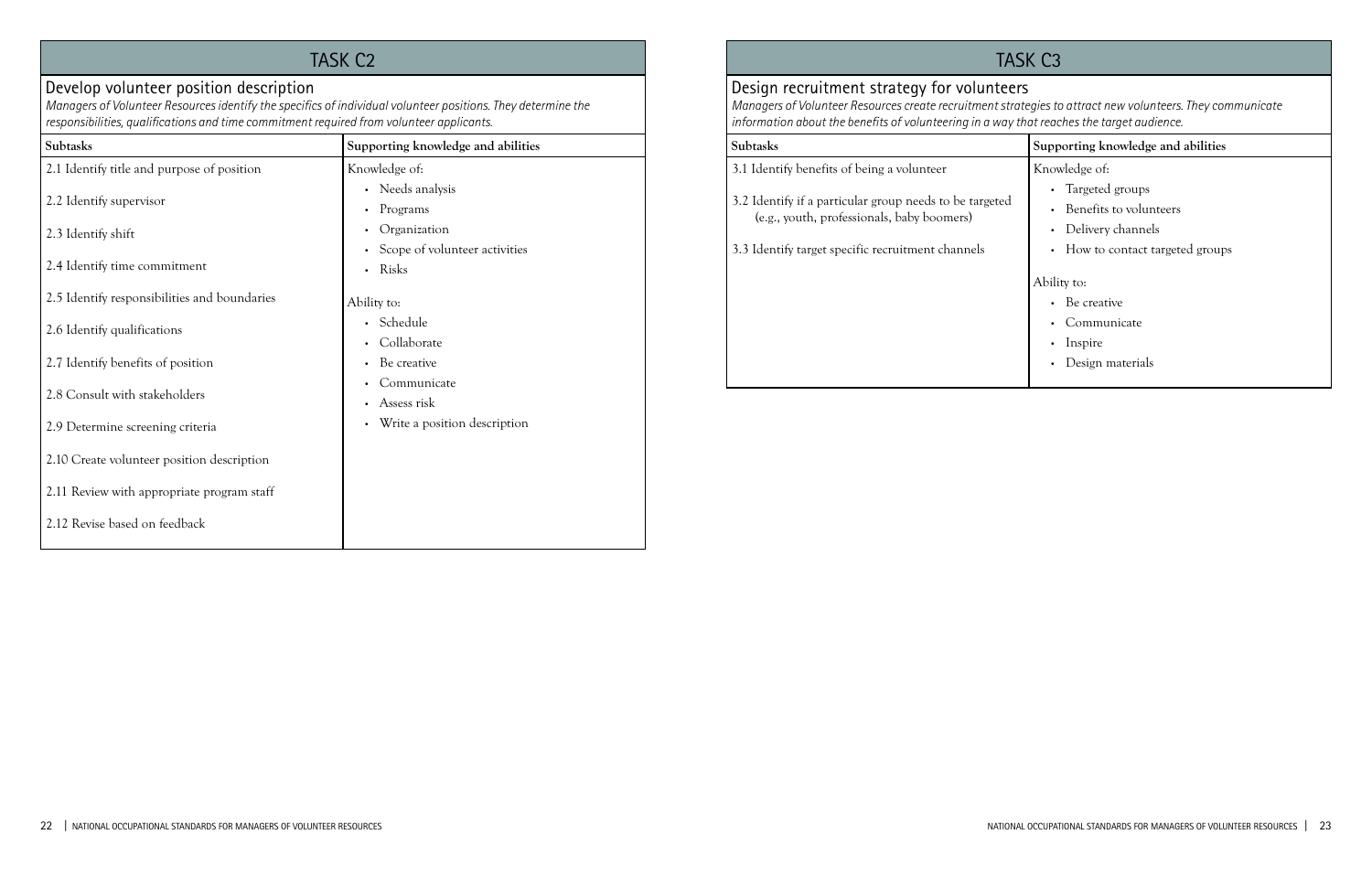# TASK C4

# Implement recruitment strategy for volunteers

*Managers of Volunteer Resources create promotional material that is directed to the target audience for specific volunteer positions. They decide how to communicate with potential volunteers about the application process.*

| <b>Subtasks</b>                                       | Supporting knowledge and abilities          |
|-------------------------------------------------------|---------------------------------------------|
| 4.1 Create promotional material specific to volunteer | Knowledge of:                               |
| placement and target audience                         | Targeted groups<br>$\bullet$                |
| 4.2 Determine application process, including criteria | Benefits to volunteers                      |
| necessary for acceptance or rejection                 | Delivery channels                           |
|                                                       | How to contact targeted groups<br>$\bullet$ |
| 4.3 Identify and attend promotional opportunities     |                                             |
|                                                       | Ability to:                                 |
| 4.4 Disseminate promotional material (e.g., posters,  | Be creative                                 |
| postings)                                             | Communicate                                 |
| 4.5. Collect applications                             | Inspire                                     |
|                                                       | Persuade                                    |
|                                                       | Design materials                            |
|                                                       |                                             |

## Select applicants for interviews

*Managers of Volunteer Resources use the organization's established criteria to select volunteer applicants for interviews. They are responsible for arranging the schedule for the interviews.*

- 5.1 Review applications according to established criteria and clarify information with applicant, i necessary
- 5.2 Consult with appropriate staff
- 5.2 Create list of candidates
- 5.3 Schedule interviews
- 5.4 Offer alternative volunteer opportunities for candidates not chosen for current opportunity

# TASK C5

| Subtasks                                                                                                             | Supporting knowledge and abilities          |
|----------------------------------------------------------------------------------------------------------------------|---------------------------------------------|
| 5.1 Review applications according to established<br>criteria and clarify information with applicant, if<br>necessary | Knowledge of:<br>• Screening criteria       |
| 5.2 Consult with appropriate staff                                                                                   | Screening process<br>Programs               |
| 5.2 Create list of candidates                                                                                        | Ability to:<br>• Select suitable candidates |
| 5.3 Schedule interviews                                                                                              | Make decisions                              |
| 5.4 Offer alternative volunteer opportunities for<br>candidates not chosen for current opportunity                   | Communicate<br>Create schedule              |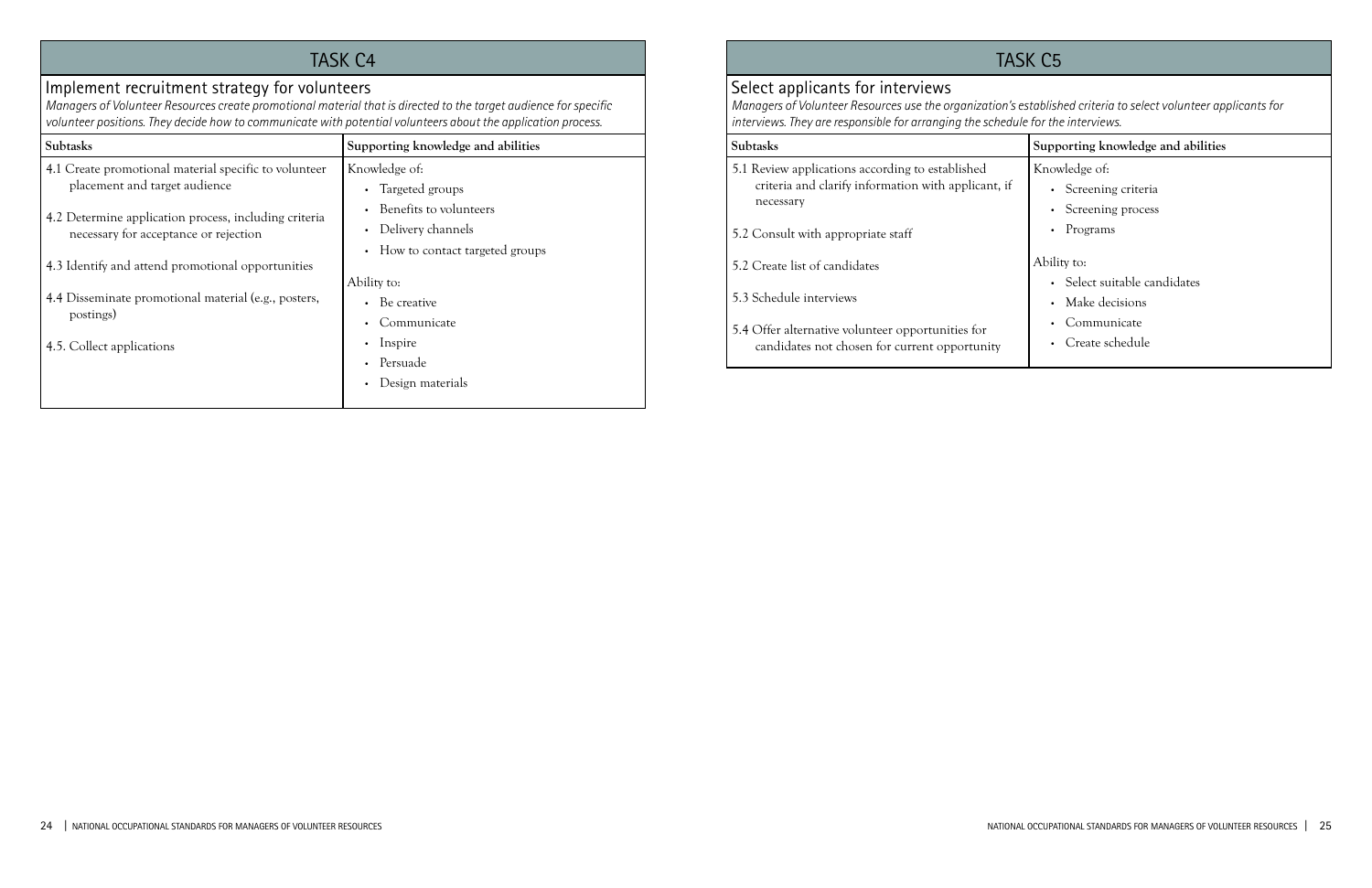# task C6

## Conduct applicant interviews

*Managers of Volunteer Resources conduct volunteer position interviews with selected candidates. During this time, they introduce volunteer applicants to the organization; they also engage applicants with questions about the applicants' qualifications. Managers of Volunteer Resources explain any further steps in the process to the applicants.*

| Supporting knowledge and abilities                                                                                                                          |
|-------------------------------------------------------------------------------------------------------------------------------------------------------------|
| Knowledge of:                                                                                                                                               |
| • Policies and procedures (e.g., who conducts inter-<br>view and number of interviewers)                                                                    |
| • Cultural differences                                                                                                                                      |
| Programs                                                                                                                                                    |
| Local labour legislation                                                                                                                                    |
| Ability to:<br>• Use interview tool effectively<br>Conduct interviews (e.g., rephrase question if<br>necessary)<br>Listen<br>Interpret cultural differences |
|                                                                                                                                                             |

# TASK C7

Administer third-party screening (references, criminal records) *Managers of Volunteer Resources run third-party screenings on new volunteer applicants. Based on the screening results, they determine whether applicants are suitable for available volunteer positions. They contact the applicants with the results of the screening review.*

| Subtasks                                                 | Supporting knowledge and abilities            |
|----------------------------------------------------------|-----------------------------------------------|
| 7.1 Conduct third-party checks (e.g., references, police | Knowledge of:                                 |
| check, driver's abstract)                                | Risk<br>$\bullet$                             |
| 7.2 Follow up with applicant if necessary                | Policies and procedures                       |
|                                                          | Programs                                      |
| 7.3 Determine applicant suitability                      | Legislation                                   |
| 7.4 Contact applicant to accept or reject application    | How to obtain third-party checks<br>$\bullet$ |
| 7.5 Document all information                             | Ability to:                                   |
|                                                          | Inform candidate of how to obtain checks      |
|                                                          | Read police check                             |
|                                                          | Read driver's abstract                        |
|                                                          | Communicate                                   |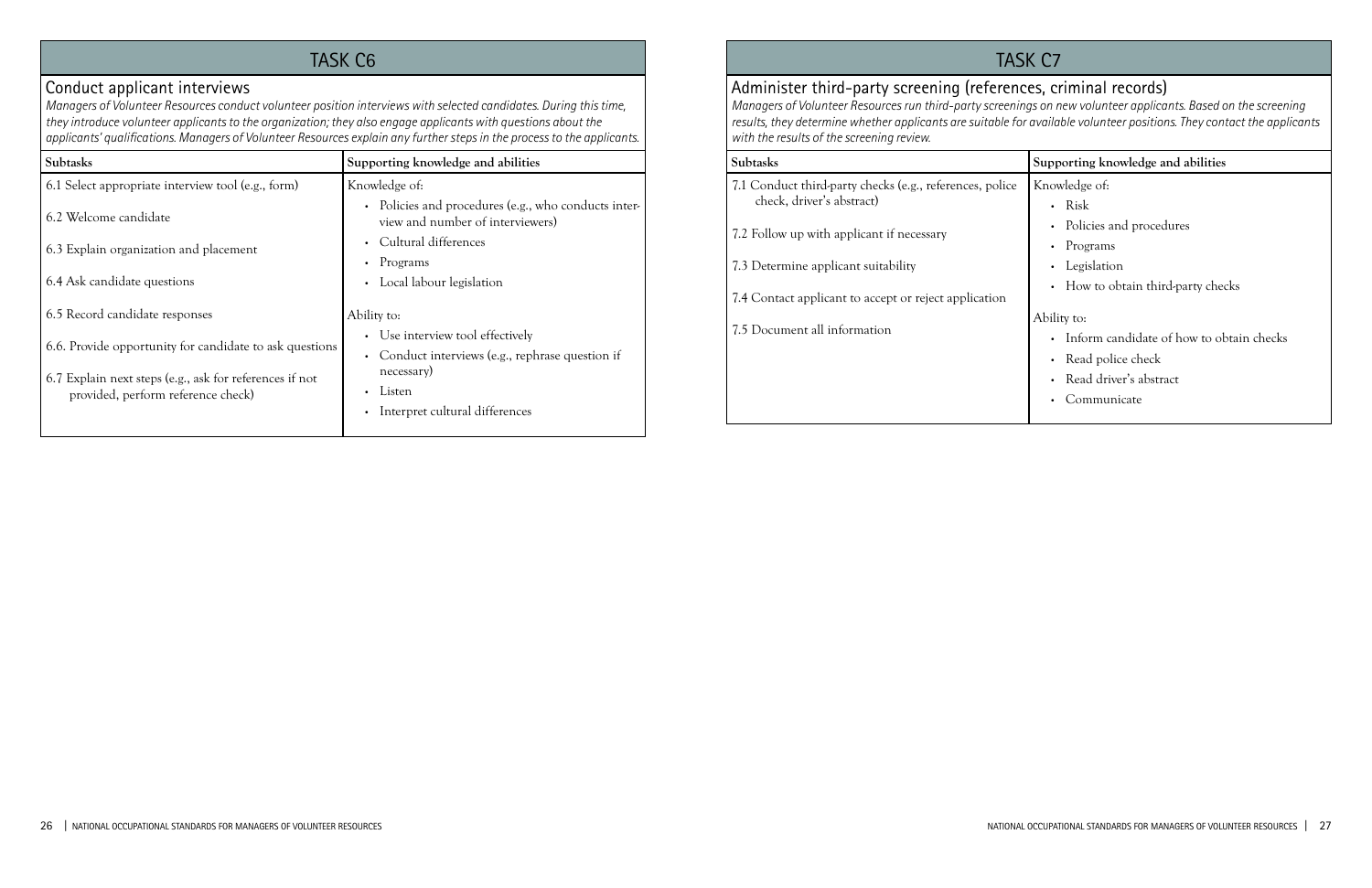# ry)



# Arrange orientation for volunteers

*Managers of Volunteer Resources consult with other staff to identify organizational needs, aligning individual volunteer positions with these needs. They identify the specific volunteer and training needs of volunteer services.*

| <b>Subtasks</b>                                      | Supporting knowledge and abilities                                   |
|------------------------------------------------------|----------------------------------------------------------------------|
| 1.1 Schedule orientation                             | Knowledge of:                                                        |
| 1.2 Book facilities (e.g., room, food, AV equipment) | • How to conduct an orientation session<br>• How to reserve facility |
| 1.3 Arrange for facilitator and other speakers       | Scheduling                                                           |
| 1.4 Compile materials                                | • Policies and procedures<br>Organization                            |
| 1.5 Invite candidates to attend                      | Ability to:                                                          |
| 1.6 Confirm agenda and participants                  | Organize<br>• Plan                                                   |
|                                                      | Communicate                                                          |

# Provide Volunteer Orientation

# TASK D1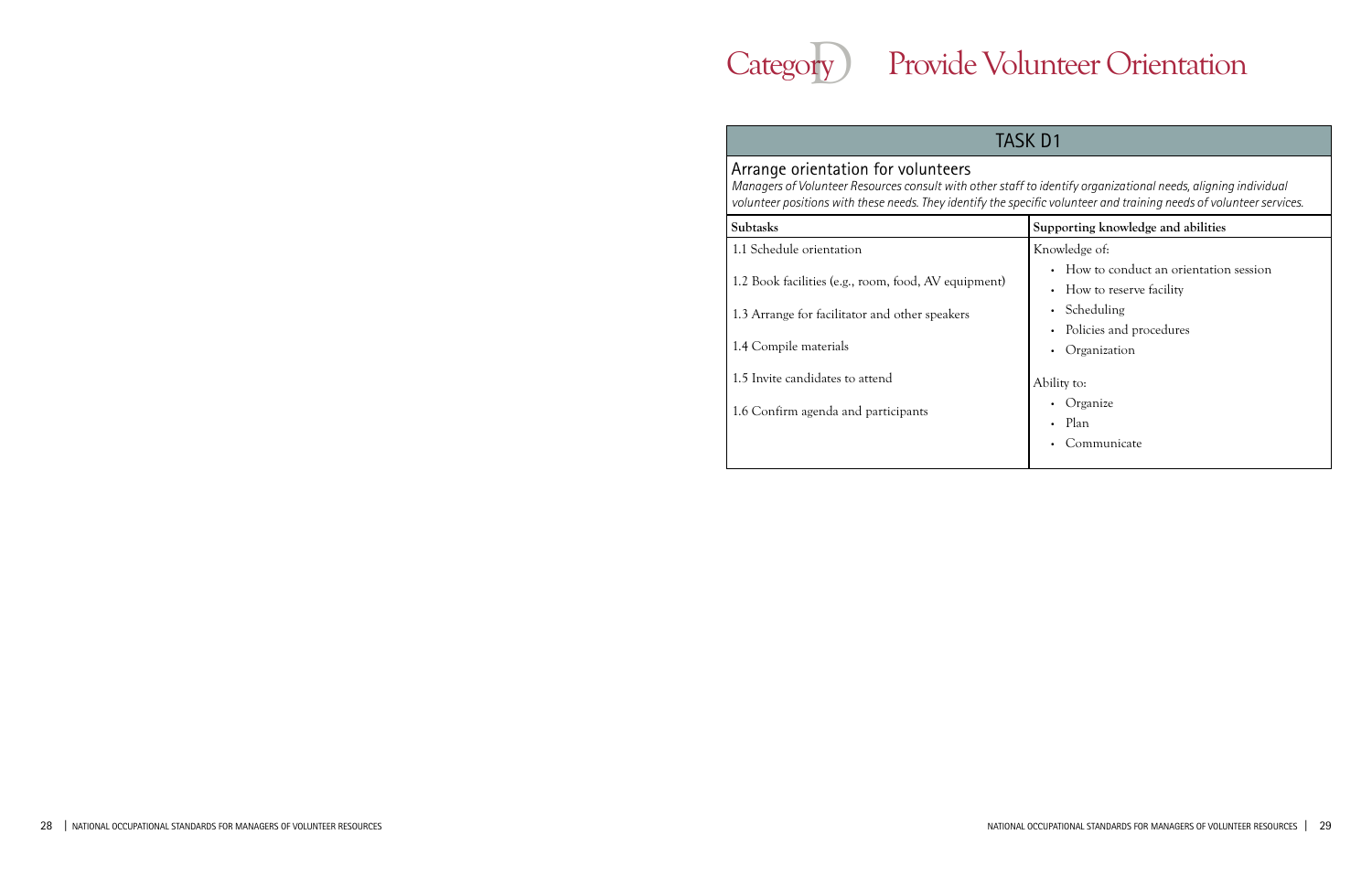# TASK D<sub>2</sub>

## Conduct orientation for volunteers

*Managers of Volunteer Resources conduct volunteer orientation. During orientation, they provide new volunteers with an introduction to the organization and a review of applicable policies and procedures.*

| <b>Subtasks</b>                                                                                    | Supporting knowledge and abilities                                                                                   |
|----------------------------------------------------------------------------------------------------|----------------------------------------------------------------------------------------------------------------------|
| 2.1 Welcome volunteers                                                                             | Knowledge of:                                                                                                        |
| 2.2 Review agenda                                                                                  | How to conduct an orientation session<br>$\bullet$<br>How to reserve facility<br>$\bullet$                           |
| 2.3 Provide overview of organization and program                                                   | Scheduling<br>$\bullet$<br>Policies and procedures<br>$\bullet$                                                      |
| 2.4 Review policies and procedures, relevant legislation<br>and regulations, and safety guidelines | <b>Facility layout</b><br>$\bullet$<br>Organization<br>$\bullet$                                                     |
| 2.5 Provide other relevant details (e.g., where to park)                                           | Adult learning principles<br>$\bullet$                                                                               |
| 2.6 Provide tour of facility, if applicable                                                        | Ability to:<br>Facilitate<br>$\bullet$                                                                               |
| 2.7 Revise orientation based on evaluation                                                         | Organize<br>$\bullet$<br>Plan<br>$\bullet$<br>Communicate<br>Problem solve<br>$\bullet$<br>Troubleshoot<br>$\bullet$ |
|                                                                                                    |                                                                                                                      |

# Confirm volunteer placement(s)

*Managers of Volunteer Resources confirm the details of volunteers' placements. They schedule volunteers who have assigned positions and arrange for volunteers to receive and complete all required materials and forms according to policies and procedures.*

| Subtasks                                                                                                                                                                                                                                                                                                                                                                                                                                                                                                                                                               | Supporting knowledge and abilities                                                                                                                                              |
|------------------------------------------------------------------------------------------------------------------------------------------------------------------------------------------------------------------------------------------------------------------------------------------------------------------------------------------------------------------------------------------------------------------------------------------------------------------------------------------------------------------------------------------------------------------------|---------------------------------------------------------------------------------------------------------------------------------------------------------------------------------|
| 3.1 Formally accept your volunteer<br>3.2 Match volunteers with appropriate position<br>3.3 Communicate selection with staff<br>3.4 Schedule volunteer for first shift<br>3.5 Identify supervisor for volunteer<br>3.6 Arrange for someone to meet with new volunteer<br>on first day (e.g., staff member, volunteer)<br>3.7 Distribute materials (e.g., forms, manuals, name<br>tags, pass cards, uniforms)<br>3.8 Distribute and collect forms (including evaluation)<br>and other signed materials<br>3.9 Communicate need and purpose for training to<br>volunteer | Knowledge of:<br>Personality traits of existing staff and volunteers<br>Policies and procedures<br>Program<br>Ability to:<br>Communicate<br>Make decisions<br>Schedule<br>Match |

- 3.6 Arrange for someone to meet with new volunteer on first day (e.g., staff member, volunteer)
- 3.7 Distribute materials (e.g., forms, manuals, name tags, pass cards, uniforms)
- 3.8 Distribute and collect forms (including evaluation) and other signed materials
- 3.9 Communicate need and purpose for training to volunteer

# TASK D3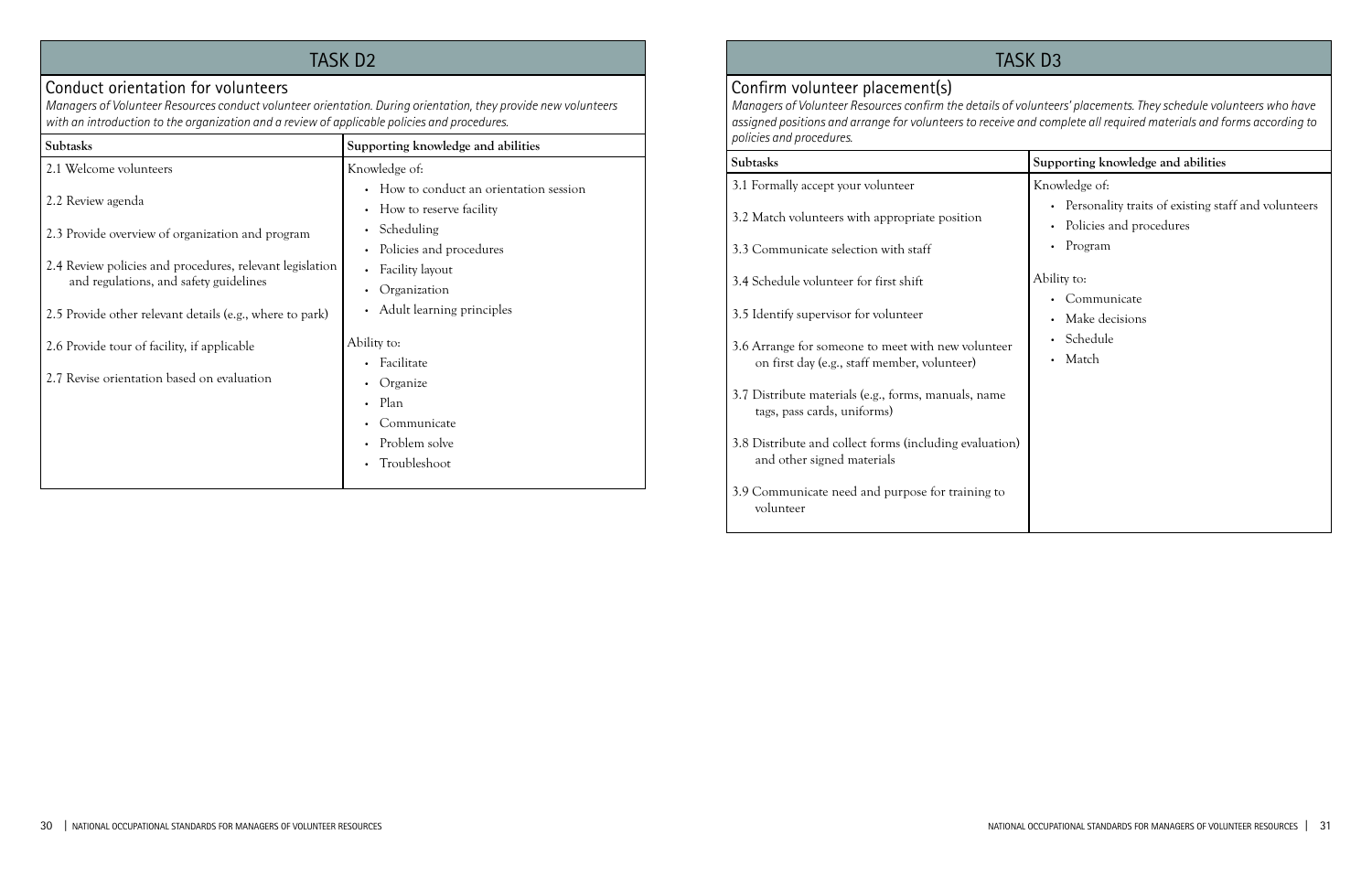# TASK D4

## Provide for placement-specific training

*Managers of Volunteer Resources communicate to volunteers the need for appropriate training. They arrange for and organize volunteer training.*

| Subtasks                                             | Supporting knowledge and abilities                                  |
|------------------------------------------------------|---------------------------------------------------------------------|
| 4.1 Determine need for training                      | Knowledge of:                                                       |
| 4.2 Communicate training                             | • How to reserve facility<br>Scheduling<br>$\bullet$                |
| 4.3 Research training alternatives                   | Policies and procedures<br>$\bullet$                                |
| 4.4 Select appropriate training                      | Organization<br>$\bullet$<br>Adult learning principles<br>$\bullet$ |
| 4.5 Schedule training                                | Placement requirements<br>$\bullet$                                 |
| 4.6 Book facilities (e.g., room, food, AV equipment) | Ability to:<br>Facilitate                                           |
| 4.7 Arrange for facilitator                          | Organize                                                            |
| 4.8 Compile materials                                | Plan<br>Communicate                                                 |
| 4.9 Invite volunteers to attend                      | Problem solve<br>$\bullet$                                          |
| 4.10 Conduct training, if applicable                 | Troubleshoot<br>$\bullet$                                           |
| 4.11 Record training completion                      |                                                                     |
| 4.12 Evaluate and revise training, if required       |                                                                     |

- 1.1 Determine records to be maintained (e.g., record timeframes)
- 1.2 Identify requirements of secure storage location paper and/or electronic records
- 1.3 Identify location of storage
- 1.4 Create storage location, if not existing
- 1.5 Identify staff access levels for secure files

# Category Maintain Volunteer Services Records

# TASK E1

# Establish secure storage for volunteer records

*Managers of Volunteer Resources determine which volunteer services records should be maintained and what storage will be required to house these records. They also determine the level of access other staff members will have to these records.*

| <b>Subtasks</b>                                                                                   | Supporting knowledge and abilities                          |
|---------------------------------------------------------------------------------------------------|-------------------------------------------------------------|
| 1.1 Determine records to be maintained (e.g., records,<br>timeframes)                             | Knowledge of:<br>• Policies and procedures                  |
| 1.2 Identify requirements of secure storage location for<br>paper and/or electronic records       | Organization<br>• Storage methods<br>• Relevant regulations |
| 1.3 Identify location of storage                                                                  | Best practices                                              |
| 1.4 Create storage location, if not existing<br>1.5 Identify staff access levels for secure files | Ability to:<br>Research<br>Analyze                          |
|                                                                                                   |                                                             |



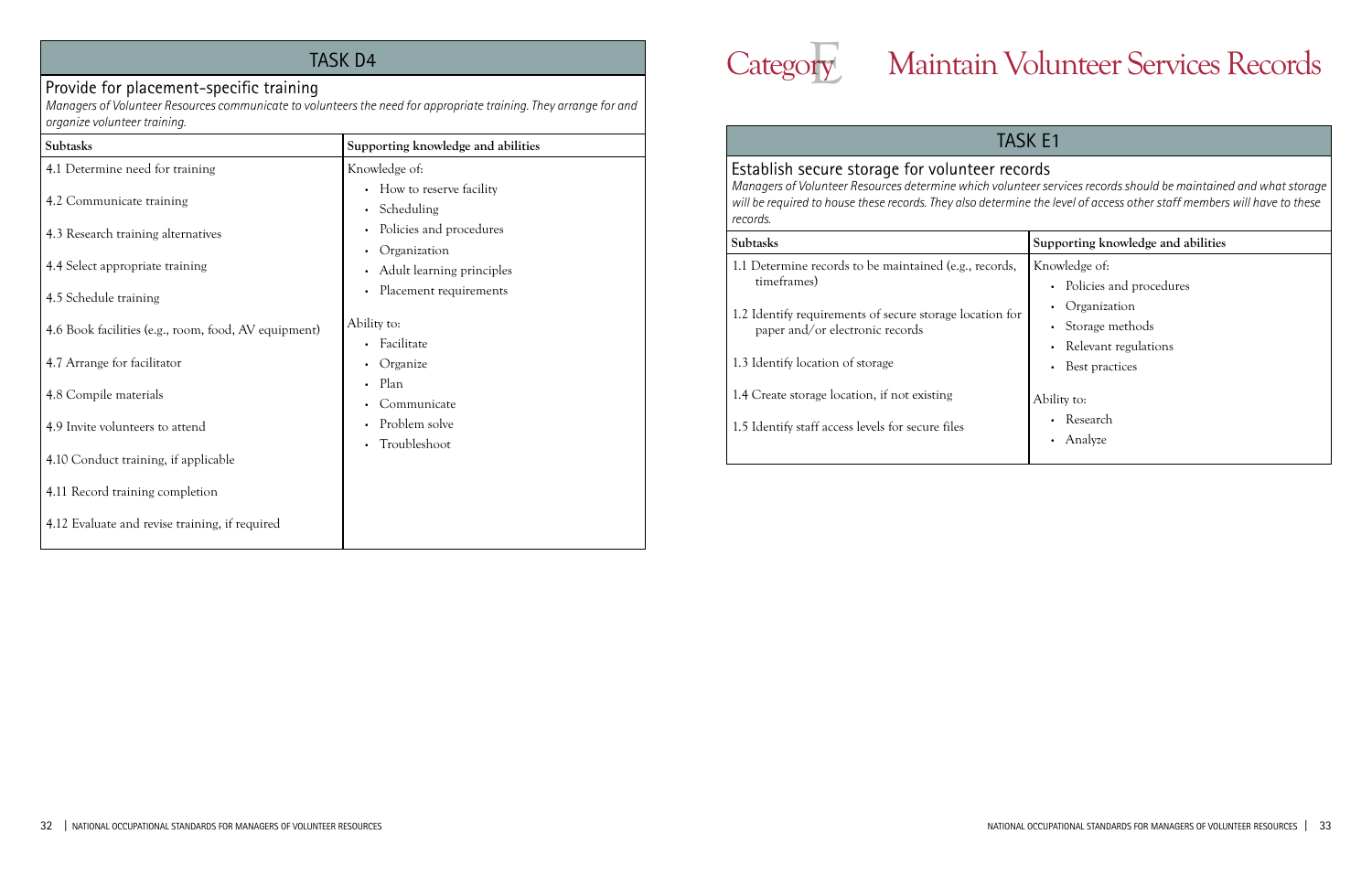# TASK E2

## Create volunteer files (e.g., paper and electronic)

*Managers of Volunteer Resources create volunteer records based on required information. They ensure that these records are filed in a cohesive system according to policies and procedures.*

| <b>Subtasks</b>                                                                    | Supporting knowledge and abilities                    |
|------------------------------------------------------------------------------------|-------------------------------------------------------|
| 2.1 Establish volunteer file checklist                                             | Knowledge of:                                         |
| 2.2 Acquire necessary materials (e.g., folders, tabs)                              | • Policies and procedures<br>Organization<br>٠        |
| 2.3 Establish method of filing (e.g., alphabetical, per<br>program)                | Ability to:<br>Research<br>$\bullet$                  |
| 2.4 Ensure all documents are in file (e.g., application,<br>confidentiality forms) | Analyze<br>$\bullet$<br>Attend to detail<br>$\bullet$ |
| 2.5 Transfer data from paper file to database                                      |                                                       |
| 2.6 Ensure secure storage                                                          |                                                       |

# TASK E3

Update volunteer records (e.g., hours, personal information) *Managers of Volunteer Resources update and verify volunteer records to reflect actual volunteer hours worked. They also ensure that volunteers' contact information is current.*

- 3.1 Determine how data will be captured (e.g., timesheets, computer system)
- 3.2 Collect volunteer hours
- 3.3 Enter data into volunteer record (i.e., either from paper or computer)
- 3.4 Reconcile hours with schedules to verify hours are correct
- 3.5 Follow up with volunteer or staff to clarify discrepancies, if applicable
- 3.6 Ensure personal information is up to date
- 3.7 Determine authorized user access
- 3.8 Place updates in volunteer files
- 3.9 Ensure secure storage

| Subtasks                                                                           | Supporting knowledge and abilities         |
|------------------------------------------------------------------------------------|--------------------------------------------|
| 3.1 Determine how data will be captured (e.g.,<br>timesheets, computer system)     | Knowledge of:<br>• Policies and procedures |
| 3.2 Collect volunteer hours                                                        | Organization<br>Storage methods            |
| 3.3 Enter data into volunteer record (i.e., either from<br>paper or computer)      | Ability to:<br>• Research                  |
| 3.4 Reconcile hours with schedules to verify hours are<br>correct                  | Analyze<br>Communicate                     |
| 3.5 Follow up with volunteer or staff to clarify discrep-<br>ancies, if applicable | Attend to detail                           |
| 3.6 Ensure personal information is up to date                                      |                                            |
| 3.7 Determine authorized user access                                               |                                            |
| 3.8 Place updates in volunteer files                                               |                                            |
| $2.0$ Exercise conversations of                                                    |                                            |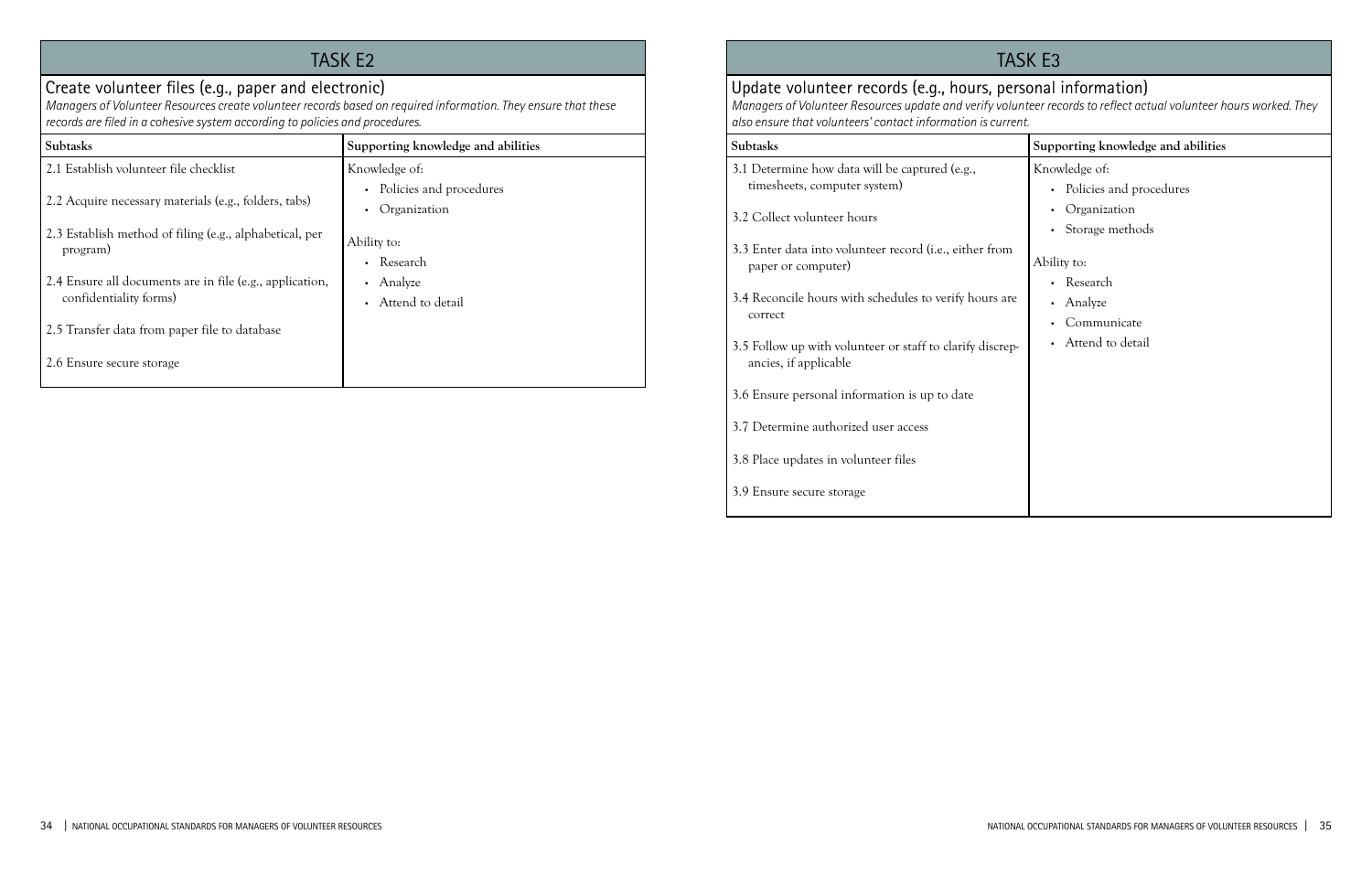# TASK E4

# Update third-party screening (e.g., criminal, credit, driver's abstract etc.)

*Managers of Volunteer Resources review policies and procedures to determine need for third-party screening updates. If new screenings are required, they contact volunteers to make arrangements and monitor the completion of these screenings.*

| <b>Subtasks</b>                                                         | Supporting knowledge and abilities                                                     |
|-------------------------------------------------------------------------|----------------------------------------------------------------------------------------|
| 4.1 Determine need for updating third-party screening                   | Knowledge of:                                                                          |
| 4.2 Review relevant policies, regulations, and<br>legislation           | Policies and procedures<br>$\bullet$<br>Organization<br>Screening methods<br>$\bullet$ |
| 4.3 Contact volunteers to request updating of third-<br>party screening | Ability to:<br>Research                                                                |
| 4.4 Provide information to volunteers, if required                      | Analyze                                                                                |
| 4.5 Follow up to ensure third-party screening is<br>complete            | Communicate                                                                            |
| 4.6 Update personal file                                                |                                                                                        |

# TASK E5

Generate statistical reports (e.g., hours, demographics) *Managers of Volunteer Resources create statistical reports according to organizational requirements and stakeholder requests. They ensure that information is correct before sharing statistical analyses with stakeholders.*

| Subtasks                                               | Supporting knowledge and abilities        |
|--------------------------------------------------------|-------------------------------------------|
| 5.1 Establish reporting needs                          | Knowledge of:                             |
| 5.2 Determine frequency of reporting                   | • Policies and procedures<br>Organization |
| 5.3 Respond to reporting requests, as required         | Reporting                                 |
| 5.4 Produce reports                                    | Ability to:                               |
| 5.5 Review report for accuracy and revise as necessary | • Research<br>• Analyze                   |
| 5.6 Analyze report                                     | Communicate                               |
| 5.7 Distribute reports accordingly                     |                                           |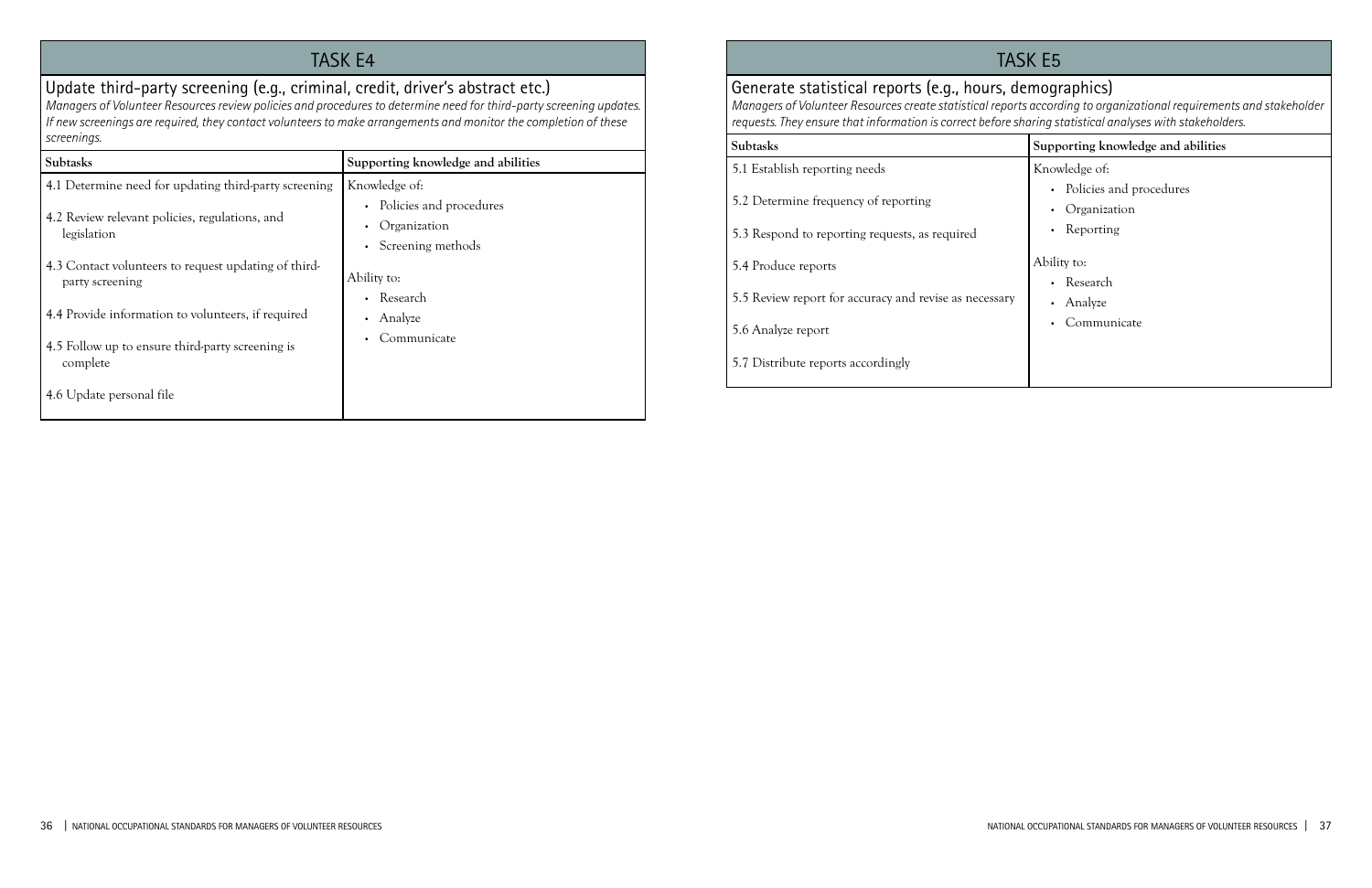# TASK E<sub>6</sub>

## Archive volunteer records

*Managers of Volunteer Resources keep volunteer records in accordance with policies and procedures. They keep records current by archiving older information to secure storage.*

| Subtasks                                                 | Supporting knowledge and abilities     |
|----------------------------------------------------------|----------------------------------------|
| 6.1 Review relevant policies, regulations or legislation | Knowledge of:                          |
| 6.2 Obtain file                                          | Policies and procedures<br>$\bullet$ . |
|                                                          | Organization                           |
| 6.3 File in archive section of secure storage            | Storage methods                        |
| 6.4 Close file in database                               | Ability to:                            |
|                                                          | • Attend to detail                     |
|                                                          |                                        |

# TASK E7

Destroy or delete volunteer records *Managers of Volunteer Resources securely destroy volunteer records in accordance with policies and procedures.*

## **Subtasks Supporting knowledge and abilities**

- 7.1 Identify which records to destroy according to policies and procedures
- 7.2 Destroy in a secure manner (i.e., shred, remove from database)
- 7.3 Update report of destroyed files

Knowledge of:

- Policies and procedures
- Organization

## Ability to:

- Research
- Analyze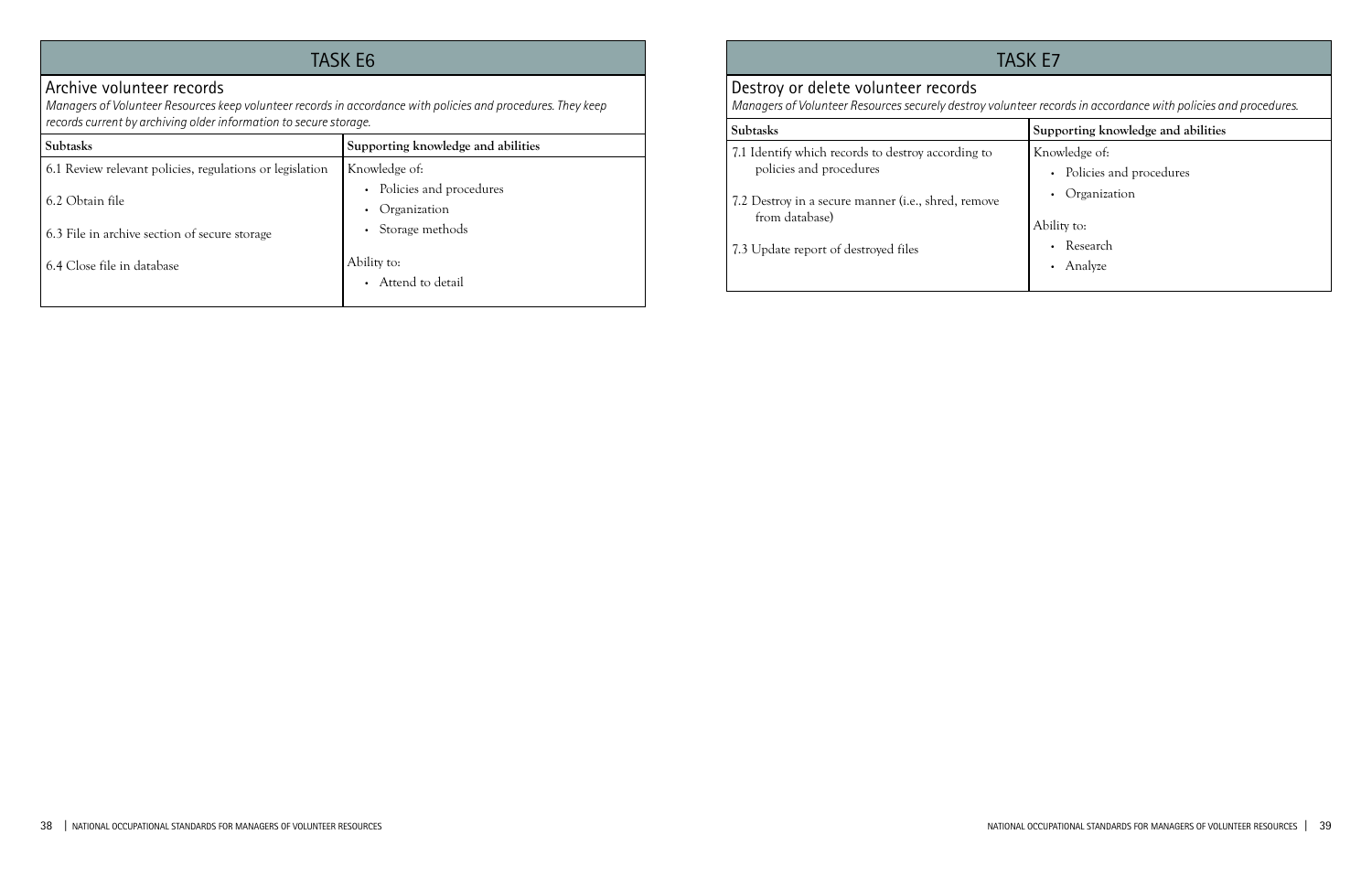# Category Perform Administrative Tasks

# TASK F1

# $r_{\nabla^{\perp}}$



Respond to inquiries (e.g., email, phone) *Managers of Volunteer Resources listen and respond to volunteer services inquiries according to the organization's communications protocol.*

| Subtasks                                    | Supporting knowledge and abilities                                                                   |
|---------------------------------------------|------------------------------------------------------------------------------------------------------|
| 1.1 Read/listen to inquiry                  | Knowledge of:                                                                                        |
| 1.2 Determine response<br>1.3 Send response | Organization<br>Volunteer services<br>Computer applications<br>Organizational communication protocol |
|                                             | Ability to:<br>Communicate<br>Write                                                                  |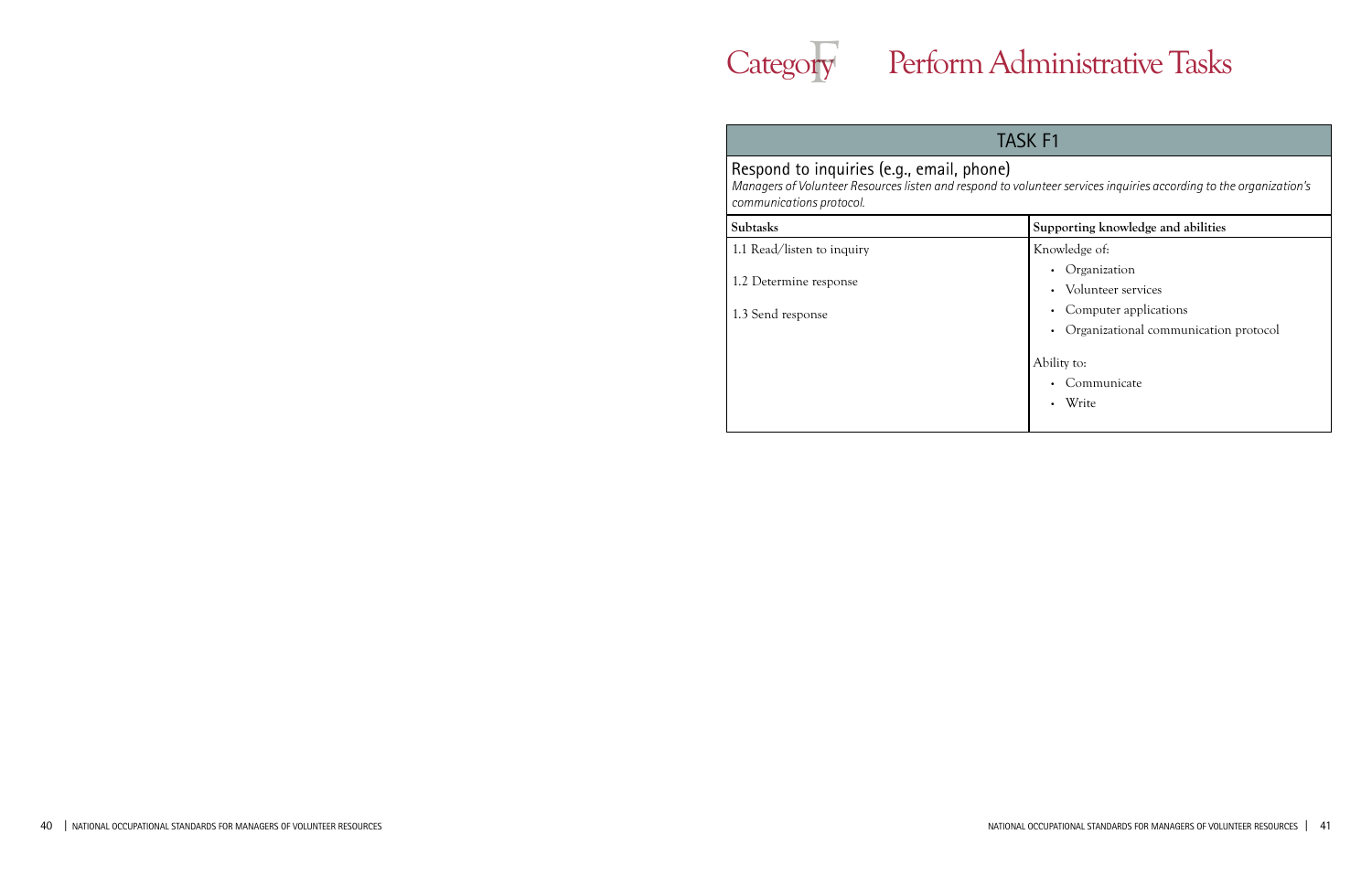# TASK F<sub>2</sub>

## Contribute to budget process

*Managers of Volunteer Resources submit financial expenditure and revenue information to appropriate staff members. They provide explanation for budget variances, if necessary. They also negotiate budget requests for volunteer services.*

| <b>Subtasks</b>                                   | Supporting knowledge and abilities                       |
|---------------------------------------------------|----------------------------------------------------------|
| 2.1 Collect appropriate information               | Knowledge of:                                            |
| 2.2 Research potential expenditures               | Organization<br>$\bullet$<br><b>Budgets</b><br>$\bullet$ |
| 2.3 Substantiate budget requests                  | Ability to:                                              |
| 2.4 Negotiate budget requests                     | Research<br>$\bullet$                                    |
| 2.5 Submit materials                              | Communicate<br>$\bullet$<br>Perform calculations         |
| 2.6 Identify sources of revenue and collaboration |                                                          |
| 2.7 Monitor and reconcile budget expenditures     |                                                          |
| 2.8 Communicate rationale for budget variances    |                                                          |

# TASK F3

Reconcile volunteer services petty cash *Managers of Volunteer Resources reconcile records of volunteer services petty cash. They verify expenses and cash amounts, requesting reimbursements as necessary.*

| Supporting knowledge and abilities  |  |
|-------------------------------------|--|
| Knowledge of:                       |  |
| Basic bookkeeping                   |  |
| Organizational policies on expenses |  |
| Ability to:                         |  |
| Perform calculations                |  |
| Attend to detail                    |  |
|                                     |  |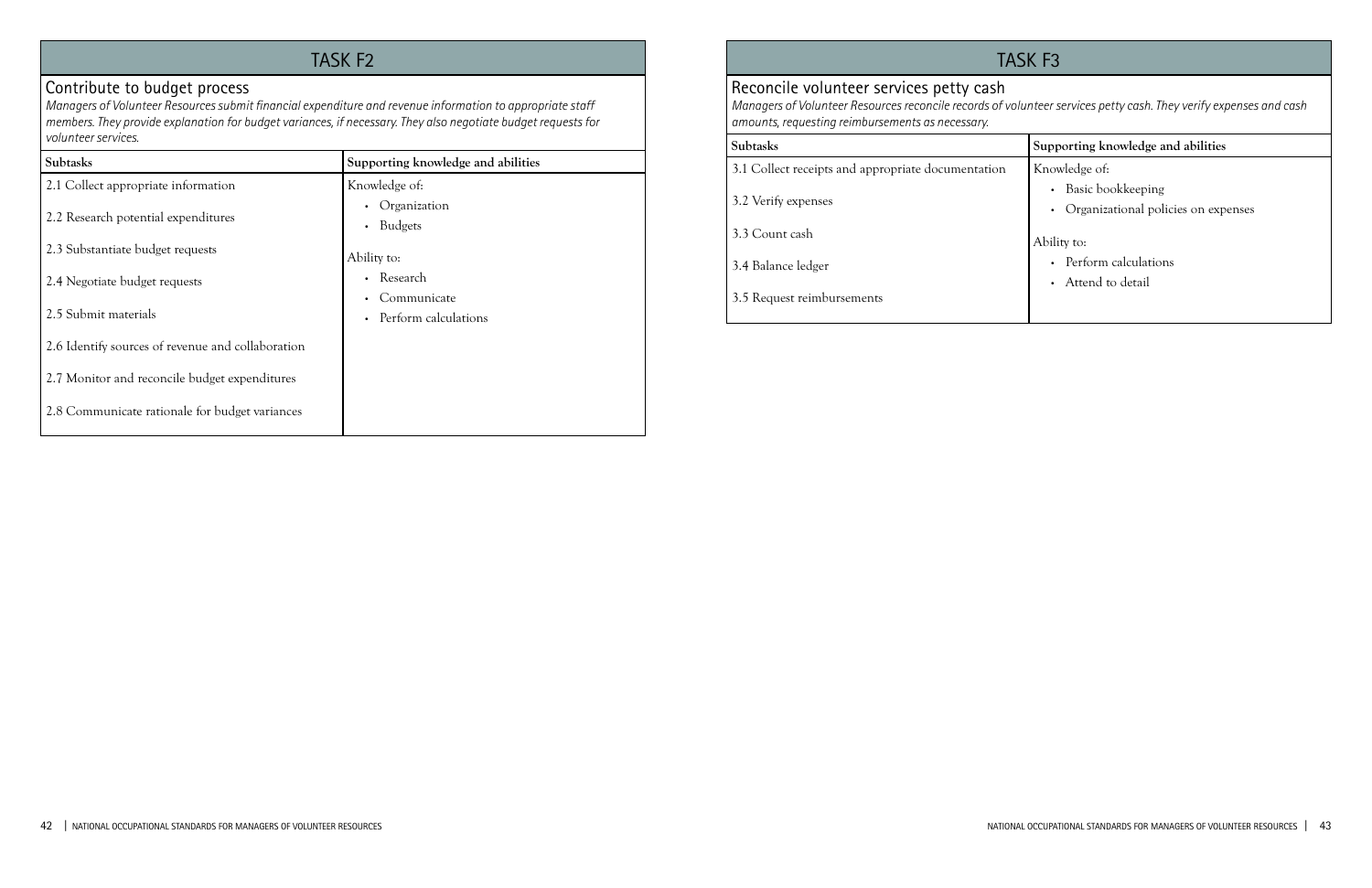## Monitor supplies and equipment

*Managers of Volunteer Resources determine the supply and/or equipment needs of volunteer services and ensure that these needs are met. They monitor supplies and/or equipment for any needed repairs or replacement.*

| <b>Subtasks</b>                                           | Supporting knowledge and abilities              |
|-----------------------------------------------------------|-------------------------------------------------|
| 4.1 Determine what supplies and equipment are<br>required | Knowledge of:<br>Organizational needs           |
| 4.2 Determine equipment tracking process                  | Equipment maintenance<br>How to access supplies |
| 4.3 Check to ensure adequate supply                       | Vendors<br>$\bullet$                            |
| 4.4 Check to ensure equipment is in good working<br>order | Ability to:<br>Observe                          |
| 4.5 Consult equipment budget                              | Analyze                                         |
| 4.6 Order supplies                                        |                                                 |
| 4.7 Plan for repairs                                      |                                                 |
| 4.8 Plan for supplies or equipment replacement            |                                                 |

# TASK F5

# Submit expense claims

*Managers of Volunteer Resources determine and report expenses of volunteer services to stakeholders.*

## **Subtasks Supporting knowledge and abilities**

5.1 Determine expenses

5.2 Collect receipts

5.3 Complete report

5.4 Submit report

Knowledge of:

- Organizational policies
- Report procedure

## Ability to:

- Perform calculations
- Attend to detail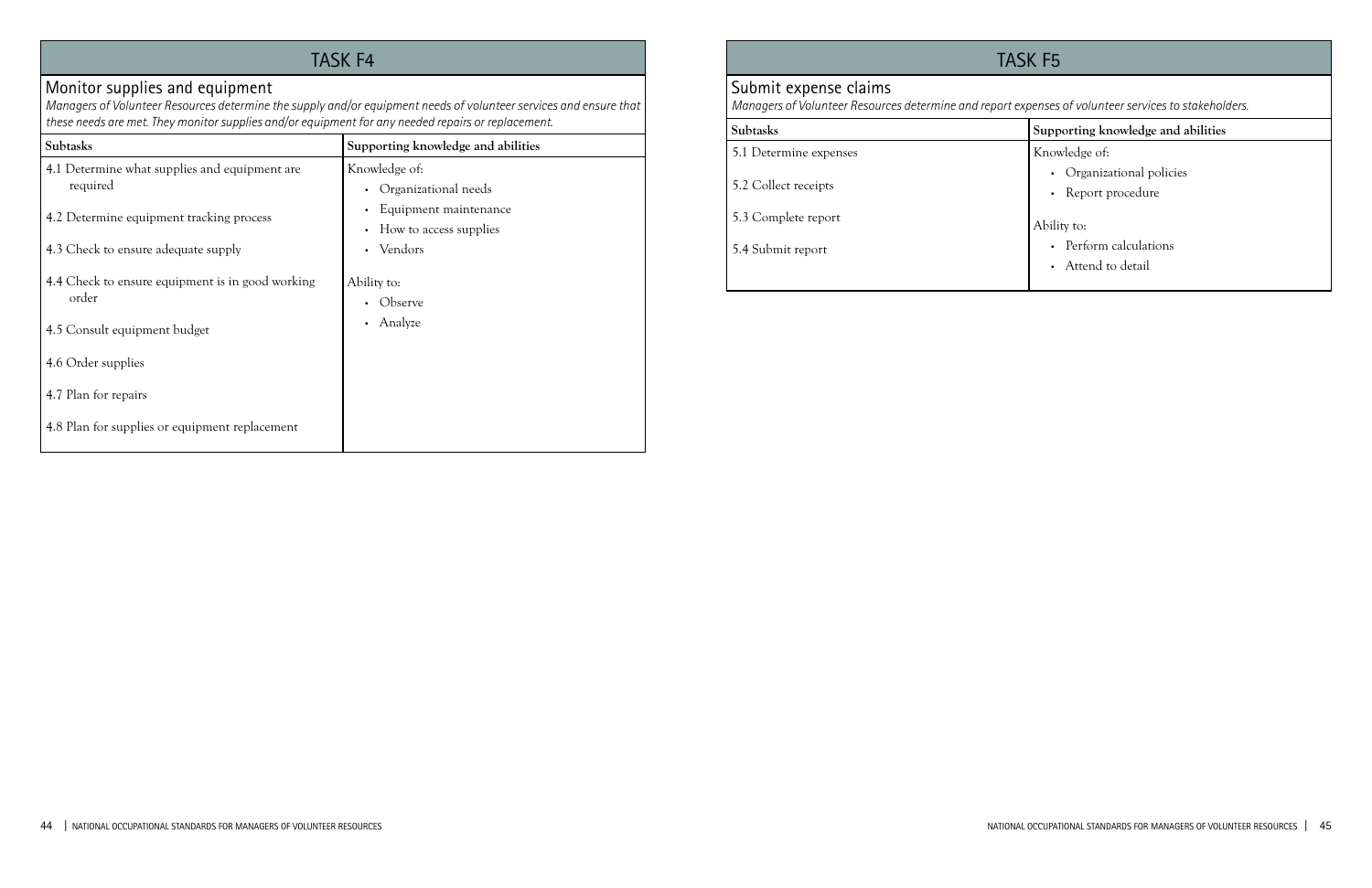Participate in administrative communication (e.g., internal memos, external emails) *Managers of Volunteer Resources decide on the methods, messages and recipients of internal and external communications. They initiate contact and evaluate their communications approach as necessary.*

| <b>Subtasks</b>                               | Supporting knowledge and abilities      |
|-----------------------------------------------|-----------------------------------------|
| 6.1 Determine communication requirement       | Knowledge of:                           |
| 6.2 Determine method                          | Organization<br>Communication etiquette |
| 6.3 Determine message                         | Computer applications                   |
| 6.4 Determine recipients                      | Ability to:<br>Communicate              |
| 6.5 Initiate communication                    | Write                                   |
| 6.6 Evaluate communication method and message |                                         |
| 6.7 Make adjustments, if necessary            |                                         |

# TASK F7

# Update office records

*Managers of Volunteer Resources determine if office records require an update. They participate in information audits and communicate any records updates according to policies and procedures.*

| Subtasks                                   | Supporting knowledge and abilities   |
|--------------------------------------------|--------------------------------------|
| 7.1 Determine required update              | Knowledge of:                        |
| 7.2 Access record                          | Policies and procedures<br>$\bullet$ |
|                                            | Organization<br>$\bullet$            |
| 7.3 Make updates                           | Reporting format<br>$\bullet$        |
|                                            | Computer applications<br>$\bullet$   |
| 7.4 Communicate updates as required        |                                      |
|                                            | Ability to:                          |
| 7.5 Participate in volunteer record audits | Communicate<br>$\bullet$             |
|                                            | Attend to detail<br>$\bullet$        |
|                                            |                                      |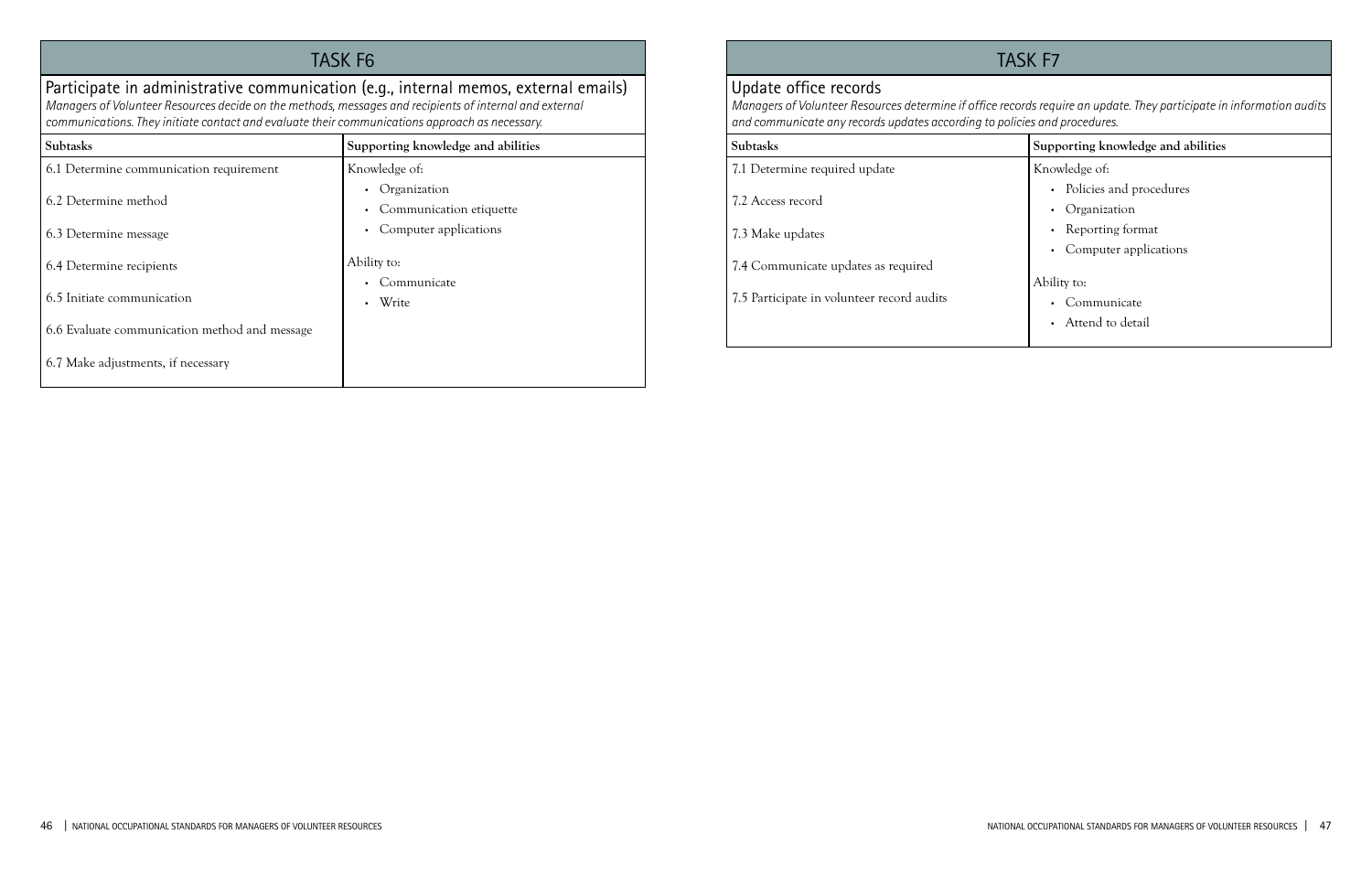## Respond to incidents

*Managers of Volunteer Resources reconcile volunteer services incidents by listening to all concerned parties before deciding on a response to be communicated to all concerned parties and stakeholders. They evaluate and document the resolution process and its outcome.*

| <b>Subtasks</b>                                                               | Supporting knowledge and abilities                                                     |
|-------------------------------------------------------------------------------|----------------------------------------------------------------------------------------|
| 8.1 Review the incident                                                       | Knowledge of:                                                                          |
| 8.2 Determine appropriate responder<br>8.3 Consult with all concerned parties | • Policies and procedures<br>Organizational culture<br>Legal requirements<br>$\bullet$ |
| 8.4 Determine options                                                         | Ability to:                                                                            |
| 8.5 Consult with appropriate personnel                                        | Communicate<br>Write                                                                   |
| 8.6 Formulate response                                                        | Analyze<br>Mediate<br>$\bullet$                                                        |
| 8.7 Communicate response to concerned parties                                 |                                                                                        |
| 8.8 Communicate response to stakeholders as required                          |                                                                                        |
| 8.9 Determine any further action required                                     |                                                                                        |
| 8.10 Document entire process and resolution                                   |                                                                                        |

# TASK F9

# Contribute to funding initiatives

*Managers of Volunteer Resources evaluate funding opportunities and contribute any applicable resources to the funding process. They follow up on funding opportunities.*

- 9.1 Evaluate volunteer services' role in the funding initiatives
- 9.2 Contribute to assessing appropriateness of funding opportunity
- 9.3 Identify funding sources
- 9.4 Gather required resources
- 9.5 Contribute applicable resources
- 9.6 Follow up on funding initiative

| Subtasks                                                              | Supporting knowledge and abilities         |
|-----------------------------------------------------------------------|--------------------------------------------|
| 9.1 Evaluate volunteer services' role in the funding<br>initiatives   | Knowledge of:<br>Organization<br>$\bullet$ |
| 9.2 Contribute to assessing appropriateness of funding<br>opportunity | Fundraising<br>Organizational culture      |
| 9.3 Identify funding sources                                          | Ability to:                                |
| 9.4 Gather required resources                                         | • Research<br>Plan                         |
| 9.5 Contribute applicable resources                                   | Collaborate<br>Communicate                 |
| 9.6 Follow up on funding initiative                                   |                                            |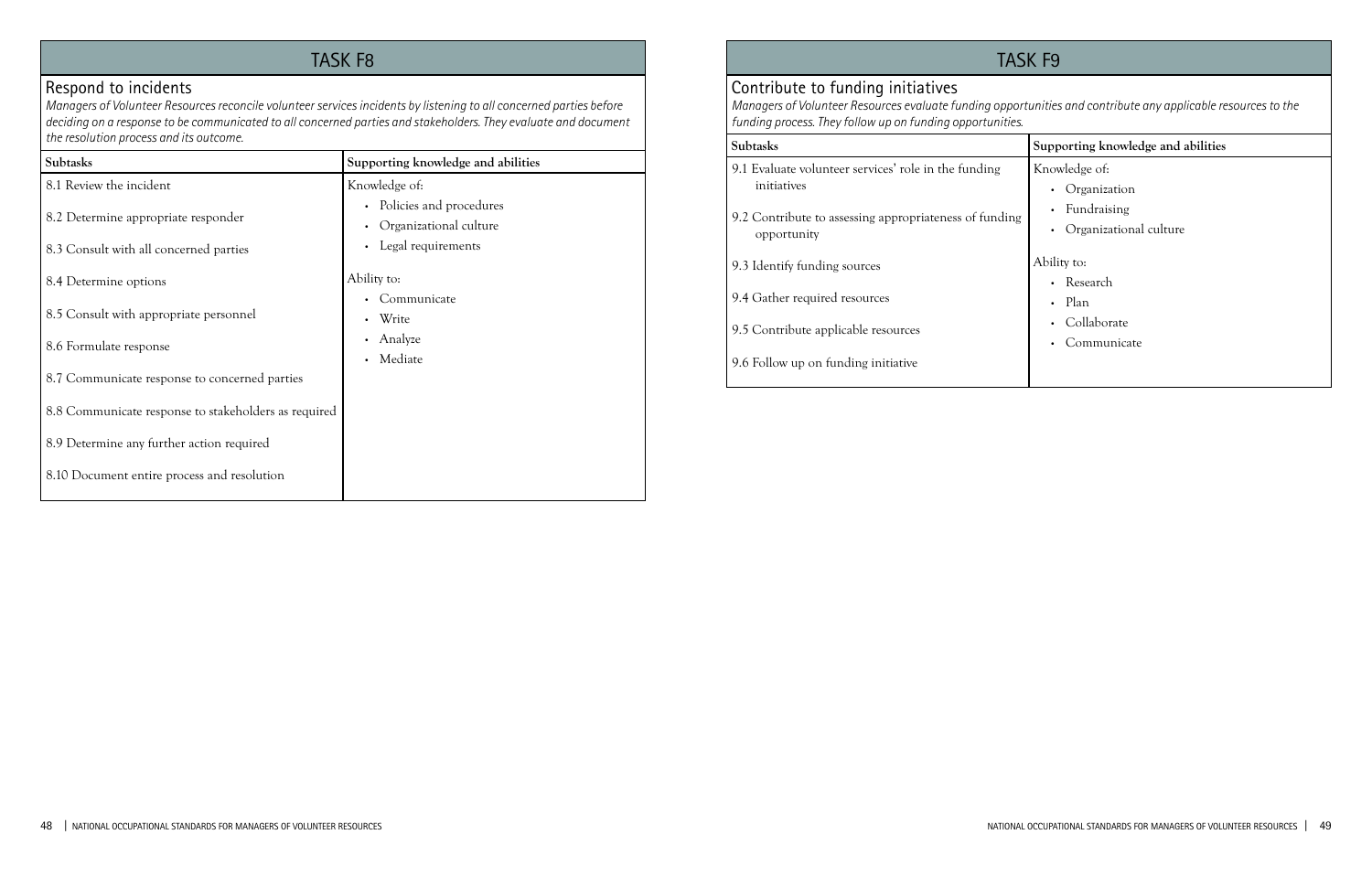# Participate in meetings (e.g., staff, stakeholder, etc.)

*Managers of Volunteer Resources plan and prepare for a variety of meetings. They attend meetings and contribute to the discussion as required.*

| <b>Subtasks</b>                               | Supporting knowledge and abilities |
|-----------------------------------------------|------------------------------------|
| 10.1 Initiate and respond to meeting requests | Knowledge of:                      |
|                                               | Organization                       |
| 10.2 Plan to attend meetings                  | Meeting etiquette                  |
| 10.3 Schedule meetings                        | Conflict resolution                |
| 10.4 Prepare for meetings                     | Ability to:                        |
|                                               | Manage time                        |
| 10.5 Attend meetings                          | Collaborate                        |
| 10.6 Contribute to meetings as required       | Communicate                        |
|                                               | Analyze                            |
| 10.7 Follow up as required                    |                                    |
|                                               |                                    |

Manage volunteer performance objectives *Managers of Volunteer Resources manage the performance requirements of volunteer positions. They document the performance objectives and share these requirements with stakeholders and volunteers.*

| Subtasks                                                                             | Supporting knowledge and abilities                       |
|--------------------------------------------------------------------------------------|----------------------------------------------------------|
| 1.1 Manage objectives per position description<br>1.2 Consult with appropriate staff | Knowledge of:<br>Organization<br>Policies and procedures |
| 1.3 Share information with volunteer<br>1.4 Document objectives                      | Ability to:<br>Communicate                               |
|                                                                                      | Manage people                                            |





# Category Manage Volunteer Performance

# TASK G1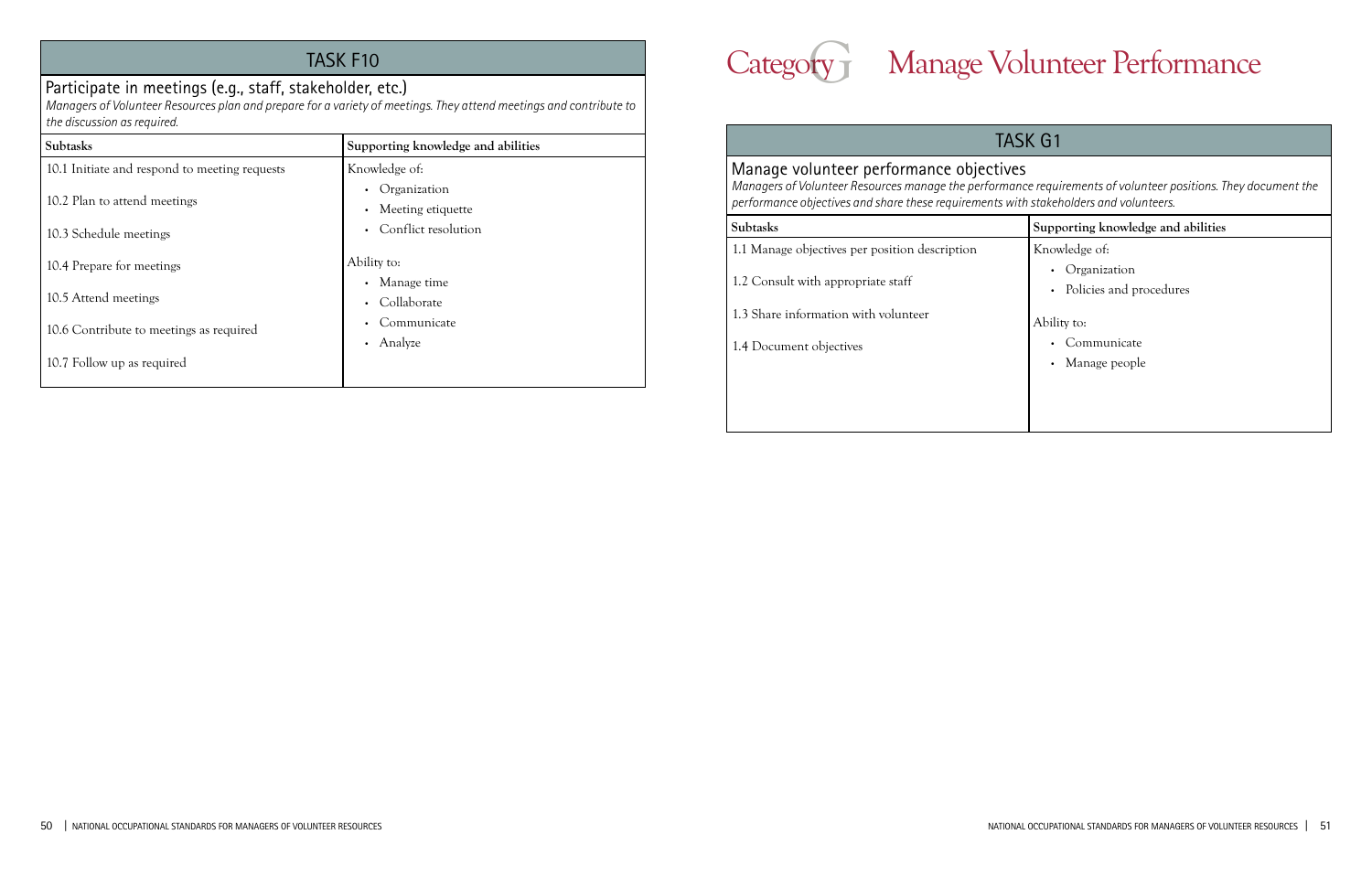# TASK G2

## Conduct volunteer performance review

*Managers of Volunteer Resources gather information about volunteers' performances from colleagues and provide volunteers with feedback. They discuss this feedback with volunteers and plan to follow up as required.*

| <b>Subtasks</b>                                                 | Supporting knowledge and abilities                                                           |
|-----------------------------------------------------------------|----------------------------------------------------------------------------------------------|
| 2.1 Gather required information                                 | Knowledge of:                                                                                |
| 2.2 Consult with individuals who interact with the<br>volunteer | Organization<br>$\bullet$<br>Policies and procedures<br>$\bullet$<br>Volunteers<br>$\bullet$ |
| 2.3 Complete evaluation tool as required                        | Volunteer roles<br>$\bullet$                                                                 |
| 2.4 Communicate with volunteer<br>2.5 Provide feedback          | Ability to:<br>Communicate<br>Write<br>$\bullet$                                             |
| 2.6 Solicit feedback from volunteer                             | Evaluate<br>$\bullet$                                                                        |
| 2.7 Document discussion                                         |                                                                                              |
| 2.8 Make follow up plan if necessary                            |                                                                                              |

# TASK G3

## Provide feedback to volunteers

*Managers of Volunteer Resources observe volunteers at work to determine if feedback is required. If it is necessary, they decide on the best way to share this information. They provide feedback and plan to follow up with the volunteers as required.*

| <b>Subtasks</b>                                                            | Supporting knowledge and abilities                                           |
|----------------------------------------------------------------------------|------------------------------------------------------------------------------|
| 3.1 Observe volunteer                                                      | Knowledge of:                                                                |
| 3.2 Determine when feedback is required<br>3.3 Determine feedback resource | Organization<br>$\bullet$<br>Policies and procedures<br>Assessment of skills |
| 3.4 Determine appropriate feedback resources                               | Ability to:                                                                  |
| 3.5 Provide feedback                                                       | Communicate<br>Attend to detail                                              |
| 3.6 Solicit feedback from supervisory source and<br>volunteer              | Manage people<br>$\bullet$                                                   |
| 3.7 Determine next course of action                                        |                                                                              |

## 3.6 Solicit feedback from supervisory source and volunteer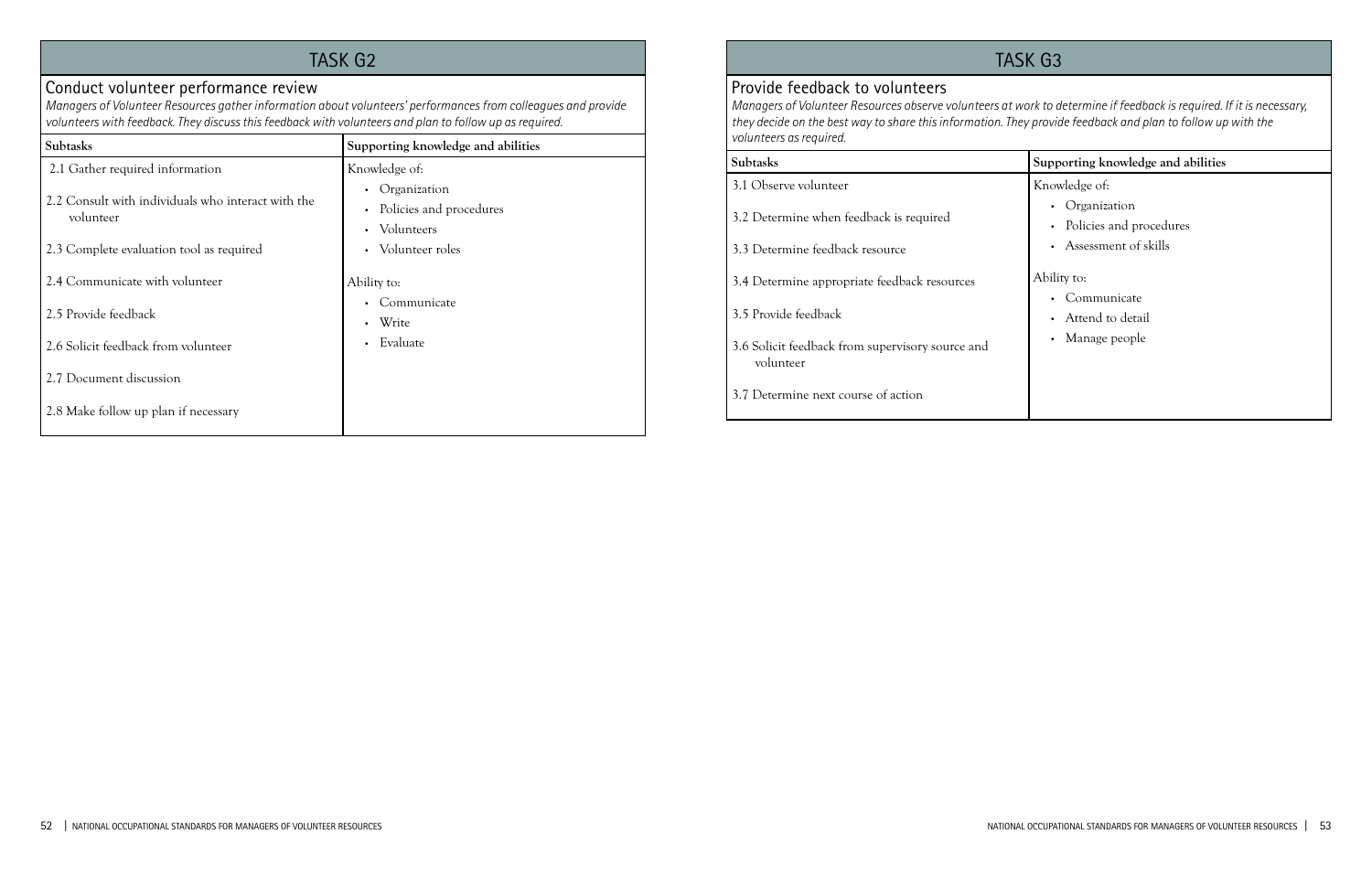# TASK G4

## Provide volunteer development opportunities

*Managers of Volunteer Resources determine organizational needs and identify opportunities for volunteer development. They decide to communicate these volunteer opportunities internally and/or externally.*

| Subtasks                                                   | Supporting knowledge and abilities                        |
|------------------------------------------------------------|-----------------------------------------------------------|
| 4.1 Identify needs (e.g., organizational, volunteer)       | Knowledge of:                                             |
| 4.2 Determine available budget                             | Organization<br>$\bullet$<br>Policies and procedures      |
| 4.3 Research available opportunities                       | Professional development<br>٠                             |
| 4.4 Determine course of action (i.e., internal, external)  | Community<br>٠<br>Adult education principles<br>$\bullet$ |
| 4.5 Communicate development opportunities to<br>volunteers | Ability to:<br>Research                                   |
| 4.6 Solicit feedback                                       | Facilitate<br>Plan                                        |
|                                                            | Communicate                                               |

# TASK G5

## Conduct corrective action procedures

*Managers of Volunteer Resources analyze volunteer conduct in the context of policies and procedures, consulting with appropriate staff as necessary. They raise conduct concerns with the involved volunteers and take action according to policies and procedures. They document the resolution process and its outcome.*

| <b>Subtasks</b>                                                                                                                                                                                                                 | Supporting knowledge and abilities                                                                                                 |
|---------------------------------------------------------------------------------------------------------------------------------------------------------------------------------------------------------------------------------|------------------------------------------------------------------------------------------------------------------------------------|
| 5.1 Revisit policies and procedures<br>5.2 Gather information<br>5.3 Consult with appropriate staff<br>5.4 Compare conduct to policy<br>5.5 Communicate concern to volunteer<br>5.6 Follow applicable organizational procedures | Knowledge of:<br>Organization<br>• Policies and procedures<br>Conflict resolution<br>Ability to:<br>• Manage people<br>Communicate |
|                                                                                                                                                                                                                                 |                                                                                                                                    |
|                                                                                                                                                                                                                                 |                                                                                                                                    |
| 5.7 Document process and resolution                                                                                                                                                                                             |                                                                                                                                    |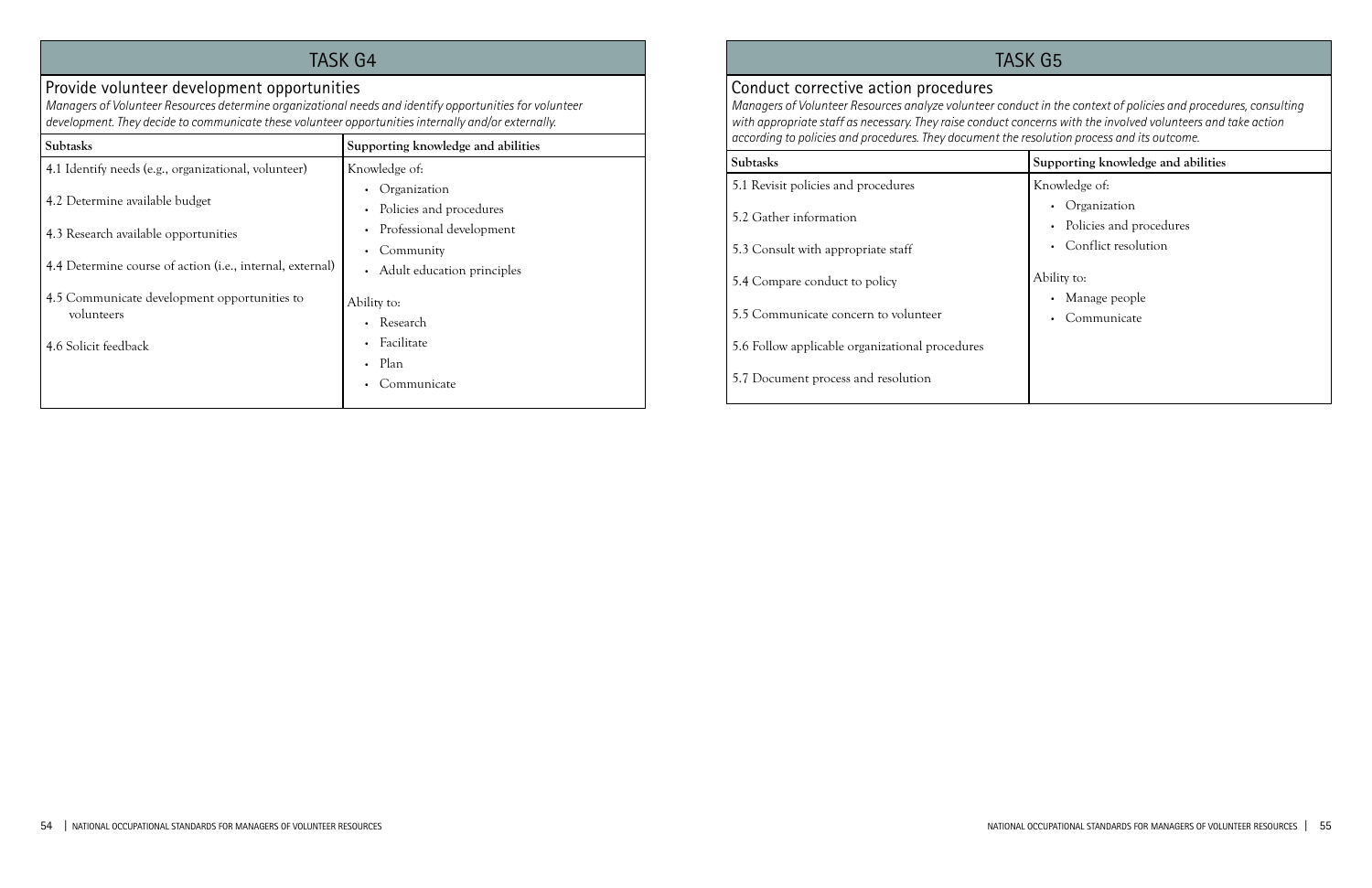# task G6

## Conduct exit interviews/surveys

*Managers of Volunteer Resources arrange for and conduct exit interviews and/or surveys with outgoing volunteers. They document the results of these interviews and recognize the contribution of volunteers.*

| <b>Subtasks</b>                                     | Supporting knowledge and abilities                                |
|-----------------------------------------------------|-------------------------------------------------------------------|
| 6.1 Arrange interview/survey                        | Knowledge of:                                                     |
| 6.2 Conduct interview/survey                        | Organization<br>$\bullet$<br>Policies and procedures<br>$\bullet$ |
| 6.3 Document results                                | Ability to:                                                       |
| 6.4 Recognize volunteer contribution, if applicable | Communicate                                                       |

# TASK G7

# Engage with volunteers

*Managers of Volunteer Resources engage volunteers with formal and informal communications and follow up on any discussions that arise from communication.*

| Subtasks                                                                                     | Supporting knowledge and abilities                                                                             |
|----------------------------------------------------------------------------------------------|----------------------------------------------------------------------------------------------------------------|
| 7.1 Create opportunities for engagement                                                      | Knowledge of:                                                                                                  |
| 7.2 Engage formal and informal communication<br>7.3 Follow up on any discussions as required | Organization<br>$\bullet$<br>• Policies and procedures<br>Volunteer roles<br>Volunteers<br>Volunteer schedules |
|                                                                                              | Ability to:<br>Communicate                                                                                     |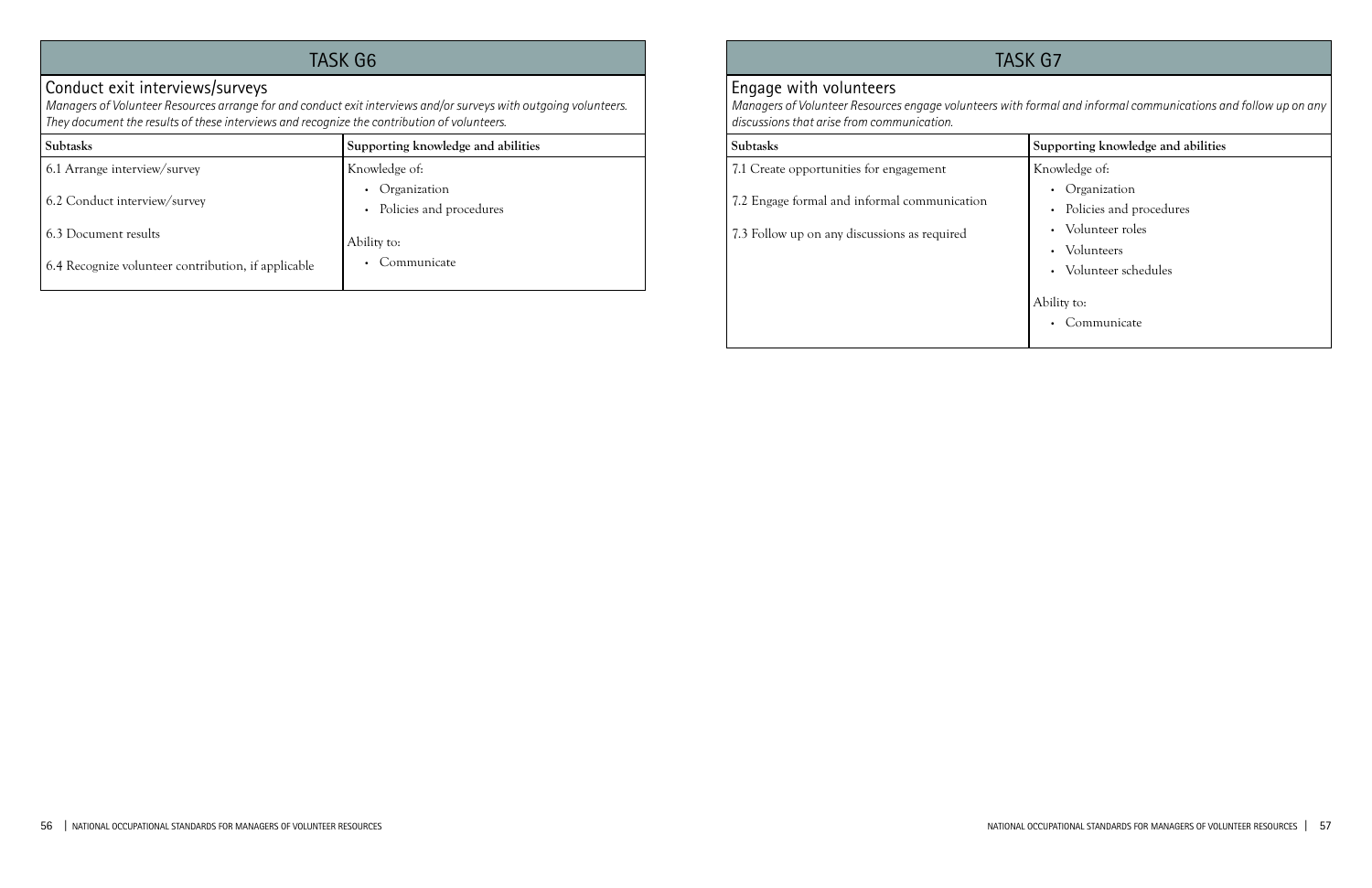# TASK G8

# Provide ongoing education to staff on working with volunteers

*Managers of Volunteer Resources provide staff members with educational information about working with and supervising volunteers, addressing any concerns as they arise. They promote the role of volunteers in the organization to colleagues and advocate for the support of volunteer engagement.*

| <b>Subtasks</b>                                                                                | Supporting knowledge and abilities                |
|------------------------------------------------------------------------------------------------|---------------------------------------------------|
| 8.1 Advocate for staff education on working with<br>volunteers                                 | Knowledge of:<br>Organization                     |
| 8.2 Provide education to staff where possible                                                  | Policies and procedures<br>Organizational culture |
| 8.3 Include information about volunteers in<br>organizational communication                    | Adult learning principles                         |
| 8.4 Provide opportunities for staff and volunteers to<br>share feedback                        | Ability to:<br>Communicate<br>Mentor              |
| 8.5 Address staff and volunteer concerns promptly                                              | Facilitate                                        |
| 8.6 Promote the value of volunteer services to the<br>organization                             |                                                   |
| 8.7 Provide training to staff on how to manage or<br>supervise volunteers                      |                                                   |
| 8.8 Help staff and volunteers working in the<br>organization to understand each other's roles. |                                                   |
| 8.9 Communicate to staff the importance of<br>recognizing volunteers.                          |                                                   |
| 8.10 Advocate for organizational leadership support of<br>staff/volunteers engagement          |                                                   |
| 8.11 Promote staff and volunteer social interaction                                            |                                                   |

# TASK G9

# Implement retention strategy

*Managers of Volunteer Resources evaluate the organization's volunteer retention rate and conduct research into possible retention improvements. They make changes to volunteer services to enhance volunteer satisfaction.*

| Subtasks                                             | Supporting knowledge and abilities                 |
|------------------------------------------------------|----------------------------------------------------|
| 9.1 Conduct research into possible retention methods | Knowledge of:                                      |
| 9.2 Evaluate historical retention data               | • Retention techniques                             |
| 9.3 Consider volunteer motivations                   | Organization<br>Volunteer experiences<br>$\bullet$ |
| 9.4 Monitor volunteer satisfaction                   | Ability to:<br>• Research                          |
| 9.5 Implement changes for the purposes of retention  | Communicate                                        |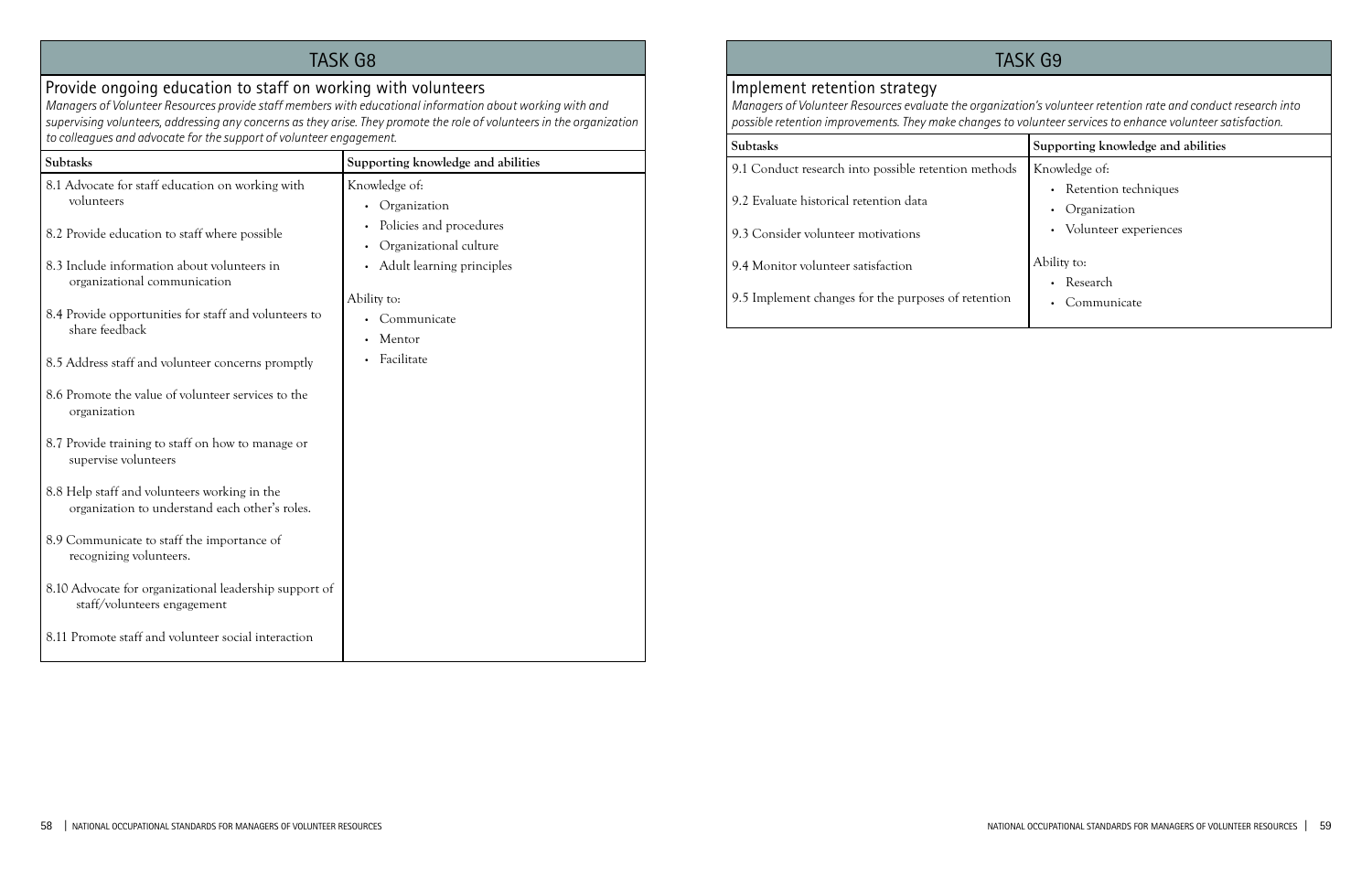# TASK G10

# Provide volunteer references

*Managers of Volunteer Resources offer references for volunteers based on a review of the volunteers' files and a consultation with supervisory staff.*

| <b>Subtasks</b>                                  | Supporting knowledge and abilities   |
|--------------------------------------------------|--------------------------------------|
| 10.1 Inform volunteers of reference availability | Knowledge of:                        |
| 10.2 Receive reference requests                  | Policies and procedures<br>$\bullet$ |
|                                                  | Volunteer records<br>$\bullet$       |
| 10.3 Review volunteer file                       | Ability to:                          |
| 10.4 Consult with supervisory staff              | Communicate<br>$\bullet$             |
| 10.5 Provide reference                           |                                      |

## Develop volunteer recognition plan

*Managers of Volunteer Resources consult with stakeholders when planning for volunteer recognition. They then implement the recognition plans within the organization and communicate the details to all relevant parties.*

| <b>Subtasks</b>                      | Supporting knowledge and abilities          |
|--------------------------------------|---------------------------------------------|
| 1.1 Determine recognition philosophy | Knowledge of:                               |
| 1.2 Consult with stakeholders        | • Organization<br>• Policies and procedures |
| 1.3 Plan for resources               | • Planning                                  |
| 1.4 Write the plan                   | • Volunteer motivations                     |
| 1.5 Share the plan for feedback      | Ability to:<br>• Communicate                |
| 1.6 Incorporate feedback             | • Attend to detail<br>• Write               |
| 1.7 Implement plan                   |                                             |
| 1.8 Communicate plan                 |                                             |



# Category Recognize Volunteer Contribution

# TASK H1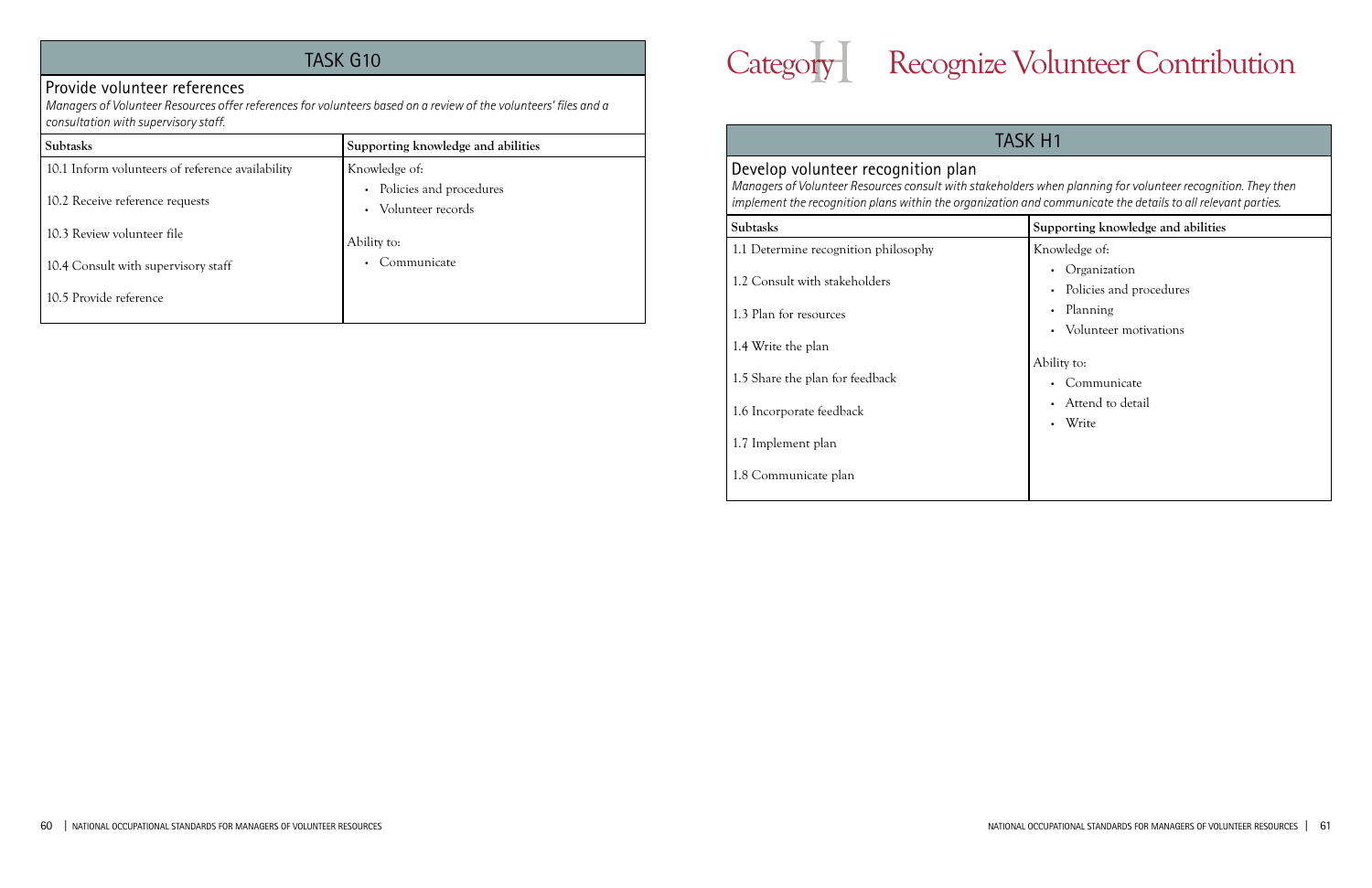# TASK H<sub>2</sub>

## Explore recognition methods

*Managers of Volunteer Resources explore options for volunteer recognition based on the feasibility of the plans and the suitability of volunteers. They consult with stakeholders to discuss possible recognition options.*

| Subtasks                                                            | Supporting knowledge and abilities                  |
|---------------------------------------------------------------------|-----------------------------------------------------|
| 2.1 Conduct research into possible recognition<br>methods           | Knowledge of:<br>Volunteer motivations<br>$\bullet$ |
| 2.2 Consult stakeholders                                            | Recognition plans<br>$\bullet$                      |
| 2.3 Evaluate feasibility of recognition methods (i.e.,              | Other organizations with volunteering<br>components |
| budget, risk)                                                       | Ability to:                                         |
| 2.4 Evaluate volunteer suitability for awards                       | Research                                            |
| 2.5 Create list of possible options (i.e., internal or<br>external) | Analyze<br>$\bullet$                                |
|                                                                     |                                                     |

# TASK H3

# Choose specific recognition method

*Managers of Volunteer Resources determine the best method of volunteer recognition based on organizational needs and resources.*

| Subtasks                                            | Supporting knowledge and abilities                              |
|-----------------------------------------------------|-----------------------------------------------------------------|
| 3.1 Match options with organizational circumstances | Knowledge of:                                                   |
| 3.2 Determine best recognition method(s)            | • Recognition methods<br>Volunteer motivations<br>$\bullet$     |
|                                                     | Ability to:<br>Analyze<br>$\bullet$<br>Communicate<br>$\bullet$ |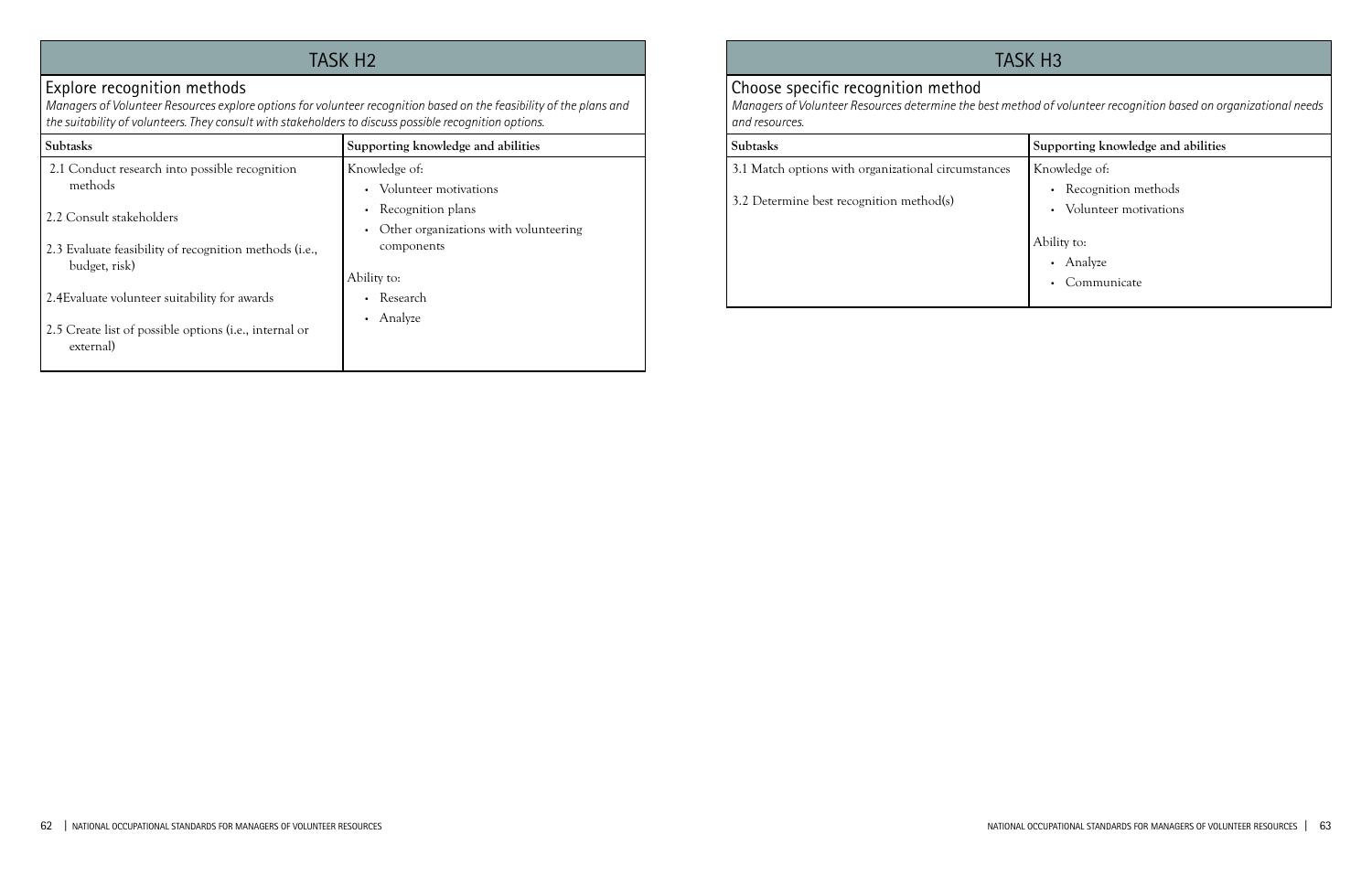# TASK H4

## Consult with volunteers about preferred types of recognition

*Managers of Volunteer Resources solicit feedback from volunteers about what type of recognition they prefer. They analyze the results of the feedback and share the findings with stakeholders.*

| <b>Subtasks</b>                     | Supporting knowledge and abilities      |
|-------------------------------------|-----------------------------------------|
| 4.1 Present possible options        | Knowledge of:                           |
| 4.2 Solicit volunteer feedback      | Volunteer motivations<br>$\bullet$ .    |
| 4.3 Collect that feedback           | Ability to:<br>Communicate<br>$\bullet$ |
| 4.4 Analyze results                 | Analyze<br>$\bullet$                    |
| 4.5 Share the results               | Attend to detail<br>$\bullet$           |
| 4.6 Communicate recognition methods |                                         |
|                                     |                                         |

# TASK H5

# Organize volunteer recognition events *outcomes to stakeholders.*

*Managers of Volunteer Resources organize the budget, schedule and location of volunteer recognition events. They oversee the communication of event details and confirm volunteers' attendance. They evaluate and report event* 

5.4 Book a venue

| Subtasks                                                       | Supporting knowledge and abilities                   |
|----------------------------------------------------------------|------------------------------------------------------|
| 5.1 Determine budget                                           | Knowledge of:                                        |
| 5.2 Determine location                                         | • Budgets<br>Event planning                          |
| 5.3 Determine date and time                                    | Logistical planning                                  |
| 5.4 Book a venue                                               | Evaluation methods                                   |
| 5.5 Communicate event (e.g., invitations, newsletter,<br>etc.) | Ability to:<br>• Perform calculations<br>Communicate |
| 5.6 Track and confirm attendance                               |                                                      |
| 5.7 Carry out logistics                                        |                                                      |
| 5.8 Evaluate event                                             |                                                      |

5.9 Report event outcomes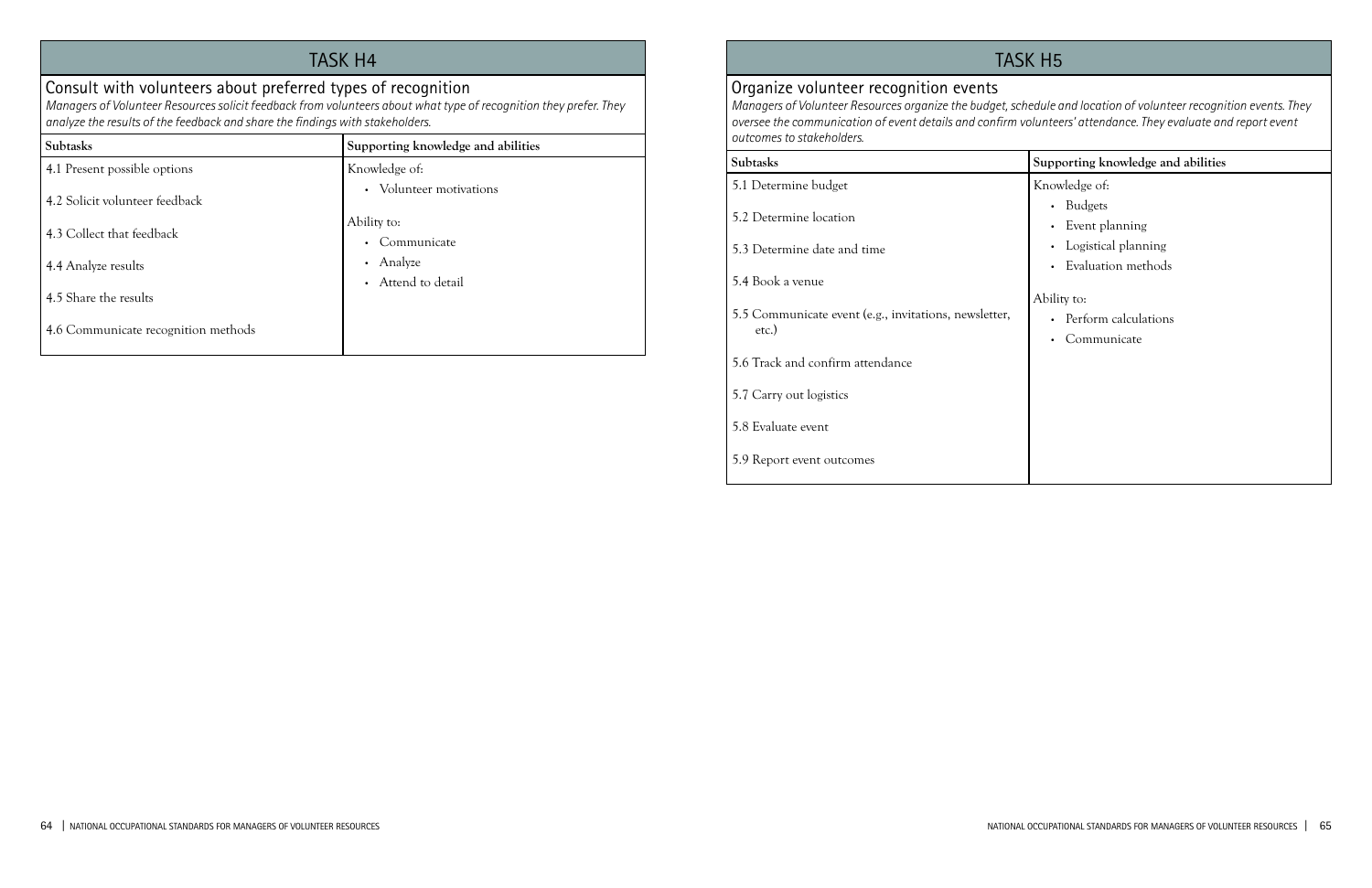# task H6

## Publicize volunteer contributions

*Managers of Volunteer Resources determine the level of volunteer participation in public events and promotional materials according to policies and procedures. They share volunteer contributions through the organization's prescribed communication channels.*

| <b>Subtasks</b>                     | Supporting knowledge and abilities      |
|-------------------------------------|-----------------------------------------|
| 4.1 Present possible options        | Knowledge of:                           |
| 4.2 Solicit volunteer feedback      | • Volunteer motivations                 |
| 4.3 Collect that feedback           | Ability to:<br>Communicate<br>$\bullet$ |
| 4.4 Analyze results                 | Analyze<br>$\bullet$                    |
| 4.5 Share the results               | • Attend to detail                      |
| 4.6 Communicate recognition methods |                                         |

# TASK H7

Review volunteer recognition methods *Managers of Volunteer Resources evaluate the organization's volunteer recognition plans on an ongoing basis. They adjust the recognition plans based on evaluation findings, if necessary.*

| Subtasks                                    | Supporting knowledge and abilities              |
|---------------------------------------------|-------------------------------------------------|
| 7.1 Create review methods                   | Knowledge of:                                   |
| 7.2 Administer evaluations on ongoing basis | • Evaluation methods<br>• Volunteer motivations |
| 7.3 Collect data                            | Ability to:                                     |
| 7.4 Analyze data                            | • Analyze                                       |
| 7.5 Adjust recognition methods accordingly  | Communicate<br>• Attention to detail            |
| 7.6 Communicate changes, if any             |                                                 |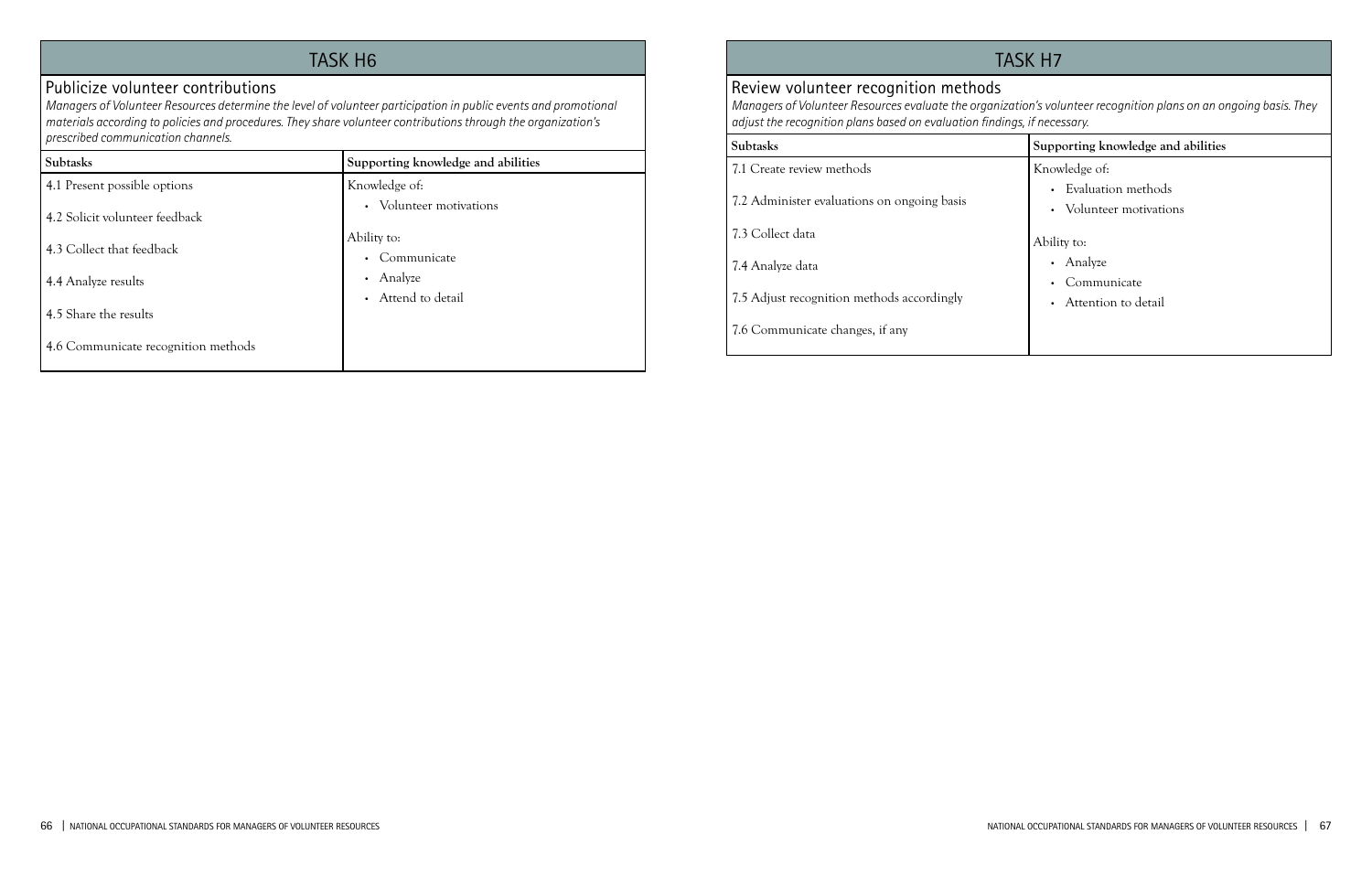# Category

Г



# Engage in professional development

|                                                                                                                                                                                                                                                                                                                                                                                                                                      | TASK 11                                                                                                                                                   |  |
|--------------------------------------------------------------------------------------------------------------------------------------------------------------------------------------------------------------------------------------------------------------------------------------------------------------------------------------------------------------------------------------------------------------------------------------|-----------------------------------------------------------------------------------------------------------------------------------------------------------|--|
| Participate in professional associations<br>Managers of Volunteer Resources determine which volunteer services records should be maintained and what storage<br>will be required to house these records. They also determine the level of access other staff members will have to these<br>records.                                                                                                                                  |                                                                                                                                                           |  |
| Subtasks                                                                                                                                                                                                                                                                                                                                                                                                                             | Supporting knowledge and abilities                                                                                                                        |  |
| 1.1 Research professional associations<br>1.2 Check to ensure your participation is within<br>budget<br>1.3 Contact selected organization(s)<br>1.4 Determine organization(s) that is the best fit<br>1.5 Complete membership criteria<br>1.6 Attend association-specific meetings/online<br>gatherings<br>1.7 Explore opportunities for involvement in the<br>association<br>1.8 Advocate the benefits of professional associations | Knowledge of:<br>Professional associations<br>Organization<br>Professional development opportunities<br>Ability to:<br>Research<br>Analyze<br>Communicate |  |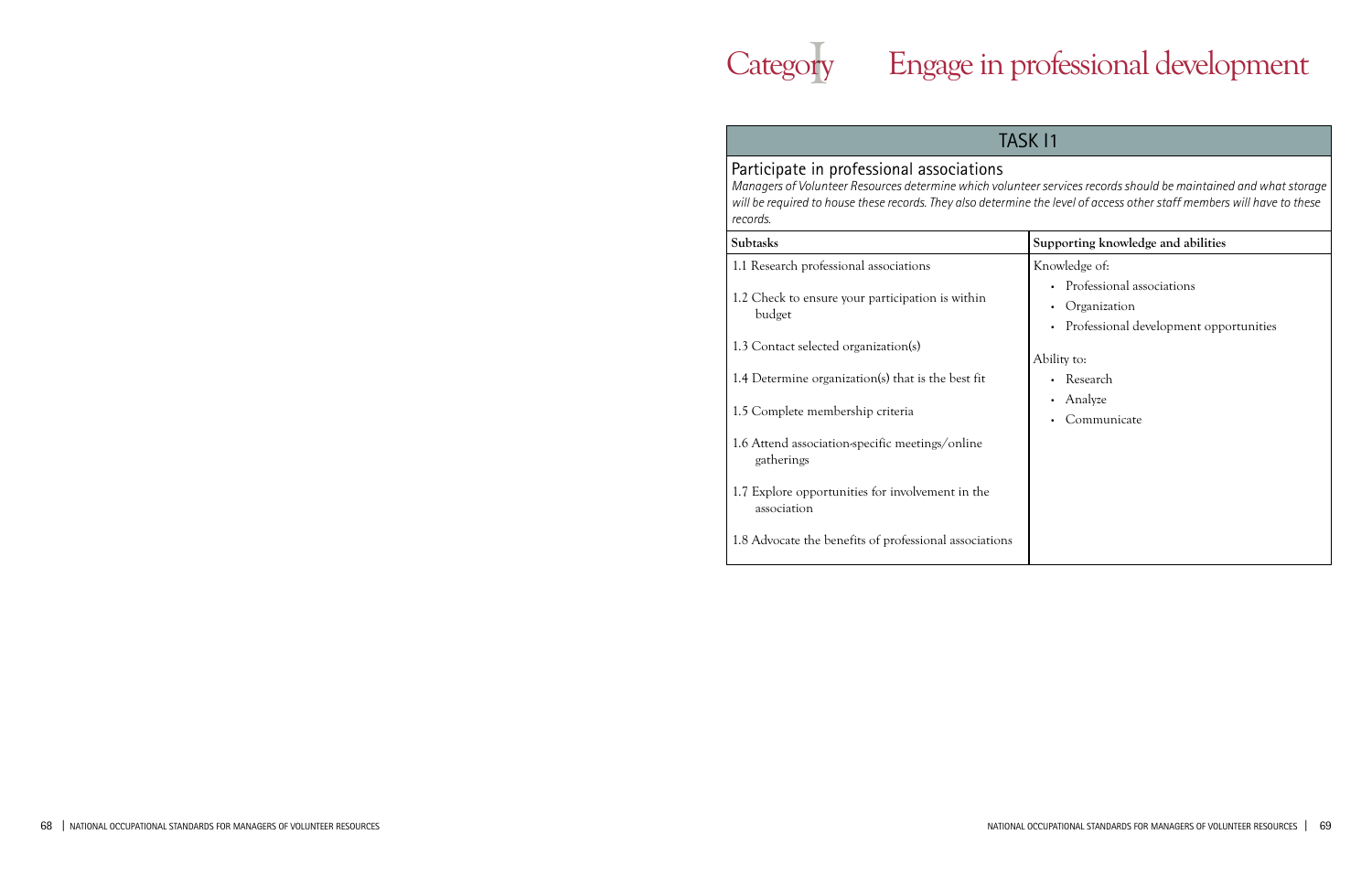# TASK 12

# Participate in professional development opportunities

*Managers of Volunteer Resources identify and participate in relevant professional development opportunities. They communicate the material they learned to colleagues.*

# TASK 13 Obtain professional certification

| <b>Subtasks</b>                                                                                           | Supporting knowledge and abilities                                       |
|-----------------------------------------------------------------------------------------------------------|--------------------------------------------------------------------------|
| 2.1 Research possible development opportunities (e.g.,<br>conferences, online, volunteering yourself etc) | Knowledge of:<br>Professional associations<br>$\bullet$                  |
| 2.2 Determine opportunities to pursue                                                                     | Organization<br>٠<br>Professional development opportunities<br>$\bullet$ |
| 2.3 Check to ensure your participation is within<br>budget                                                | Ability to:                                                              |
| 2.4 Submit for approval if required                                                                       | Research<br>Analyze<br>٠                                                 |
| 2.5 Register if required                                                                                  | Communicate<br>$\bullet$                                                 |
| 2.6 Attend or participate in opportunity                                                                  |                                                                          |
| 2.7 Communicate learning                                                                                  |                                                                          |

*Managers of Volunteer Resources review professional certification programs. They complete and submit the requirements for certification and re-certify as required.*

| Subtasks                                  | Supporting knowledge and abilities     |
|-------------------------------------------|----------------------------------------|
| 3.1 Research certifying bodies            | Knowledge of:                          |
|                                           | Professional associations              |
| 3.2 Review certification criteria         | Organization                           |
| 3.3 Submit for approval if required       | Professional development opportunities |
|                                           | Available certifications               |
| 3.4 Complete requirements                 |                                        |
|                                           | Ability to:                            |
| 3.5 Submit requirements                   | • Research                             |
| 3.6 Receive notification of certification | • Analyze                              |
|                                           | Communicate                            |
| 3.7 Re-certify as required                |                                        |
|                                           |                                        |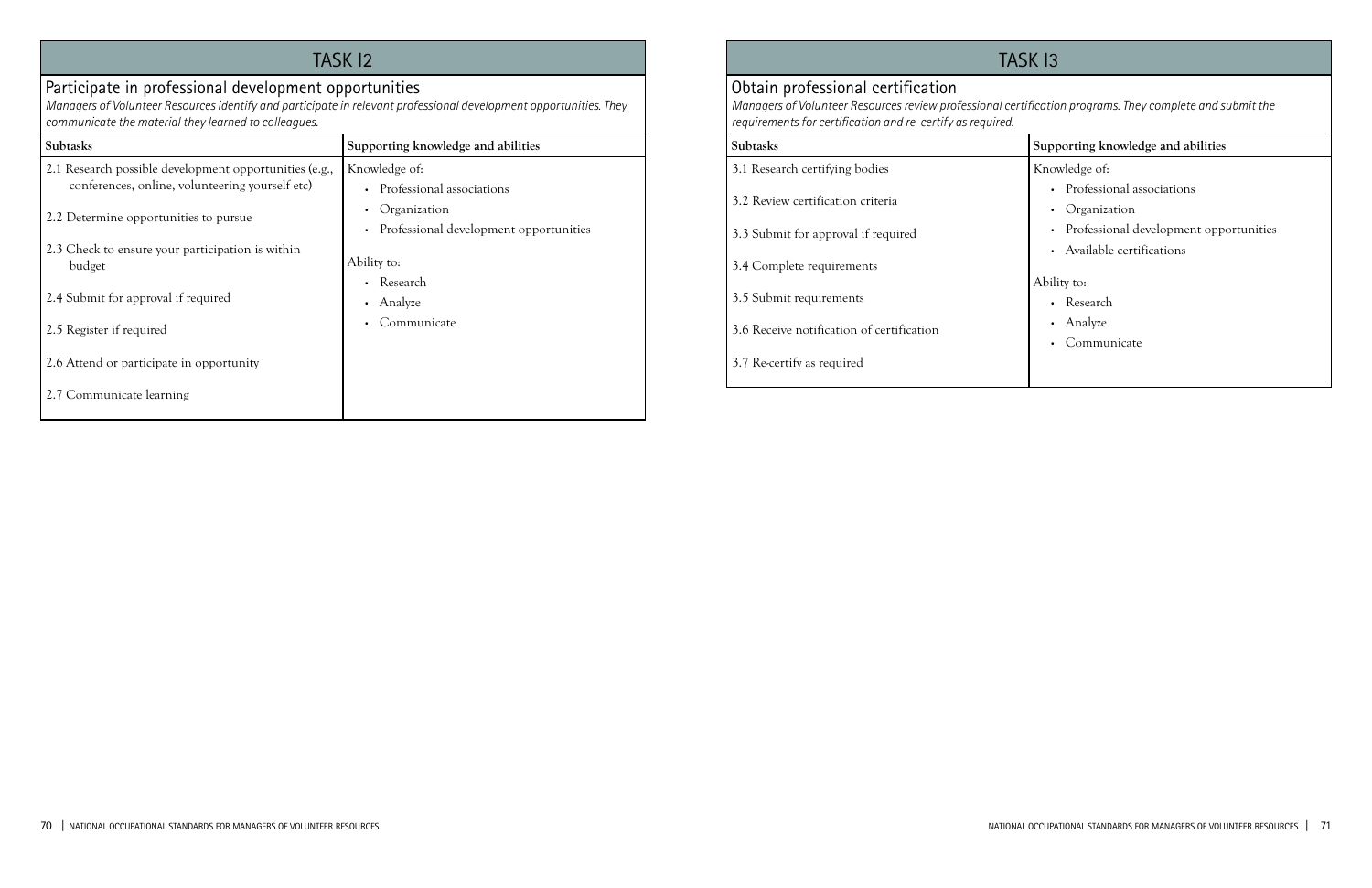# TASK 14

## Share professional knowledge with others

*Managers of Volunteer Resources identify opportunities to prepare and share professional knowledge with colleagues.*

| <b>Subtasks</b>                                      | Supporting knowledge and abilities                              |
|------------------------------------------------------|-----------------------------------------------------------------|
| 4.1 Seek out/accept opportunities to share knowledge | Knowledge of:                                                   |
| 4.2 Prepare to present information                   | Profession<br>$\bullet$                                         |
|                                                      | Interested parties<br>$\bullet$                                 |
| 4.3 Present information                              | Ability to:<br>Communicate<br>$\bullet$<br>Network<br>$\bullet$ |

# TASK I5

Research current trends in volunteerism *Managers of Volunteer Resources keep abreast of current trends in volunteer management by attending relevant events and networking with colleagues.*

- 5.1 Read professional journals, articles, newsletters, research reports
- 5.2 Network with others working in volunteer service
- 5.3 Attend conferences/workshops

| Subtasks                                                                   | Supporting knowledge and abilities                             |
|----------------------------------------------------------------------------|----------------------------------------------------------------|
| 5.1 Read professional journals, articles, newsletters,<br>research reports | Knowledge of:<br>• Relevant publications                       |
| 5.2 Network with others working in volunteer services                      | Professional development opportunities                         |
| 5.3 Attend conferences/workshops                                           | Ability to:<br>• Research<br>Analyze<br>Network<br>Communicate |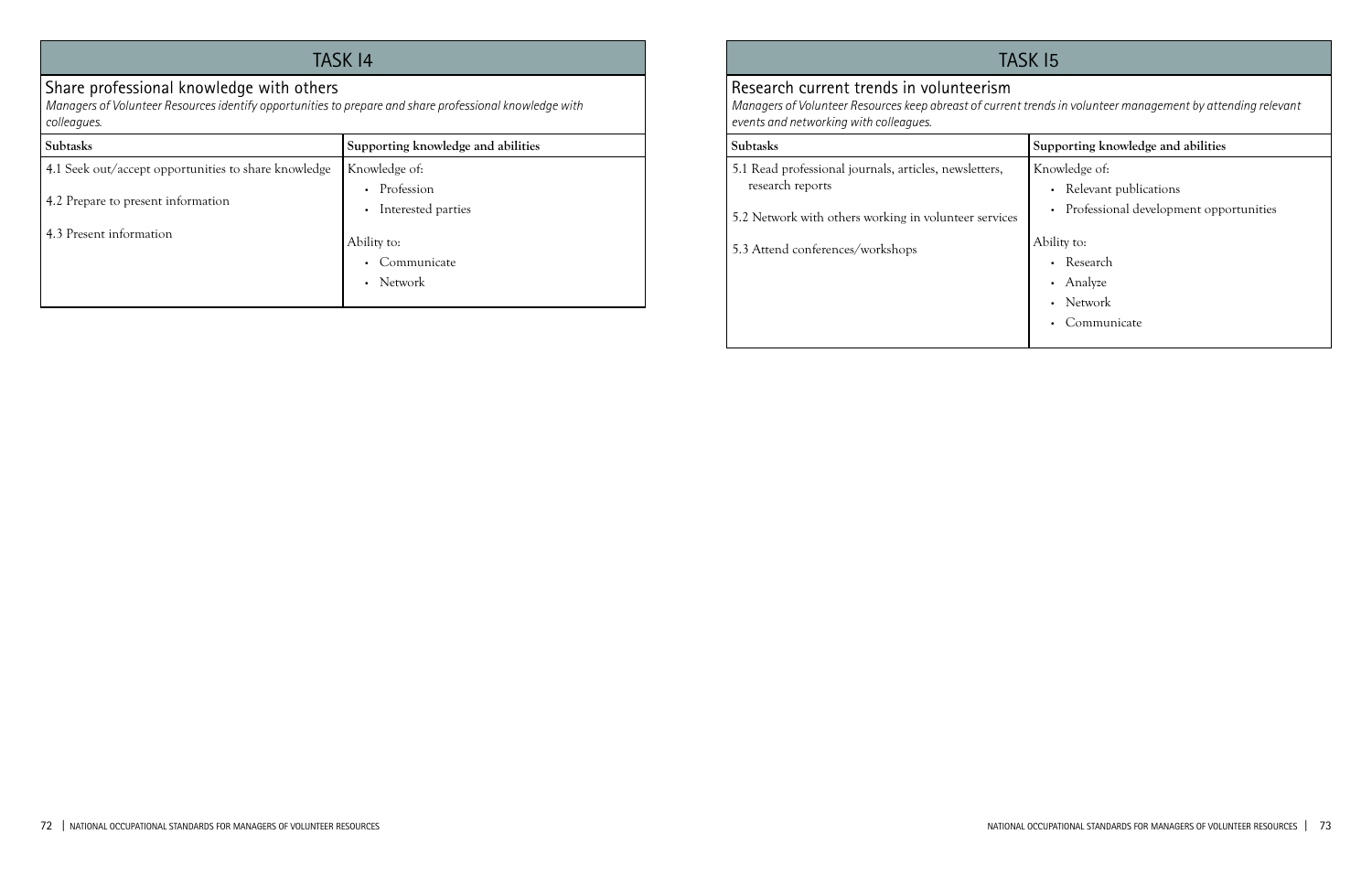- Physical space
- Private room for meeting and interviewing
- • Storage space for volunteer belongings
- • Office furniture and furnishings (e.g., desk, chair, locking file cabinets, bookcase)
- • Computer, related hardware and accessories (e.g., login and touch screen, printer)
- • Software (e.g., volunteer database and other database systems)
- • Internet/Intranet
- • Email
- Social media tools
- • Telephone, cell phone, smartphone
- • Fax machine
- • Scanner
- • Photocopier
- • AV equipment (e.g., monitors)
- Flip charts
- Presentation board
- Bulletin board
- • Digital cameras, recorders
- • Laminator
- • Embosser
- • Collater
- • Paper cutter
- Paper shredder
- Hole punch
- Name tag maker
- • Office supplies (e.g., notepad, calendar, binders, etc.)
- • First aid kit
- • Local labour regulations
- • Reference materials (e.g., books, manuals)
- • Recruitment materials
- Security passes

# Tools, equipment, supplies and materials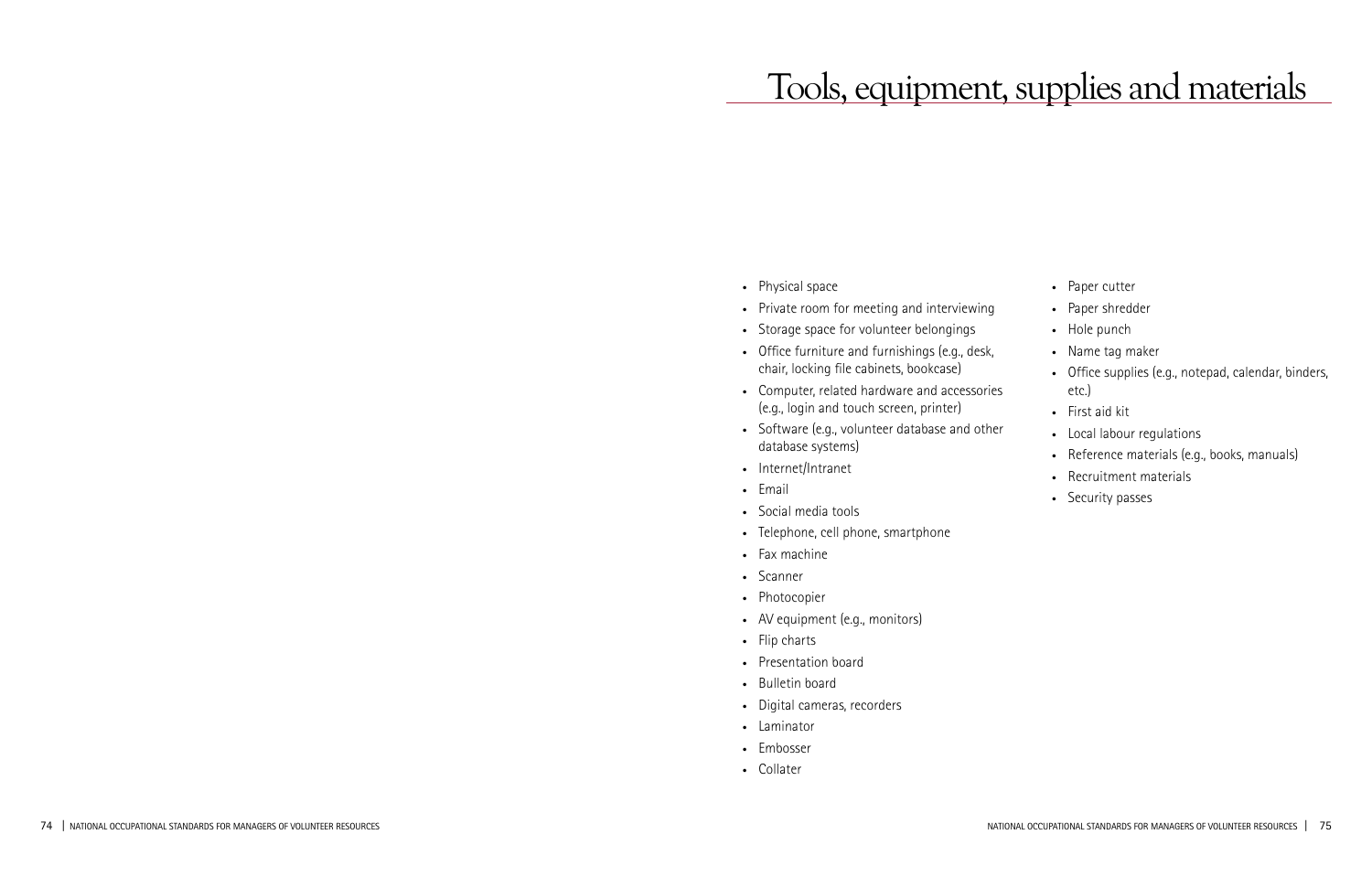- Managing risk
- • Organizational skills
- • Time management skills
- • Change management skills
- • Expectation management skills
- People skills
- • Networking skills
- Marketing skills
- • Communication skills
- • Public speaking skills
- • Public relations skills
- • Motivational skills
- Negotiation skills
- Advocacy skills
- • Leadership skills
- • Conflict resolution skills
- Problem-solving skills
- Writing skills
- • Math skills
- Design skills
- • Knowledge of programs and services
- • Experience in the field
- • Knowledge of organization, staff and volunteers
- • Knowledge of financial statements
- • Knowledge of occupational health and safety and other regulations
- • Knowledge of relevant legislation
- • Knowledge of best practices
- Knowledge of national and provincial volunteer organizations
- • Knowledge of Canadian trends
- • Knowledge of demographics, citizenship and cultural diversity
- • Knowledge of volunteer motivations
- • Software and computer knowledge
- • Scheduling
- • Planning
- • Conducting research
- • Conducting analysis
- • Developing policies, procedures, plans, supporting tools
- • Training, coaching, mentoring, supervising, evaluating performance
- Managing human resources

# Knowledge, abilities and skills

national occupational standards for managers of volunteer resources | 77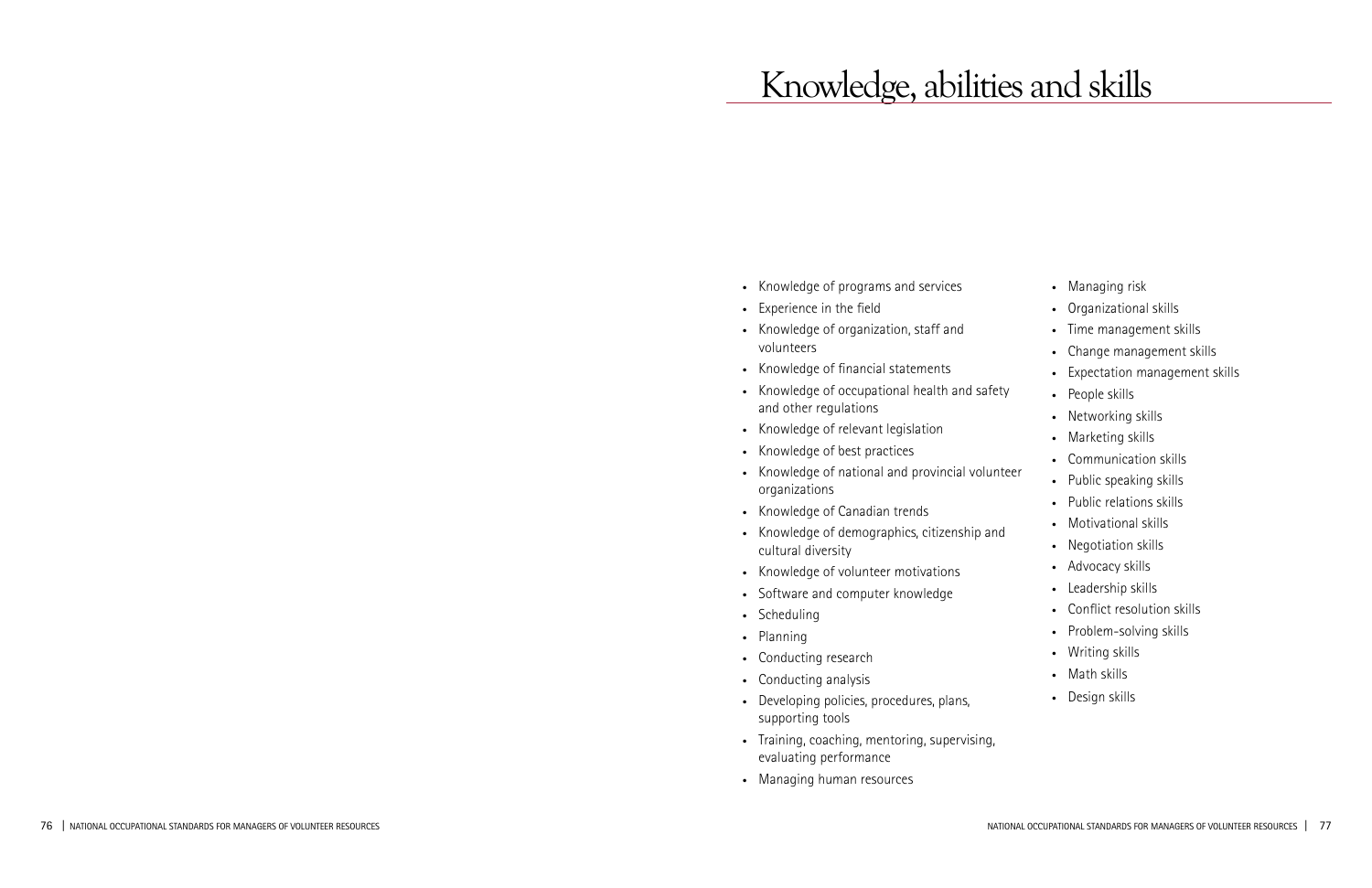- • Respectful
- • Compassionate
- • Patient
- Inspirational
- • Influential
- • Passionate
- • Dedicated
- • Motivated
- • Creative
- • Articulate
- Inclusive
- • Flexible
- Positive attitude
- • Ethical
- • Professional
- • Committed to professional development
- • Customer service-oriented
- Needs-focused
- Detail-oriented
- • Organized
- • Analytical
- • Able to manage stress
- • Able to work independently
- • Visionary
- Problem solver
- • Multitasker
- • Team player
- • Leadership skills
- • Interpersonal communication
- • Tact and diplomacy
- • Empathy
- • Enthusiasm
- • Commitment to anti-oppression principles
- • Commitment to civic engagement
- • Commitment to organization
- • Loyalty

# Behaviours, attitudes and personal characteristics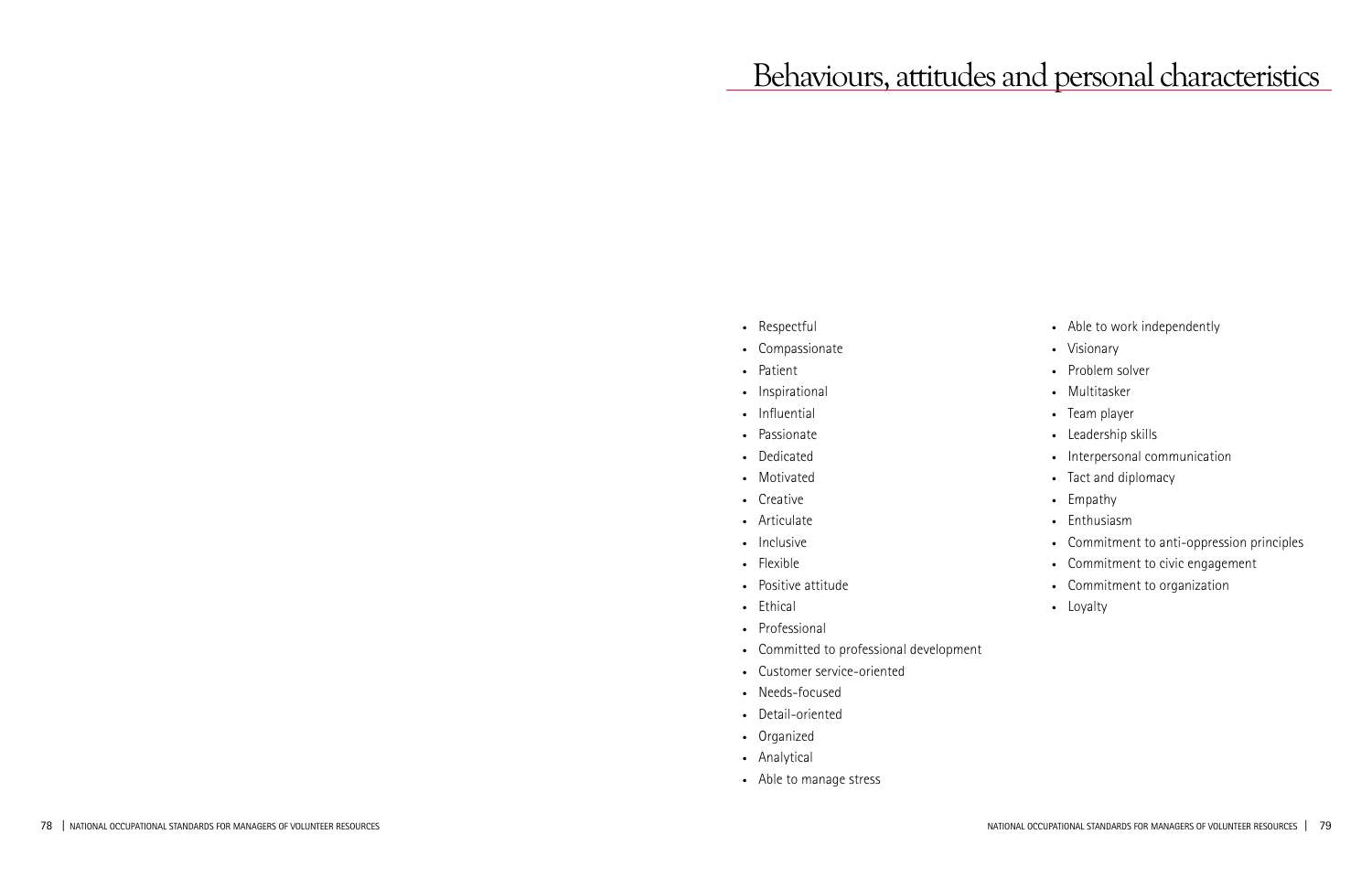# Appendix

# Manager of Volunteer Resources DACUM chart

|                 | Develop<br>Volunteer                       | A1<br>Assess organizational<br>volunteer needs and<br>opportunities                                                                            | A2<br>Research related<br>programs and services                                                                   |                                                             | A <sub>3</sub><br>Develop goals and<br>objectives for<br>volunteer services              |  | A4<br>Develop policies for<br>volunteer services                                  |  |
|-----------------|--------------------------------------------|------------------------------------------------------------------------------------------------------------------------------------------------|-------------------------------------------------------------------------------------------------------------------|-------------------------------------------------------------|------------------------------------------------------------------------------------------|--|-----------------------------------------------------------------------------------|--|
| <b>Services</b> |                                            | A <sub>5</sub><br>Develop supporting tools<br>for volunteer services<br>(e.g., forms, databases,<br>manuals, ID badges)                        | A6<br>Develop evaluation plan<br>for volunteer services                                                           |                                                             | A7<br>Implement<br>evaluation plan for vol-<br>unteer services                           |  | A8<br>Develop volunteer<br>orientation and training<br>plan                       |  |
|                 | Promote                                    | B1<br>Inform stakeholders of<br>volunteer services                                                                                             |                                                                                                                   | Advocate for volunteer services to<br>stakeholders          | B2                                                                                       |  | B <sub>3</sub><br>Design communication plan for<br>volunteer services             |  |
|                 | Volunteer<br><b>Services</b>               | B <sub>5</sub><br><b>B4</b><br>Cultivate stakeholder and<br>Implement<br>communication plan for<br>partner relationships<br>volunteer services |                                                                                                                   | <b>B6</b><br>Review communication plan                      |                                                                                          |  |                                                                                   |  |
|                 |                                            |                                                                                                                                                |                                                                                                                   |                                                             |                                                                                          |  |                                                                                   |  |
|                 | Conduct<br>Volunteer                       | C1<br>Assess need for<br>volunteers                                                                                                            |                                                                                                                   | C <sub>2</sub><br>Develop volunteer<br>position description | C <sub>3</sub><br>Design recruitment<br>strategy for volunteers                          |  | C <sub>4</sub><br>Implement<br>recruitment strategy for<br>volunteers             |  |
|                 | Recruitment                                | C <sub>5</sub><br>Select applicants for<br>interviews                                                                                          | C6<br>Conduct applicant<br>interviews                                                                             |                                                             | C7<br>Administer third-party<br>screening (references,<br>criminal records)              |  |                                                                                   |  |
|                 |                                            |                                                                                                                                                |                                                                                                                   |                                                             |                                                                                          |  |                                                                                   |  |
|                 | Provide<br>Volunteer<br><b>Orientation</b> | D1<br>Arrange orientation for<br>volunteers                                                                                                    | D2<br>Conduct orientation for<br>volunteers                                                                       |                                                             | D <sub>3</sub><br>Confirm volunteer<br>placement(s)                                      |  | D <sub>4</sub><br>Provide for placement-<br>specific training                     |  |
|                 |                                            |                                                                                                                                                |                                                                                                                   |                                                             |                                                                                          |  |                                                                                   |  |
|                 | Maintain<br><b>Volunteers</b>              | E1<br>Establish secure storage<br>for volunteer records                                                                                        | E2<br>Create volunteer<br>files (e.g., paper and<br>electronic)<br>E <sub>6</sub><br>Archive volunteer<br>records |                                                             | E <sub>3</sub><br>Update volunteer rec-<br>ords (e.g., hours, per-<br>sonal information) |  | E4<br>Update third-party<br>screening<br>(criminal, credit, driver's<br>abstract) |  |
|                 | <b>Services</b><br><b>Records</b>          | E <sub>5</sub><br>Generate statistical<br>reports (e.g., hours,<br>demographics)                                                               |                                                                                                                   |                                                             | E7<br>Destroy or delete<br>volunteer records                                             |  |                                                                                   |  |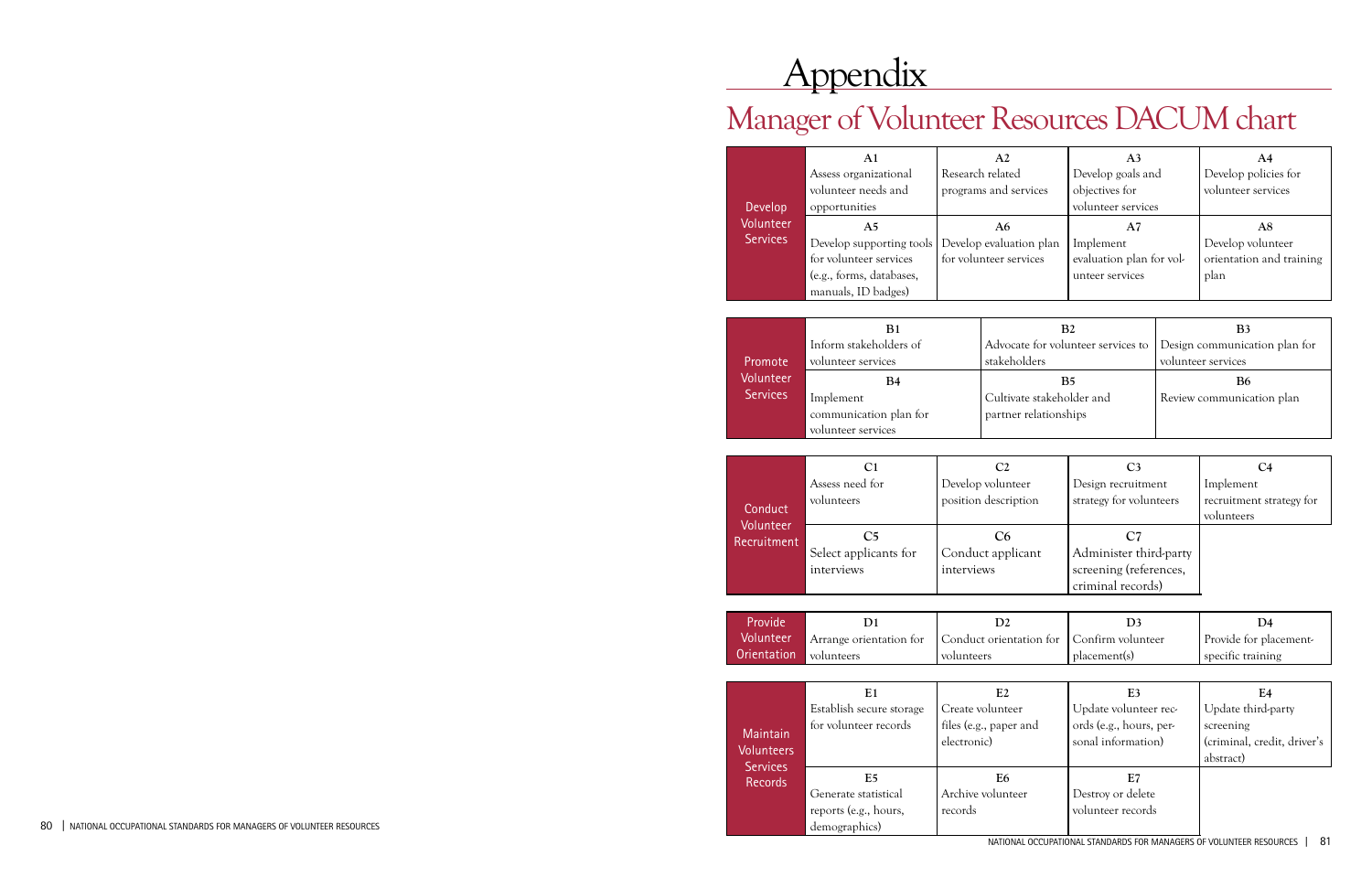# Manager of Volunteer Resources DACUM chart (cont)

|                                           | F1<br>Respond to<br>inquiries (e.g.,<br>email, phone)                            | F <sub>2</sub><br>Contribute to<br>budget process | F3<br>Reconcile<br>volunteer services<br>petty cash | F <sub>4</sub><br>Monitor supplies<br>and equipment | F <sub>5</sub><br>Submit expense<br>claims      |
|-------------------------------------------|----------------------------------------------------------------------------------|---------------------------------------------------|-----------------------------------------------------|-----------------------------------------------------|-------------------------------------------------|
| Perform<br>Administrative<br><b>Tasks</b> | F6<br>Participate in                                                             | F7<br>Update office                               | F8<br>Respond to                                    | F9<br>Contribute to                                 | <b>F10</b><br>Participate in                    |
|                                           | administrative<br>communication<br>(e.g., internal<br>memos, external<br>emails) | records                                           | incidents                                           | funding initiatives                                 | meetings (e.g.,<br>staff, stakeholder,<br>etc.) |

| Manage             | G <sub>1</sub><br>Manage<br>volunteer<br>performance | G <sub>2</sub><br>Conduct<br>volunteer<br>performance | G <sub>3</sub><br>Provide feedback<br>to volunteers | G4<br>Provide volunteer<br>development<br>opportunities | G5<br>Conduct corrective<br>action procedures |
|--------------------|------------------------------------------------------|-------------------------------------------------------|-----------------------------------------------------|---------------------------------------------------------|-----------------------------------------------|
| Volunteer          | objectives                                           | review                                                |                                                     |                                                         |                                               |
| <b>Performance</b> | G6                                                   | G7                                                    | G8                                                  | G9                                                      | G10                                           |
|                    | Conduct exit                                         | Engage with                                           | Provide ongoing                                     | Implement                                               | Provide volunteer                             |
|                    | interviews/surveys                                   | volunteers                                            | education to staff<br>working with                  | retention strategy                                      | references                                    |
|                    |                                                      |                                                       | volunteers                                          |                                                         |                                               |

| Recognize<br>Volunteer<br>Contribution | H1<br>Develop volunteer<br>recognition plan                | H <sub>2</sub><br>Explore recognition<br>methods       | H <sub>3</sub><br>Choose specific<br>recognition methods |                                       | H <sub>4</sub><br>Consult with<br>volunteers about<br>preferred types of<br>recognition |
|----------------------------------------|------------------------------------------------------------|--------------------------------------------------------|----------------------------------------------------------|---------------------------------------|-----------------------------------------------------------------------------------------|
|                                        | H <sub>5</sub><br>Organize volunteer<br>recognition events | H <sub>6</sub><br>Publicize volunteer<br>contributions | Review volunteer                                         | H <sub>7</sub><br>recognition methods |                                                                                         |
|                                        | т. - г                                                     | $T_{\Delta}$                                           | $T^{\prime}$                                             | T 4                                   | $\mathbf{r}$ $\mathbf{r}$                                                               |

|              |                |                |               | 14             |                   |
|--------------|----------------|----------------|---------------|----------------|-------------------|
| Engage in    | Participate in | Participate in | Obtain        | <b>Share</b>   | Research          |
| Professional | professional   | professional   | professional  | professional   | current trends in |
| Development  | associations   | development    | certification | knowledge with | , volunteerism    |
|              |                | opportunities  |               | others         |                   |



The Competency Group (TCG) was commissioned by the HR Council to develop this report. TCG specializes in competency training and assessment, using the DACUM model, as well as human resource

development and consulting.